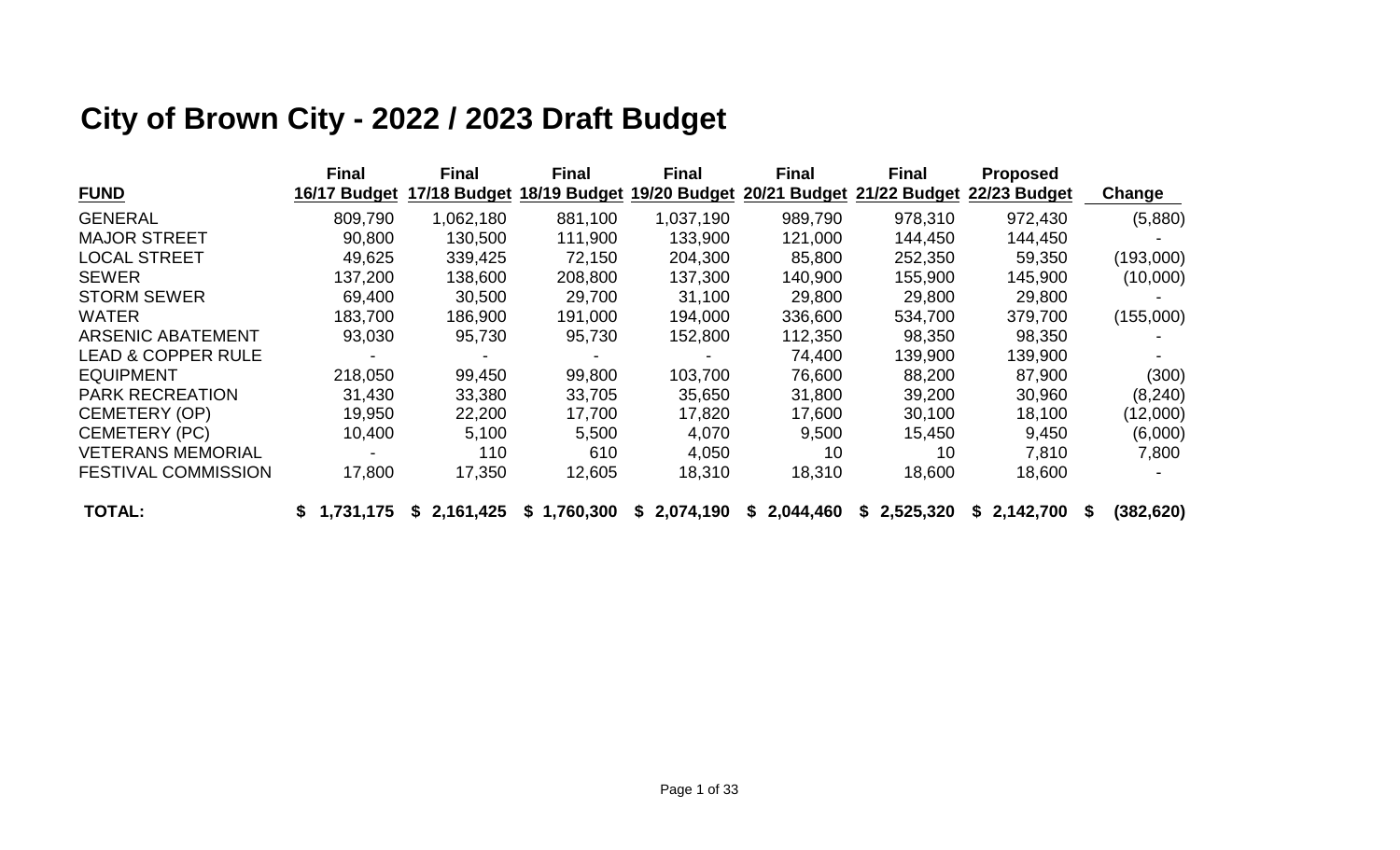### **GENERAL FUND - 2022 / 2023 DRAFT BUDGET**

**REVENUES**

|                                  | <b>Final</b> | <b>Final</b> | <b>Final</b> | <b>Final</b> | <b>Final</b> | <b>Final</b>                           | <b>Proposed</b> |          |                   |
|----------------------------------|--------------|--------------|--------------|--------------|--------------|----------------------------------------|-----------------|----------|-------------------|
| <b>Account Title</b>             | 16/17 Budget | 17/18 Budget | 18/19 Budget | 19/20 Budget |              | 20/21 Budget 21/22 Budget 22/23 Budget |                 | Change   | Account#          |
| Property Taxes (16.8733)         | 257,490      | 254,600      | 264,100      | 292,000      | 335,000      | 325,600                                | 339,400         | 13,800   | 101000401         |
| Specific Tax                     | 680          | 680          | 700          | 750          | 750          | 250                                    | 250             |          | 101000401.1       |
| Street Reserve (1.7202 fm PT)    | 31,920       | 32,100       | 33,060       | 34,750       | 37,500       | 42,200                                 | 42,425          | 225      | 101000401.2       |
| <b>Delinguent Taxes</b>          | 24,010       | 27,200       | 35,550       | 43,750       | 47,900       | 41,600                                 | 34,075          | (7, 525) | 101000401.3       |
| Service Fee                      | 7,400        | 7,400        | 7,400        | 7,400        | 7,400        | 7,400                                  | 7,400           |          | 101000402         |
| <b>County Road Tax Millage</b>   | 36,350       | 37,700       | 37,300       | 39,100       | 43,850       | 43,650                                 | 44,000          | 350      | 101000403         |
| Licenses & Permits               | 50           | 50           | 150          | 50           | 50           | 50                                     | 50              |          | 101000475         |
| Cable Franchise Fee              | 3,700        | 3,300        | 1,600        | 1,600        | 1,350        | 3,300                                  | 3,300           |          | 101000477         |
| Michigan Library                 | 2,620        | 2,620        | 2,950        | 3,250        | 1,600        |                                        |                 |          | 101000501.1       |
| <b>Police Grant</b>              | 270          | 1,150        | 3,350        | 1,200        |              |                                        |                 |          | 101000505         |
| MSP / Training Grant             | 3,450        | 1,000        | 250          | 500          | 1,700        | 500                                    | 500             |          | 101000543         |
| Liquor Tax                       | 1,410        | 1,360        | 1,450        | 1,450        | 1,450        | 1,600                                  | 1,600           |          | 101000575         |
| Sales, Income, SBT Taxes         | 141,150      | 149,200      | 152,600      | 157,850      | 151,500      | 177,700                                | 170,900         |          | (6,800) 101000576 |
| <b>Tax Admin Fees</b>            | 7,300        | 7,300        | 6,000        | 9,650        | 11,100       | 11,800                                 | 11,800          |          | 101000607         |
| State of MI Collection Fees      | 4,000        | 4,400        | 6,000        |              |              |                                        |                 |          | 101000607.1       |
| Revenue from Cable Reserve       |              |              |              |              |              |                                        |                 |          | 101000610         |
| <b>Refuse Collection Fees</b>    | 55,200       | 55,200       | 55,200       | 55,200       | 55,200       | 56,500                                 | 62,500          | 6,000    | 101000640         |
| <b>Refuse Collection Reserve</b> | 1,300        | 1,300        | 1,300        | 1,300        |              |                                        |                 |          | 101000640.1       |
| Fines & Forfeits                 | 310          | 150          | 200          | 50           | 100          | 200                                    | 200             |          | 101000656         |
| <b>District/MAG Court Fees</b>   | 140          | 100          | 400          | 50           | 50           | 550                                    | 550             |          | 101000657         |
| <b>Utility Penalty Fees</b>      | 8,800        | 8,800        | 9,600        | 9,500        | 9,100        | 10,800                                 | 8,800           |          | (2,000) 101000658 |
| Interest                         | 2,300        | 5,200        | 6,950        | 12,000       | 3,100        | 1,600                                  | 1,600           |          | 101000665         |
| Cell Tower Franchise Fee (SBA)   | 16,050       | 18,400       | 18,400       | 18,400       | 17,000       | 18,000                                 | 18,000          |          | 101000672.1       |
| <b>Thumb Cellular Lease</b>      | 19,500       | 19,500       | 19,500       | 19,700       | 22,000       | 22,000                                 | 22,000          |          | 101000672.3       |
| Air Advantage Internet           | 7,200        | 7,200        | 7,200        | 7,200        | 7,200        | 7,300                                  | 7,300           |          | 101000672.4       |
| <b>Comcast Lease</b>             | 18,000       | 18,000       | 18,000       | 18,000       | 18,000       | 18,000                                 | 18,000          |          | 101000672.5       |
| <b>AT&amp;T Lease</b>            |              |              |              |              |              |                                        |                 |          | 101000672.6       |
| <b>Departmental Rent</b>         | 12,350       | 12,350       | 12,350       | 12,350       | 12,350       | 12,350                                 | 13,850          | 1,500    | 101000673         |
| <b>Library Rent</b>              | 4,150        | 4,210        | 4,150        | 6,180        | 550          |                                        |                 |          | 101000674.1       |
| Library Wages (reimbursement)    | 30,700       | 30,700       | 30,700       | 30,700       | 30,700       | 30,700                                 | 30,700          |          | 101000674.2       |
| <b>Library Utilities</b>         | 1,200        | 1,200        | 1,200        |              | 1,080        |                                        |                 |          | 101000674.3       |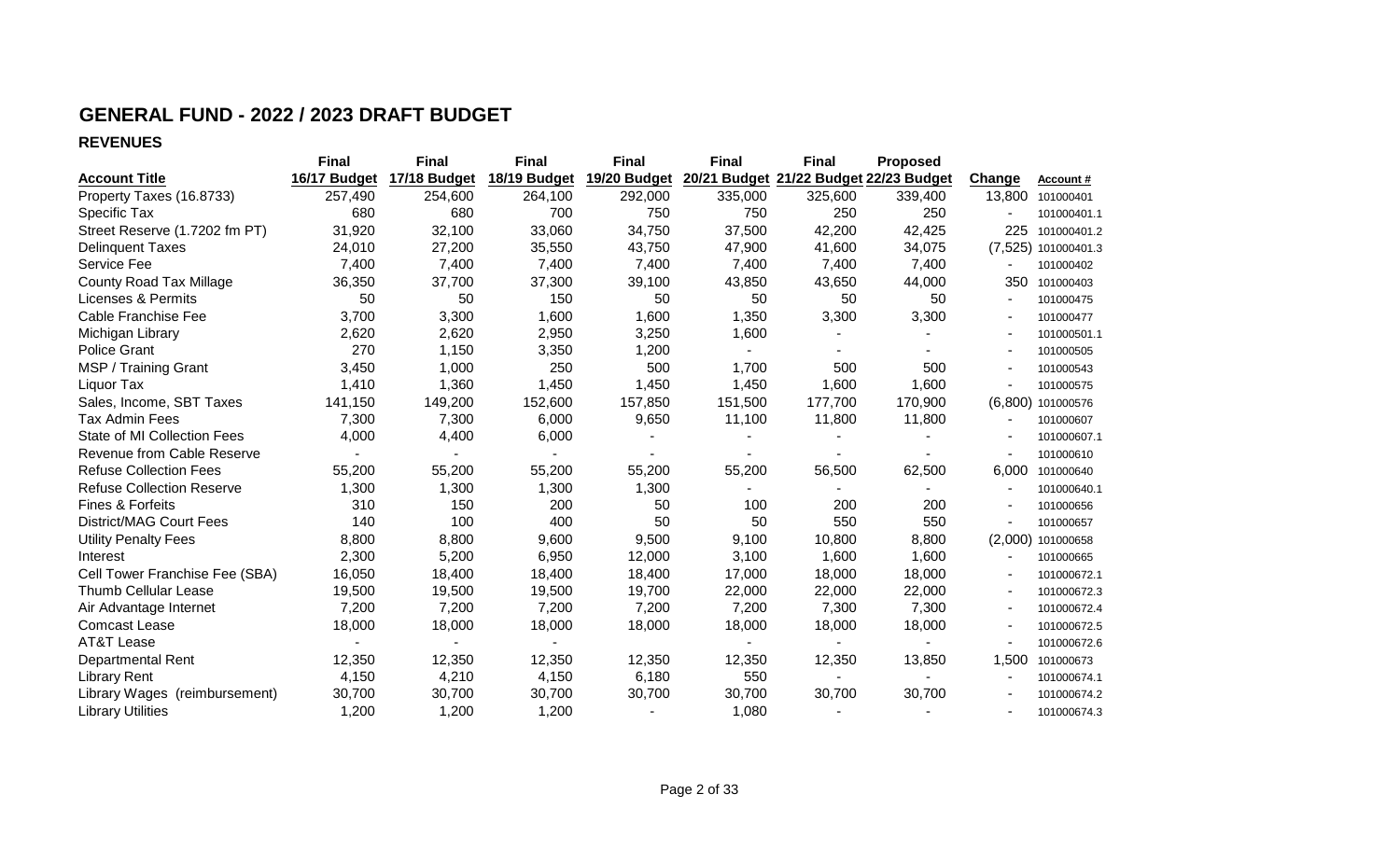| <b>Account Title</b>            | 16/17 Budget | 17/18 Budget | 18/19 Budget | 19/20 Budget |         | 20/21 Budget 21/22 Budget 22/23 Budget |         | Change  | <b>Account #</b>   |
|---------------------------------|--------------|--------------|--------------|--------------|---------|----------------------------------------|---------|---------|--------------------|
| Sale Of Assets                  |              |              |              |              |         |                                        |         |         | 101000674          |
| <b>County Street Millage</b>    |              | 100,000      |              | 70,000       | 43,850  | 48,650                                 |         |         | (48,650) 101000676 |
| <b>Public Hearing Fees</b>      | 150          | 150          | 150          | 150          |         |                                        |         |         | 101000677          |
| Refunds & Rebates               | 5,200        | 3,000        | 3,100        | 1,000        | 6,600   | 1,000                                  | 1,000   |         | 101000687          |
| Prop Owner Cost Sharing         |              |              | 12,800       | 4,250        | 3,650   | 1,950                                  | 1,950   |         | 101000688          |
| <b>BCAFA Admin Fee</b>          | 2,500        | 2,500        | 2,500        | 2,500        | 2,500   | 2,500                                  | 2,500   |         | 101000689          |
| Miscellaneous                   | 2,920        | 2,500        | 4,800        | 6,200        | 22,000  | 2,500                                  | 2,500   |         | 101000695          |
| Misc. Workmen's Comp            |              | 7,200        | 7,200        | 100          |         | 450                                    | 450     |         | 101000695.2        |
| Misc Mowing                     | 260          | 250          | 100          | 100          |         |                                        |         |         | 101000695.3        |
| Insurance Payment               |              | 12,300       |              | 8,200        |         |                                        |         |         | 101000695.4        |
| Payroll Ins. Deductions         | 13,000       | 13,000       | 13,000       | 13,000       | 13,000  | 8,000                                  | 8,000   |         | 101000695.5        |
| Revenue Other Funds / Cable Res | 5,200        | 8,000        |              |              |         |                                        |         |         | 101000696.6        |
| Revenue Other Funds / Admin     | 41,100       | 54,300       | 33,300       | 47,300       | 40,000  | 40,000                                 | 63,150  | 23,150  | 101000697          |
| Revenue Other Funds / Benefits  | 30,500       | 30,500       | 30,500       | 30,500       | 31,500  | 30,500                                 | 40,550  | 10,050  | 101000698          |
| Revenue Other Funds / Retiremer | 4,280        | 4,280        | 4,280        | 4,280        | 4,280   | 4,280                                  | 8,300   | 4,020   | 101000698.1        |
| Revenue Other Funds / WC Ins    | 4,830        | 4,830        | 4,830        | 4,830        | 4,830   | 4,830                                  | 4,830   |         | 101000699.2        |
| Fund Equity / Sidewalk Reserve  |              | 7,000        |              |              |         |                                        |         |         | 101000699.5        |
| Fund Equity / Street Reserve    |              | 100,000      |              | 60,000       |         |                                        |         |         | 101000699.3        |
| <b>Fund Equity</b>              |              |              | 26,080       |              |         |                                        |         |         | 101000699.1        |
| <b>TOTAL REVENUES</b>           | 808,940      | 1,062,180    | 880,250      | 1,036,340    | 989,790 | 978,310                                | 972,430 | (5,880) |                    |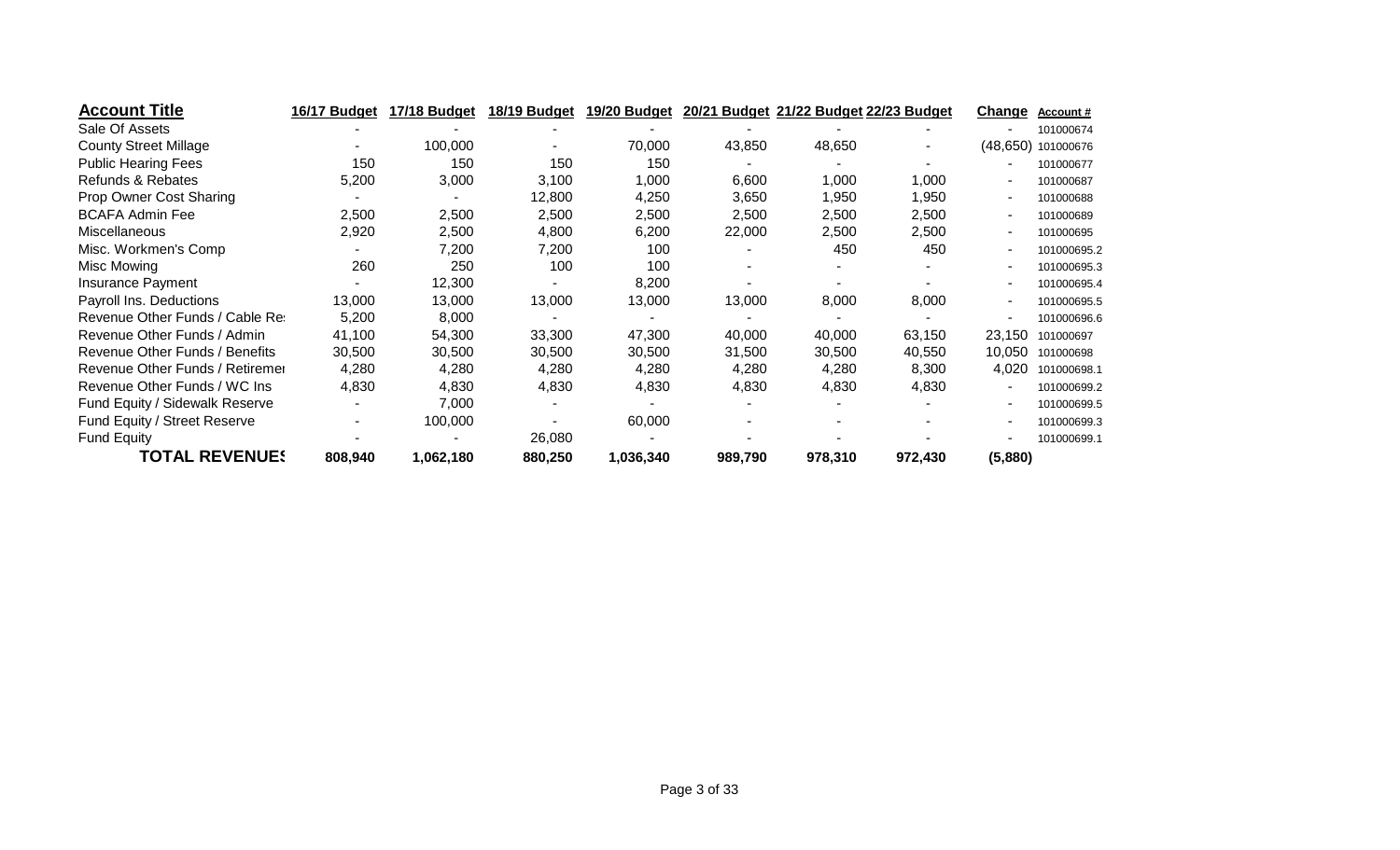### **EXPENSES Account Title**

| <b>Governing Body</b>            | 16/17 Budget   | 17/18 Budget             | 18/19 Budget | 19/20 Budget             |        | 20/21 Budget 21/22 Budget 22/23 Budget |        | Change | Account#        |
|----------------------------------|----------------|--------------------------|--------------|--------------------------|--------|----------------------------------------|--------|--------|-----------------|
| <b>Council Wages</b>             | 5,600          | 5,600                    | 5,600        | 5,600                    | 5,600  | 5,600                                  | 7,400  | 1,800  | 101101702       |
| <b>Council FICA</b>              | 430            | 430                      | 430          | 430                      | 430    | 450                                    | 600    | 150    | 101101709       |
| Conferences & etc.               |                | 2,450                    | 1,800        | 1,100                    |        |                                        |        |        | 101101911       |
| Travel                           |                |                          | 200          | 150                      |        | $\overline{\phantom{a}}$               |        |        | 101101913       |
| Dues & Membership                | 1,350          | 1,350                    | 1,400        | 1,450                    | 1,600  | 1,650                                  | 1,650  |        | 101101915       |
| <b>Professional Fees</b>         | 9,660          | 24,000                   | 12,000       | 12,000                   | 12,750 | 13,000                                 | 13,000 |        | 101101948       |
| Miscellaneous                    | $\blacksquare$ |                          |              |                          |        | $\blacksquare$                         |        |        | 101101956       |
| <b>Special Projects</b>          |                |                          |              |                          |        |                                        |        |        |                 |
| <b>TOTAL GOVERNING BOD'</b>      | 17,040         | 33,830                   | 21,430       | 20,730                   | 20,380 | 20,700                                 | 22,650 | 1,950  |                 |
| <b>Chief Executive</b>           |                |                          |              |                          |        |                                        |        |        |                 |
| Mayor Wages                      | 1,500          | 1,500                    | 1,500        | 1,500                    | 1,500  | 1,500                                  | 2,000  |        | 500 101171702   |
| <b>FICA Expense</b>              | 100            | 100                      | 100          | 100                      | 100    | 100                                    | 200    | 100    | 101171709       |
| Conferences                      |                | $\overline{\phantom{0}}$ | 500          | 1,100                    |        | $\overline{\phantom{0}}$               |        |        | 101171911       |
| Travel                           | 100            | 100                      | 250          | 100                      | 100    | 100                                    | 100    |        | 101171913       |
| Miscellaneous                    | 100            | 100                      | 100          | 100                      | 150    | 100                                    | 100    |        | 101171956       |
| <b>TOTAL CHIEF EXECUTIVE</b>     | 1,800          | 1,800                    | 2,450        | 2,900                    | 1,850  | 1,800                                  | 2,400  | 600    |                 |
| <b>City Manager</b>              |                |                          |              |                          |        |                                        |        |        |                 |
| Salary                           | 52,000         | 57,200                   | 57,200       | 60,060                   | 60,060 | 61,000                                 | 63,045 |        | 2,045 101172702 |
| <b>Special Remuneration</b>      |                | 950                      |              | $\overline{\phantom{a}}$ |        | $\sim$                                 | $\sim$ |        | 101172702.1     |
| <b>FICA</b>                      | 4,000          | 4,400                    | 4,400        | 4,600                    | 4,600  | 4,650                                  | 4,850  | 200    | 101172709       |
| Retirement                       | 3,200          | 3,600                    | 3,200        | 4,800                    | 4,800  | 5,200                                  | 5,500  | 300    | 101172717       |
| <b>Health Insurance Premiums</b> | 16,500         | 16,500                   | 17,600       | 18,000                   | 18,000 | 21,000                                 | 21,650 | 650    | 101172718       |
| Education                        | 1,000          | 850                      | 1,750        | 1,350                    | $\sim$ | $\sim$                                 | $\sim$ |        | 101172911       |
| <b>Travel Allowance</b>          | 3,600          | 3,600                    | 3,600        | 3,600                    | 3,600  | 3,600                                  | 3,600  |        | 101172702.5     |
| Dues and Memberships             | 600            | 660                      | 600          | 700                      | 700    | 750                                    | 750    |        | 101172915       |
| Miscellaneous                    | 100            | 100                      | 100          | 100                      | 100    | 100                                    | 100    |        | 101172956       |
| <b>TOTAL CITY MANAGER</b>        | 81,000         | 87,860                   | 88,450       | 93,210                   | 91,860 | 96,300                                 | 99,495 | 3,195  |                 |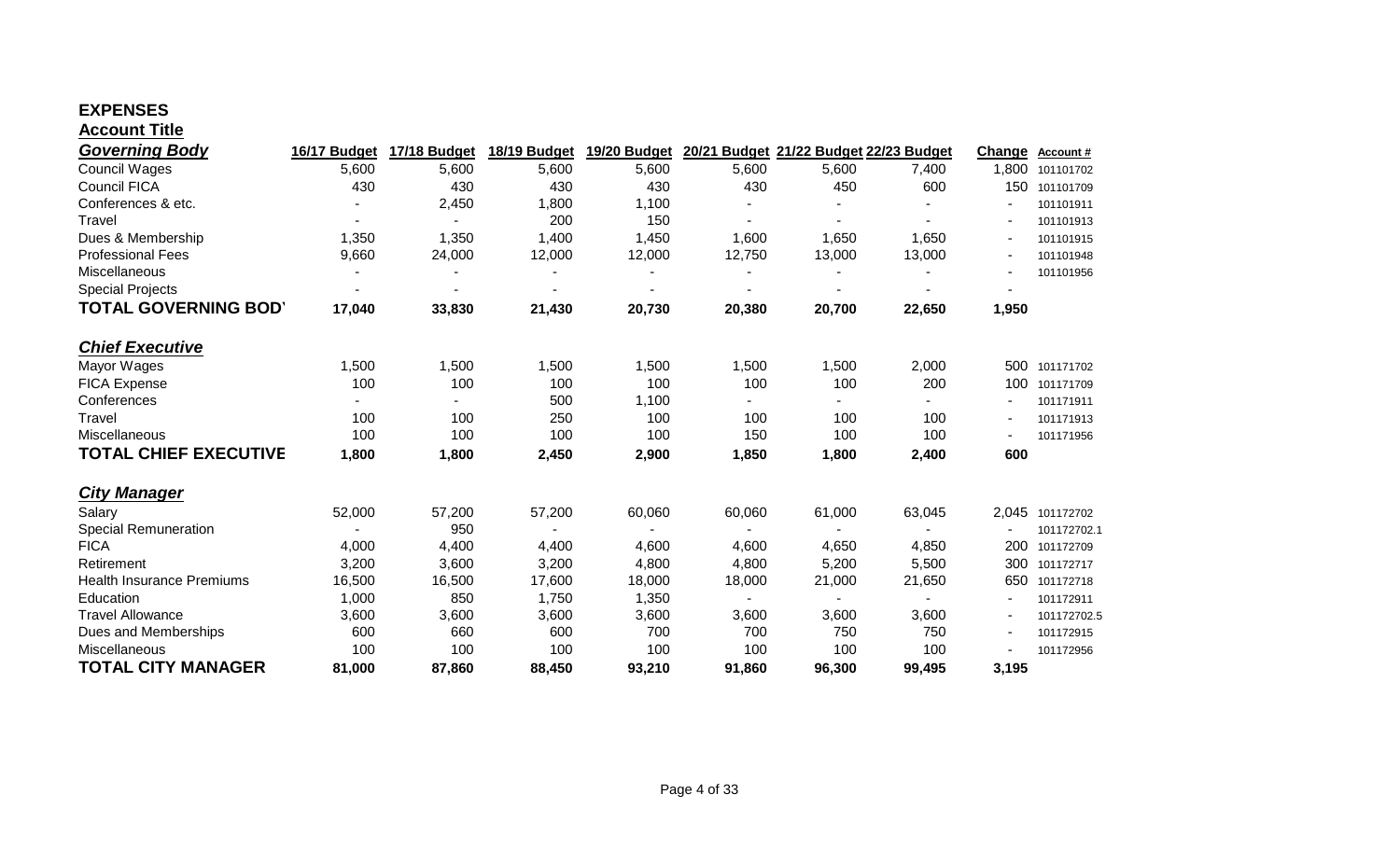| <b>Account Title</b>                    | 16/17 Budget | 17/18 Budget | 18/19 Budget | 19/20 Budget |         | 20/21 Budget 21/22 Budget 22/23 Budget |         | Change                   | Account#            |
|-----------------------------------------|--------------|--------------|--------------|--------------|---------|----------------------------------------|---------|--------------------------|---------------------|
| <b>Clerk</b>                            |              |              |              |              |         |                                        |         |                          |                     |
| Wages                                   | 2,500        | 2,500        | 2,100        | 2,100        | 2,100   | 2,350                                  | 2,600   | 250                      | 101215702.3         |
| <b>FICA</b>                             | 200          | 200          | 200          | 200          | 200     | 200                                    | 200     |                          | 101215709           |
| <b>Professional Fees</b>                | 5,600        | 5,600        | 6,000        | 6,000        | 6,000   | 8,000                                  | 8,000   | $\overline{\phantom{a}}$ | 101215801           |
| Publishing                              | 900          | 900          | 1,500        | 1,500        | 1,500   | 3,200                                  | 3,200   |                          | 101215900           |
| Travel                                  |              |              |              |              |         | 50                                     | 50      |                          | 101215913           |
| Dues & Membership                       | 360          | 200          | 250          | 250          | 250     | 400                                    | 400     | ٠                        | 101215915           |
| <b>Education &amp; Training</b>         |              |              |              |              |         | $\blacksquare$                         |         |                          | 101215960.12        |
| <b>TOTAL CLERK</b>                      | 9,560        | 9,400        | 10,050       | 10,050       | 10,050  | 14,200                                 | 14,450  | 250                      |                     |
| <b>Administration Department</b>        |              |              |              |              |         |                                        |         |                          |                     |
| Wages                                   | 54,500       | 63,300       | 63,300       | 65,900       | 72,000  | 76,000                                 | 76,000  | $\overline{\phantom{a}}$ | 101215702           |
| <b>Special Remuneration</b>             | 2,600        | 1,800        |              |              | 730     | 2,000                                  | 2,000   |                          | 101215702.1         |
| <b>FICA</b>                             | 4,800        | 5,200        | 5,200        | 5,200        | 5,600   | 6,300                                  | 6,300   |                          | 101215709           |
| Retirement                              | 2,200        | 2,500        | 2,500        | 3,350        | 3,900   | 6,400                                  | 7,100   | 700                      | 101215717           |
| <b>Health Insurance Premiums</b>        | 10,500       | 14,800       | 14,800       | 14,800       | 14,800  | 14,800                                 | 15,100  | 300                      | 101215718           |
| <b>Office Supplies</b>                  | 6,000        | 5,500        | 6,800        | 7,500        | 8,000   | 8,500                                  | 8,500   |                          | 101215727           |
| Repairs & Maintenance                   | 500          | 500          | 500          | 250          | 500     | 500                                    | 500     |                          | 101215934           |
| <b>Computer Services</b>                |              |              |              |              | 3,100   |                                        |         |                          | 101215984           |
| Communications                          | 4,200        | 4,200        | 4,200        | 4,200        | 4,700   | 6,200                                  | 6,200   | ٠                        | 101215850           |
| <b>Internet Connectivity</b>            |              |              |              |              |         | $\blacksquare$                         |         |                          | 101215850.1         |
| Postage                                 | 2,500        | 2,500        | 2,650        | 2,650        | 3,000   | 3,000                                  | 3,000   | $\overline{\phantom{a}}$ | 101215851           |
| Miscellaneous                           | 350          | 450          | 50           | 100          | 800     | 200                                    | 200     |                          | 101215956           |
| <b>Office Equipment &amp; Furniture</b> |              |              |              |              |         |                                        |         |                          | 101215980           |
| <b>Capital Outlay</b>                   | 5,400        | 100          | 3,000        | 750          | 16,000  | 1,000                                  |         |                          | $(1,000)$ 101215970 |
| Software                                |              | 12,300       |              |              |         |                                        |         |                          |                     |
| <b>TOTAL ADMIN DEPARTME</b>             | 93,550       | 113,150      | 103,000      | 104,700      | 133,130 | 124,900                                | 124,900 |                          |                     |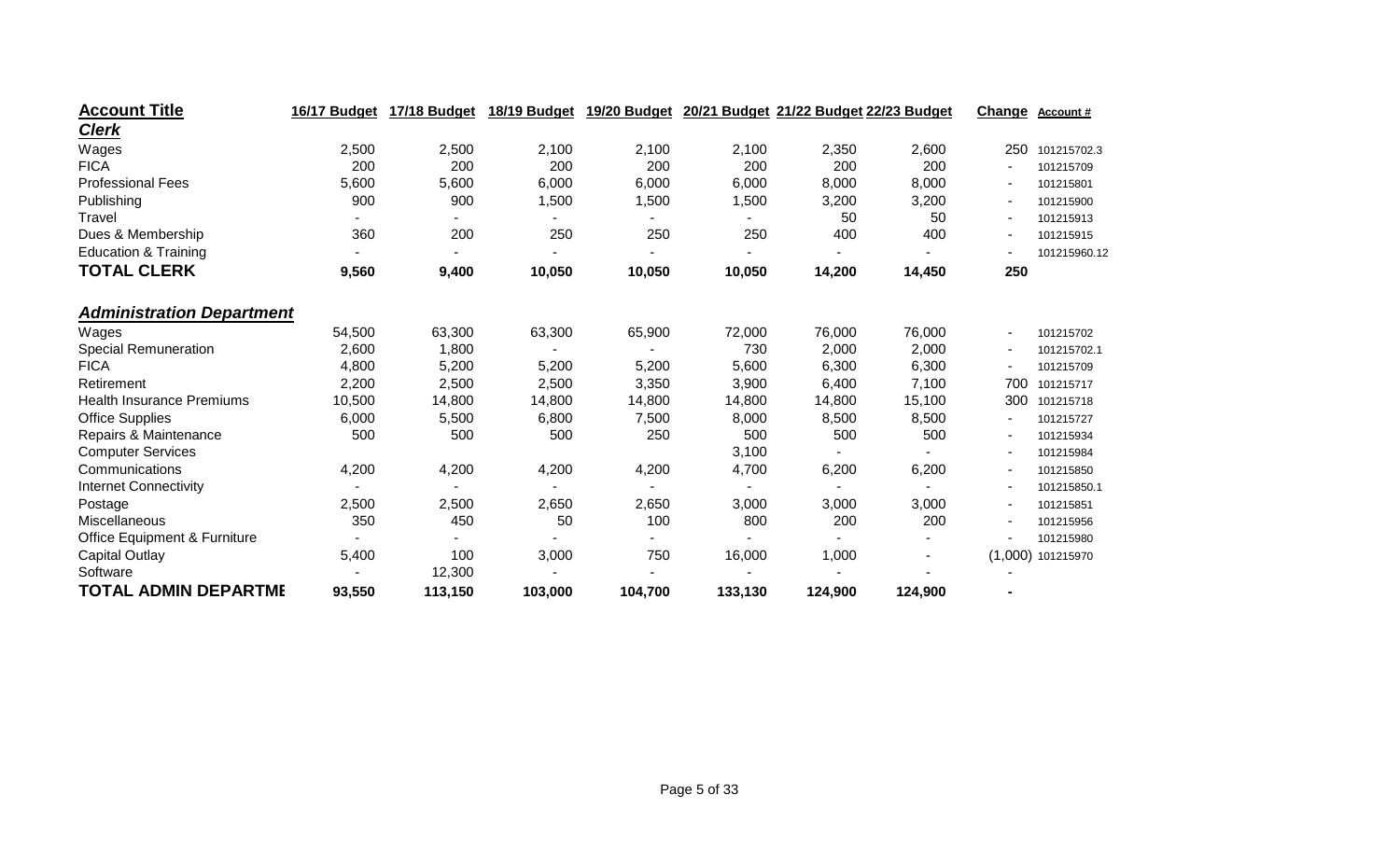| <b>Account Title</b>         | 16/17 Budget | 17/18 Budget |        | 18/19 Budget 19/20 Budget 20/21 Budget 21/22 Budget 22/23 Budget |        |        |        | Change                   | <b>Account #</b>    |
|------------------------------|--------------|--------------|--------|------------------------------------------------------------------|--------|--------|--------|--------------------------|---------------------|
| <b>Board of Review</b>       |              |              |        |                                                                  |        |        |        |                          |                     |
| Wages                        | 450          | 450          | 450    | 450                                                              | 450    | 450    | 450    |                          | 101247702           |
| <b>FICA</b>                  | 50           | 50           | 50     | 50                                                               | 50     | 50     | 50     | $\overline{\phantom{a}}$ | 101247709           |
| Publishing                   | 150          | 150          | 150    | 150                                                              | 150    | 150    | 150    |                          | 101247900           |
| Travel                       |              |              |        |                                                                  |        | 40     | 40     |                          | 101247913           |
| Miscellaneous                | 50           | 50           | 50     | 50                                                               | 50     | 100    | 100    |                          | 101247956           |
| <b>TOTAL BOARD OF REVIEY</b> | 700          | 700          | 700    | 700                                                              | 700    | 790    | 790    |                          |                     |
| <u>Treasurer</u>             |              |              |        |                                                                  |        |        |        |                          |                     |
| Wages                        | 9,000        | 9,000        | 9,000  | 9,000                                                            | 9,750  | 9,500  | 9,000  |                          | (500) 101253702     |
| <b>FICA</b>                  | 700          | 700          | 700    | 700                                                              | 750    | 750    | 750    |                          | 101253709           |
| Supplies                     | 400          | 200          | 250    | 200                                                              | 200    | 600    | 600    |                          | 101253727           |
| <b>Professional Fees</b>     | 600          | 600          | 600    | 650                                                              | 650    | 650    | 650    |                          | 101253801           |
| Mail / Postage               | 600          | 600          | 750    | 750                                                              | 1,100  | 1,100  | 1,100  |                          | 101253851           |
| Publishing                   | 2,000        | 1,500        | 1,500  | 1,500                                                            | 1,500  | 1,800  | 1,800  |                          | 101253900           |
| Transportation               | 120          | 120          | 120    | 100                                                              | 100    | 100    | 100    |                          | 101253913           |
| Deling Tax Reimburse         |              |              |        |                                                                  |        | 2,400  |        |                          | (2,400) 101253925   |
| Miscellaneous                | 100          | 100          | 100    | 100                                                              | 1,100  | 200    | 200    |                          | 101253956           |
| <b>Annexation Millage</b>    | 1,380        | 1,450        | 1,650  | 1,700                                                            | 1,700  | 1,700  |        |                          | (1,700) 101253956.2 |
| Refund & Rebates             | 500          | 100          | 100    | 50                                                               | 50     | 1,300  | 100    |                          | (1,200) 101253687   |
| <b>Capital Outlay</b>        |              |              | 1,100  |                                                                  |        |        |        |                          | 101253970           |
| <b>TOTAL TREASURER</b>       | 15,400       | 14,370       | 15,870 | 14,750                                                           | 16,900 | 20,100 | 14,300 | (5,800)                  |                     |
| <u>Assessor</u>              |              |              |        |                                                                  |        |        |        |                          |                     |
| Wages                        |              |              |        |                                                                  |        |        |        |                          | 101257702           |
| <b>Contract Services</b>     | 9,000        | 9,000        | 9,000  | 9,000                                                            | 9,000  | 9,000  | 9,000  |                          | 101257703.1         |
| <b>FICA</b>                  |              |              |        |                                                                  |        |        |        |                          |                     |
| Supplies                     | 40           | 40           | 150    | 150                                                              | 150    | 100    | 100    |                          | 101257727           |
| <b>Professional Fees</b>     | 600          | 600          | 650    | 650                                                              | 650    | 700    | 700    |                          | 101257801           |
| Postage                      | 200          | 200          | 200    | 200                                                              | 200    | 250    | 250    |                          | 101257851           |
| Printing                     | 40           | 140          | 150    | 150                                                              | 150    | 100    | 100    |                          | 101257900           |
| Transportation               |              |              |        |                                                                  |        |        |        |                          | 101257913           |
| Miscellaneous                | 180          |              | 40     | 40                                                               | 40     | 50     | 50     |                          | 101257956           |
| Education                    | 40           |              |        |                                                                  |        |        |        |                          | 101257960.12        |
| <b>TOTAL ASSESSOR</b>        | 10,100       | 9,980        | 10,190 | 10,190                                                           | 10,190 | 10,200 | 10,200 | $\blacksquare$           |                     |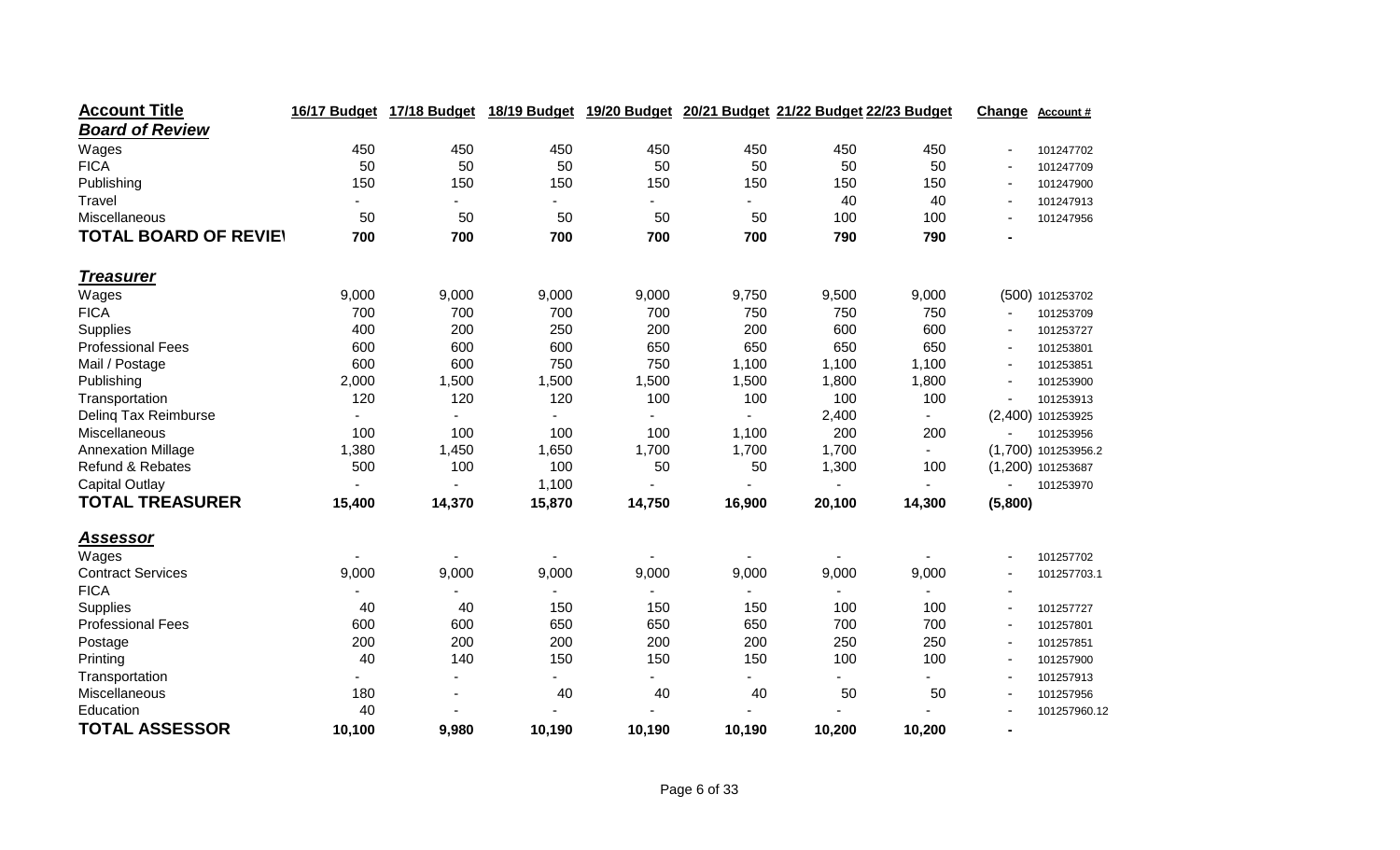| <b>Account Title</b>             | 16/17 Budget | 17/18 Budget |        | 18/19 Budget 19/20 Budget |        | 20/21 Budget 21/22 Budget 22/23 Budget |        | Change   | Account#          |
|----------------------------------|--------------|--------------|--------|---------------------------|--------|----------------------------------------|--------|----------|-------------------|
| <b>Elections</b>                 |              |              |        |                           |        |                                        |        |          |                   |
| Wages                            | 1,400        | 400          | 1,750  | 1,400                     | 2,800  | 1,750                                  | 1,750  |          | 101262702         |
| <b>Board Compensation</b>        | 3,000        |              | 2,200  | 3,000                     | 2,200  | 2,200                                  | 2,200  |          | 101262703         |
| <b>FICA</b>                      | 110          | 40           | 140    | 110                       | 250    | 110                                    | 110    |          | 101262709         |
| Supplies                         | 500          | 500          | 2,950  | 400                       | 2,100  | 500                                    | 500    |          | 101262727         |
| Maint Contract - Vote Machine    | 300          | 300          | 300    | 300                       | 300    | 650                                    | 650    |          | 101262775         |
| Publishing                       | 1,650        | 400          | 1,700  | 400                       | 100    | 100                                    | 100    |          | 101262900         |
| Transportation                   | 320          | 320          | 700    | 500                       | 200    | 200                                    | 200    |          | 101262913         |
| Miscellaneous                    | 250          | 100          | 500    | 100                       | 400    | 200                                    | 200    |          | 101262956         |
| <b>Capital Outlay</b>            |              |              |        |                           |        |                                        |        |          | 101262970         |
| <b>TOTAL ELECTIONS</b>           | 7,530        | 2,060        | 10,240 | 6,210                     | 8,350  | 5,710                                  | 5,710  |          |                   |
| <b>Building and Grounds</b>      |              |              |        |                           |        |                                        |        |          |                   |
| Wages                            | 10,000       | 14,000       | 14,500 | 18,500                    | 22,000 | 24,000                                 | 22,000 |          | (2,000) 101265702 |
| <b>Contractural Services</b>     | 1,850        | 2,200        | 2,250  | 2,250                     | 3,700  | 2,800                                  | 2,800  |          | 101265703.1       |
| <b>FICA</b>                      | 800          | 1,100        | 1,150  | 1,500                     | 1,700  | 1,850                                  | 1,700  |          | (150) 101265709   |
| Retirement                       | 800          | 880          | 880    | 880                       | 880    | 880                                    | 1,900  | 1,020    | 101265717         |
| <b>Health Insurance Premiums</b> | 1,400        | 1,800        | 1,900  | 1,900                     | 1,900  | 1,750                                  | 1,750  |          | 101265718         |
| Supplies                         | 1,800        | 1,600        | 1,600  | 1,600                     | 900    | 3,400                                  | 3,400  |          | 101265740         |
| <b>Maint Supplies</b>            | 2,300        | 2,000        | 2,000  | 2,000                     | 2,200  | 2,000                                  | 2,000  |          | 101265775         |
| Mowing                           | 100          | 100          | 100    | 50                        | 50     | 50                                     | 50     |          | 101265775.1       |
| <b>Professional Fees</b>         | 600          | 700          | 700    | 1,250                     | 1,800  | 2,000                                  | 2,000  |          | 101265801         |
| Communication                    | 2,400        | 2,400        | 2,400  | 2,400                     | 2,400  | 2,400                                  | 2,400  |          | 101265850         |
| <b>Utilities</b>                 | 9,000        | 9,000        | 9,000  | 9,000                     | 9,000  | 8,000                                  | 8,000  |          | 101265920         |
| Repairs & Maintenance            | 2,800        | 2,800        | 5,600  | 2,500                     | 2,500  | 2,500                                  | 2,500  |          | 101265934         |
| Repairs & Maint - City Hall      | 850          |              | 12,100 | 250                       | 10,700 | 1,400                                  | 1,400  |          | 101265934.1       |
| <b>Land Rental</b>               | 1,880        | 2,000        | 2,100  | 2,200                     | 2,300  | 2,400                                  | 2,400  |          | 101265941.11      |
| <b>Equipment Rental</b>          | 4,800        | 7,000        | 7,000  | 8,000                     | 6,000  | 5,000                                  | 5,000  |          | 101265943         |
| Miscellaneous                    | 50           | 100          | 350    | 100                       | 200    | 800                                    | 800    |          | 101265956         |
| <b>Capital Outlay</b>            | 2,500        | 200          | 200    | 100                       | 200    | 200                                    | 200    |          | 101265970         |
| <b>TOTAL BUILDING &amp; GROL</b> | 43,930       | 47,880       | 63,830 | 54,480                    | 68,430 | 61,430                                 | 60,300 | (1, 130) |                   |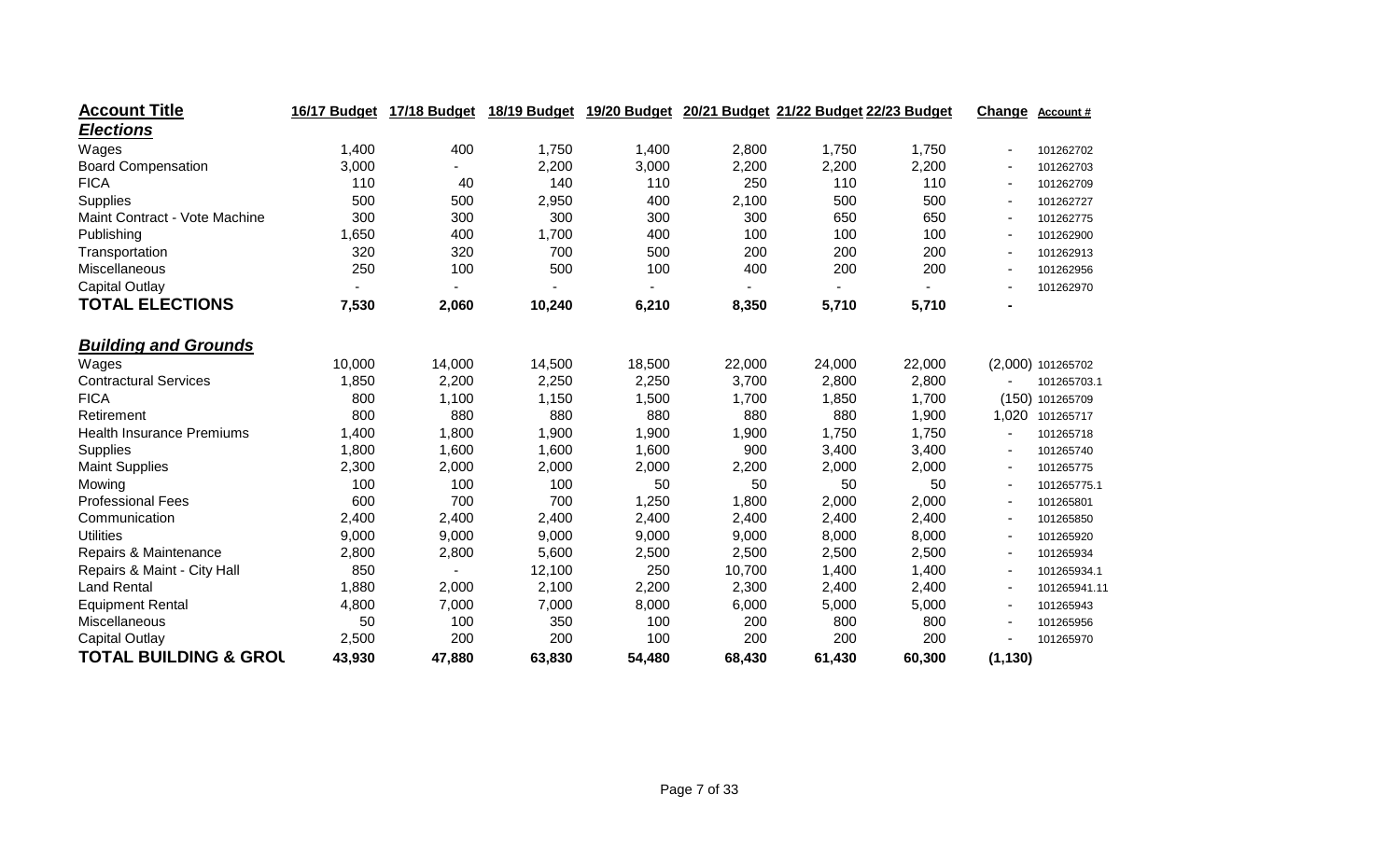| <b>Account Title</b>              | 16/17 Budget | 17/18 Budget |         |                |         | 18/19 Budget 19/20 Budget 20/21 Budget 21/22 Budget 22/23 Budget |                | Change         | <b>Account #</b>      |
|-----------------------------------|--------------|--------------|---------|----------------|---------|------------------------------------------------------------------|----------------|----------------|-----------------------|
| <b>Public Safety Control</b>      |              |              |         |                |         |                                                                  |                |                |                       |
| Wages                             | 88,000       | 96,800       | 98,800  | 110,000        | 95,000  | 85,000                                                           | 106,400        | 21,400         | 101301702             |
| <b>Special Remuneration</b>       | 500          | 500          |         |                | 12,300  | $\blacksquare$                                                   |                |                | 101301702.1           |
| <b>Uniform Cleaning Allowance</b> |              |              |         |                |         | 1,600                                                            | 1,600          |                | 101301702.7           |
| <b>Crossing Guard Wages</b>       | 1,400        | 1,550        | 1,550   | 1,600          | 900     | 1,650                                                            | 1,650          |                | 101301702.12          |
| <b>Liquor Enforcement</b>         | 1,410        | 1,410        | 1,450   | 1,450          | 1,450   | 1,470                                                            | 1,470          |                | 101301704             |
| <b>FICA</b>                       | 6,800        | 7,400        | 7,600   | 8,400          | 7,400   | 7,400                                                            | 8,150          | 750            | 101301709             |
| Retirement                        | 5,300        | 5,850        | 5,850   | 7,400          | 7,400   | 7,400                                                            | 9,200          | 1,800          | 101301717             |
| <b>Benefits</b>                   | 28,000       | 28,000       | 28,000  | 32,000         | 22,000  | 18,000                                                           | 28,000         | 10,000         | 101301718             |
| Workman's Comp                    |              | ٠            |         | $\blacksquare$ | ۰.      | $\blacksquare$                                                   | $\blacksquare$ |                | 101301720             |
| <b>Supplies</b>                   | 1,200        | 1,000        | 1,300   | 1,200          | 2,800   | 2,800                                                            | 2,800          |                | 101301727             |
| Gas & Oil                         | 4,500        | 4,500        | 5,000   | 5,000          | 3,500   | 3,700                                                            | 4,500          | 800            | 101301759             |
| Uniforms                          | 1,100        | 300          | 500     | 500            | 500     | 1,000                                                            | 1,000          | $\blacksquare$ | 101301767             |
| Maintenance Fee (LEIN)            | 3,600        | 3,600        | 3,600   | 3,800          | 4,200   | 4,250                                                            | 4,250          |                | 101301776             |
| <b>Professional Fees</b>          | 250          | 250          | 250     | 250            | 250     | 250                                                              | 250            |                | 101301801             |
| Insurance                         | 11,050       | 12,050       | 12,150  | 11,550         | 12,000  | 7,750                                                            | 7,750          |                | 101301840             |
| Communications                    | 2,800        | 3,300        | 3,100   | 3,100          | 3,100   | 3,100                                                            | 3,100          |                | 101301850             |
| Police Internet                   | 500          | 500          | 500     | 500            | 500     | 500                                                              | 500            |                | 101301850.1           |
| <b>Community Promotion</b>        |              |              |         |                |         | 500                                                              | 500            |                | 101301880             |
| Repairs & Maintenance             | 2,000        | 2,200        | 6,000   | 15,600         | 4,000   | 4,000                                                            | 4,000          |                | 101301934             |
| Miscellaneous                     |              | 30           | 50      | 50             |         | 200                                                              | 200            |                | 101301956             |
| <b>Employee Physicals</b>         | 80           |              | 80      |                |         |                                                                  |                |                | 101301957             |
| Immunizations                     |              |              |         |                |         |                                                                  |                |                | 101301957.1           |
| Education                         | 800          | 400          | 500     | 600            | 500     | 800                                                              | 800            |                | 101301960.12          |
| <b>Capital Outlay</b>             | 2,770        | 2,400        | 1,200   | 3,500          | 1,700   | 13,500                                                           | 3,000          |                | (10,500) 101301970    |
| Police Car Reserve                |              |              |         |                |         | 40,500                                                           |                |                | (40,500) 101301970.15 |
| <b>TOTAL PUBLIC SAFETY</b>        | 162,060      | 172,040      | 177,480 | 206,500        | 179,500 | 205,370                                                          | 189,120        | (16, 250)      |                       |
| <b>Fire Dept / Operating</b>      |              |              |         |                |         |                                                                  |                |                |                       |
| <b>Operating Fee</b>              | 20,350       | 18,500       | 17,150  | 16,140         | 17,150  | 15,300                                                           | 17,500         |                | 2,200 101336701.1     |
| <b>TOTAL FIRE DEPT /OPER/</b>     | 20,350       | 18,500       | 17,150  | 16,140         | 17,150  | 15,300                                                           | 17,500         | 2,200          |                       |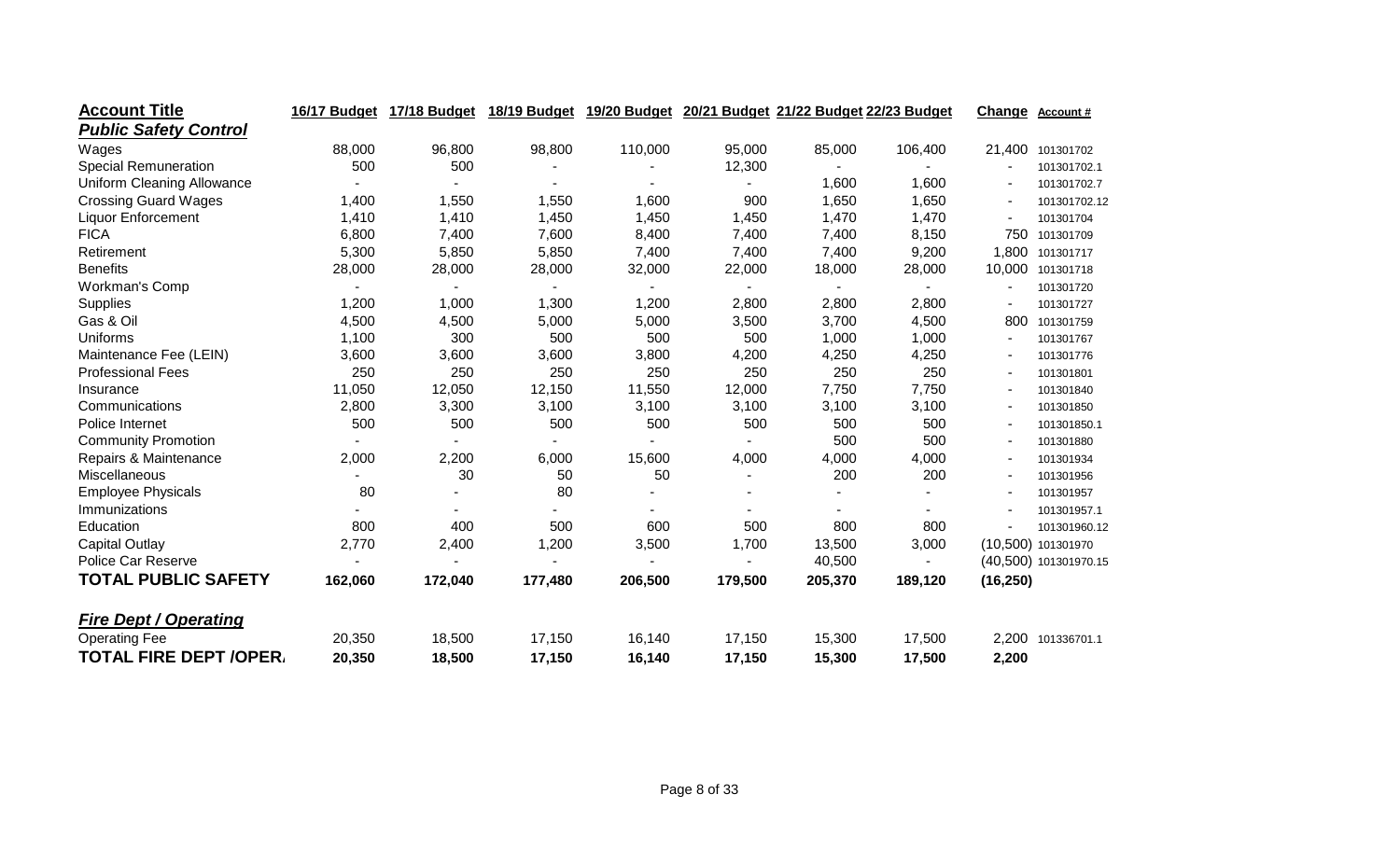| <b>Account Title</b>             | 16/17 Budget | 17/18 Budget   | 18/19 Budget |                |        | 19/20 Budget 20/21 Budget 21/22 Budget 22/23 Budget |        | Change                   | <b>Account #</b> |
|----------------------------------|--------------|----------------|--------------|----------------|--------|-----------------------------------------------------|--------|--------------------------|------------------|
| <b>Public Works</b>              |              |                |              |                |        |                                                     |        |                          |                  |
| Wages                            | 11,000       | 18,000         | 16,000       | 16,000         | 24,000 | 22,000                                              | 22,000 |                          | 101441702        |
| <b>Special Remuneration</b>      | 1,200        | 900            |              |                | 6,800  | 5,850                                               | 5,850  | $\blacksquare$           | 101441702.1      |
| <b>FICA</b>                      | 950          | 1,400          | 1,250        | 1,250          | 1,850  | 2,100                                               | 2,100  |                          | 101441709        |
| Retirement                       | 6,500        | 9,000          | 9,000        | 9,800          | 9,800  | 9,800                                               | 9,800  |                          | 101441717        |
| <b>Health Insurance Premiums</b> | 29,500       | 39,000         | 36,000       | 39,000         | 39,900 | 35,000                                              | 39,000 | 4,000                    | 101441718        |
| Supplies                         | 500          | 500            | 500          | 500            | 500    | 500                                                 | 500    |                          | 101441740        |
| Uniforms                         | 850          | 1,300          | 900          | 3,000          | 3,000  | 5,000                                               | 5,000  |                          | 101441767        |
| Miscellaneous                    | 300          | 300            | 300          | 300            | 300    | 300                                                 | 300    |                          | 101441956        |
| Physicals                        | 700          | 750            | 650          | 700            | 500    | 750                                                 | 750    |                          | 101441957        |
| <b>TOTAL PUBLIC WORKS</b>        | 51,500       | 71,150         | 64,600       | 70,550         | 86,650 | 81,300                                              | 85,300 | 4,000                    |                  |
| <b>Sidewalk</b>                  |              |                |              |                |        |                                                     |        |                          |                  |
| Wages                            | 800          | 1,200          | 1,200        | 800            | 800    | 800                                                 | 800    | $\overline{\phantom{a}}$ | 101444702        |
| <b>Contractual Services</b>      | 2,000        | 5,000          | 2,000        | 2,700          | 1,000  | 1,000                                               | 1,000  |                          | 101444703.1      |
| <b>FICA</b>                      | 80           | 100            | 100          | 100            | 100    | 100                                                 | 100    |                          | 101444709        |
| <b>Maint Supplies</b>            | 100          | 100            | 100          | 100            | 100    | 100                                                 | 100    |                          | 101444775        |
| <b>Professional Fees</b>         |              | $\blacksquare$ | ٠            | $\blacksquare$ | ۰.     | $\blacksquare$                                      |        |                          | 101444801        |
| Repairs & Maint                  | 200          | 1,150          | 1,150        | 1,150          | 1,150  | 1,150                                               | 1,150  |                          | 101444934        |
| <b>Equipment Rental</b>          | 1,000        | 4,000          | 4,000        | 3,000          | 3,000  | 3,000                                               | 3,000  |                          | 101444943        |
| Miscellaneous                    |              |                |              |                |        |                                                     |        |                          | 101444956        |
| <b>TOTAL SIDEWALK</b>            | 4,180        | 11,550         | 8,550        | 7,850          | 6,150  | 6,150                                               | 6,150  | $\blacksquare$           |                  |
| <b>Drains - Public Benefit</b>   |              |                |              |                |        |                                                     |        |                          |                  |
| Drain At Large                   | 2,300        | 2,950          | 6,450        | 2,000          | 1,250  | 800                                                 | 800    |                          | 101445967        |
| Drain At Large - Maintenance     | 400          |                |              |                |        |                                                     |        |                          | 101445967.1      |
| <b>TOTAL DRAINS - PUBLIC</b>     | 2,700        | 2,950          | 6,450        | 2,000          | 1,250  | 800                                                 | 800    |                          |                  |
| <b>Street Lighting</b>           |              |                |              |                |        |                                                     |        |                          |                  |
| <b>Street Lighting</b>           | 33,000       | 36,000         | 36,000       | 38,000         | 38,000 | 41,000                                              | 41,000 |                          | 101448920.10     |
| <b>TOTAL STREET LIGHTING</b>     | 33,000       | 36,000         | 36,000       | 38,000         | 38,000 | 41,000                                              | 41,000 | $\blacksquare$           |                  |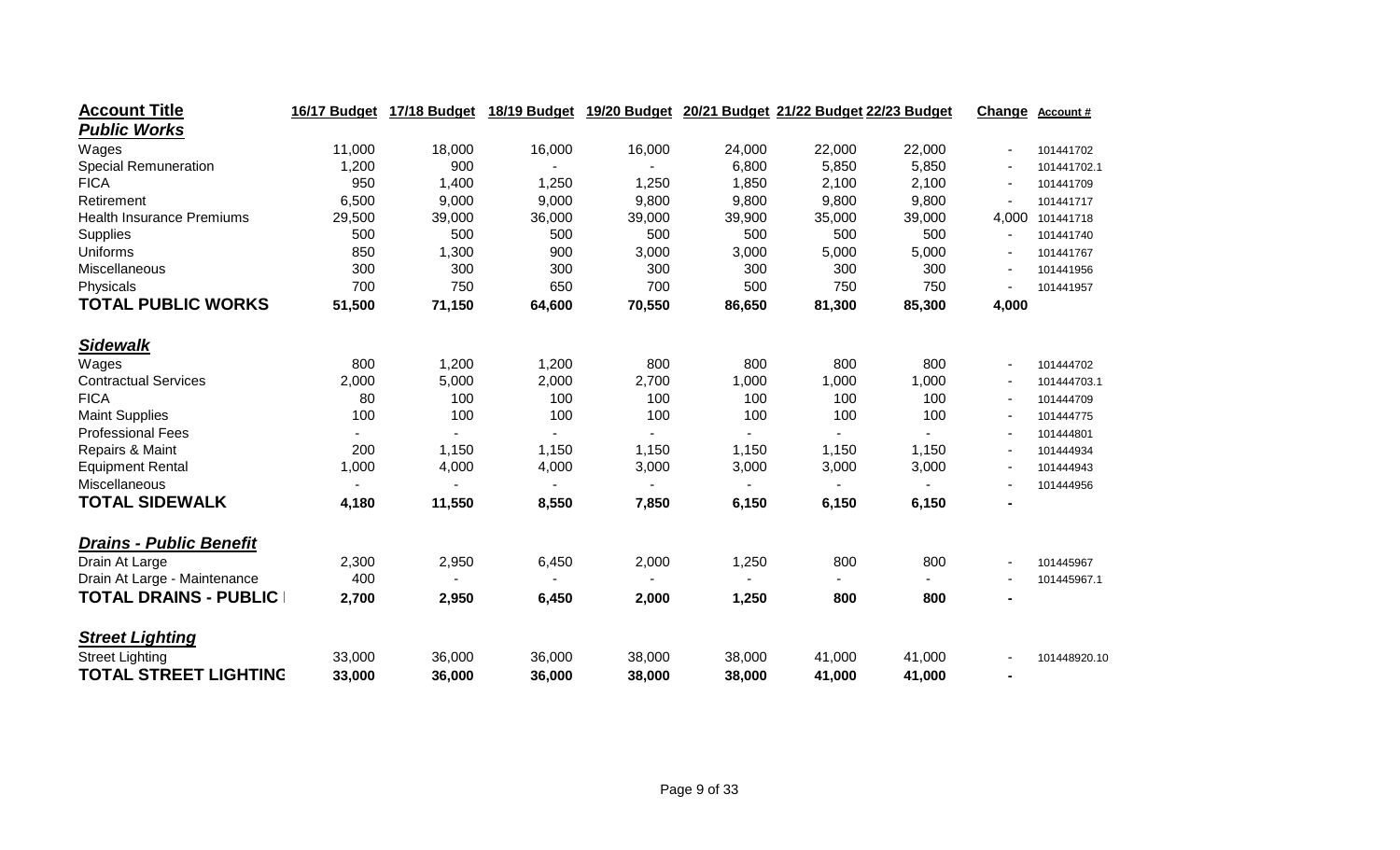| <b>Account Title</b>                    | 16/17 Budget | 17/18 Budget | 18/19 Budget | 19/20 Budget | 20/21 Budget 21/22 Budget 22/23 Budget |        |        | Change         | <b>Account #</b> |
|-----------------------------------------|--------------|--------------|--------------|--------------|----------------------------------------|--------|--------|----------------|------------------|
| <b>Parking Lots</b>                     |              |              |              |              |                                        |        |        |                |                  |
| Wages                                   | 500          | 600          | 500          | 500          | 100                                    | 100    | 100    |                | 101450702        |
| <b>FICA</b>                             | 50           | 50           | 50           | 50           | 10                                     | 10     | 10     |                | 101450709        |
| Supplies                                |              |              |              |              |                                        |        |        |                | 101450740        |
| Repairs & Maintenance                   | 200          | 200          | 200          | 200          | 200                                    | 200    | 200    |                | 101450934        |
| <b>Equipment Rental</b>                 | 700          | 700          | 700          | 700          | 700                                    | 700    | 700    |                | 101450943        |
| <b>TOTAL PARKING LOTS</b>               | 1,450        | 1,550        | 1,450        | 1,450        | 1,010                                  | 1,010  | 1,010  | $\blacksquare$ |                  |
| <b>Sanitation / City Clean-up</b>       |              |              |              |              |                                        |        |        |                |                  |
| Wages                                   | 7,000        | 7,000        | 6,800        | 7,400        | 9,000                                  | 9,000  | 9,000  |                | 101528702        |
| <b>FICA Expense</b>                     | 600          | 600          | 550          | 550          | 700                                    | 700    | 700    |                | 101528709        |
| <b>Equipment Rental</b>                 | 13,000       | 13,200       | 13,000       | 13,000       | 18,000                                 | 18,000 | 18,000 |                | 101528943        |
| <b>TOTAL CITY CLEAN-UP</b>              | 20,600       | 20,800       | 20,350       | 20,950       | 27,700                                 | 27,700 | 27,700 | $\blacksquare$ |                  |
| <b>Refuse Collection &amp; Disposal</b> |              |              |              |              |                                        |        |        |                |                  |
| Supplies                                | 300          | 200          | 250          | 500          | 500                                    | 500    | 500    |                | 101536740        |
| <b>Refuse Collection</b>                | 55,200       | 55,200       | 55,200       | 55,200       | 56,000                                 | 56,500 | 62,500 | 6,000          | 101536818        |
| Postage                                 | 600          | 600          | 600          | 600          | 800                                    | 1,500  | 1,500  |                | 101536851        |
| <b>TOTAL REFUSE COLL &amp; D</b>        | 56,100       | 56,000       | 56,050       | 56,300       | 57,300                                 | 58,500 | 64,500 | 6,000          |                  |
| <b>Economic Development</b>             |              |              |              |              |                                        |        |        |                |                  |
| <b>CDBG Admin Fees</b>                  |              |              |              |              |                                        |        |        |                | 101728722        |
| <b>CDBG Professional Fees</b>           |              |              |              |              |                                        |        |        |                | 101728801        |
| <b>TOTAL ECON DEVELOPM</b>              |              |              |              |              |                                        |        |        |                |                  |
| Library                                 |              |              |              |              |                                        |        |        |                |                  |
| Library Wages                           | 30,700       | 30,700       | 30,700       | 30,700       | 28,350                                 | 28,350 | 28,350 |                | 101790702        |
| <b>Library FICA</b>                     | 2,300        | 2,300        | 2,300        | 2,300        | 2,350                                  | 2,350  | 2,350  |                | 101790709        |
| <b>TOTAL LIBRARY</b>                    | 33,000       | 33,000       | 33,000       | 33,000       | 30,700                                 | 30,700 | 30,700 | $\blacksquare$ |                  |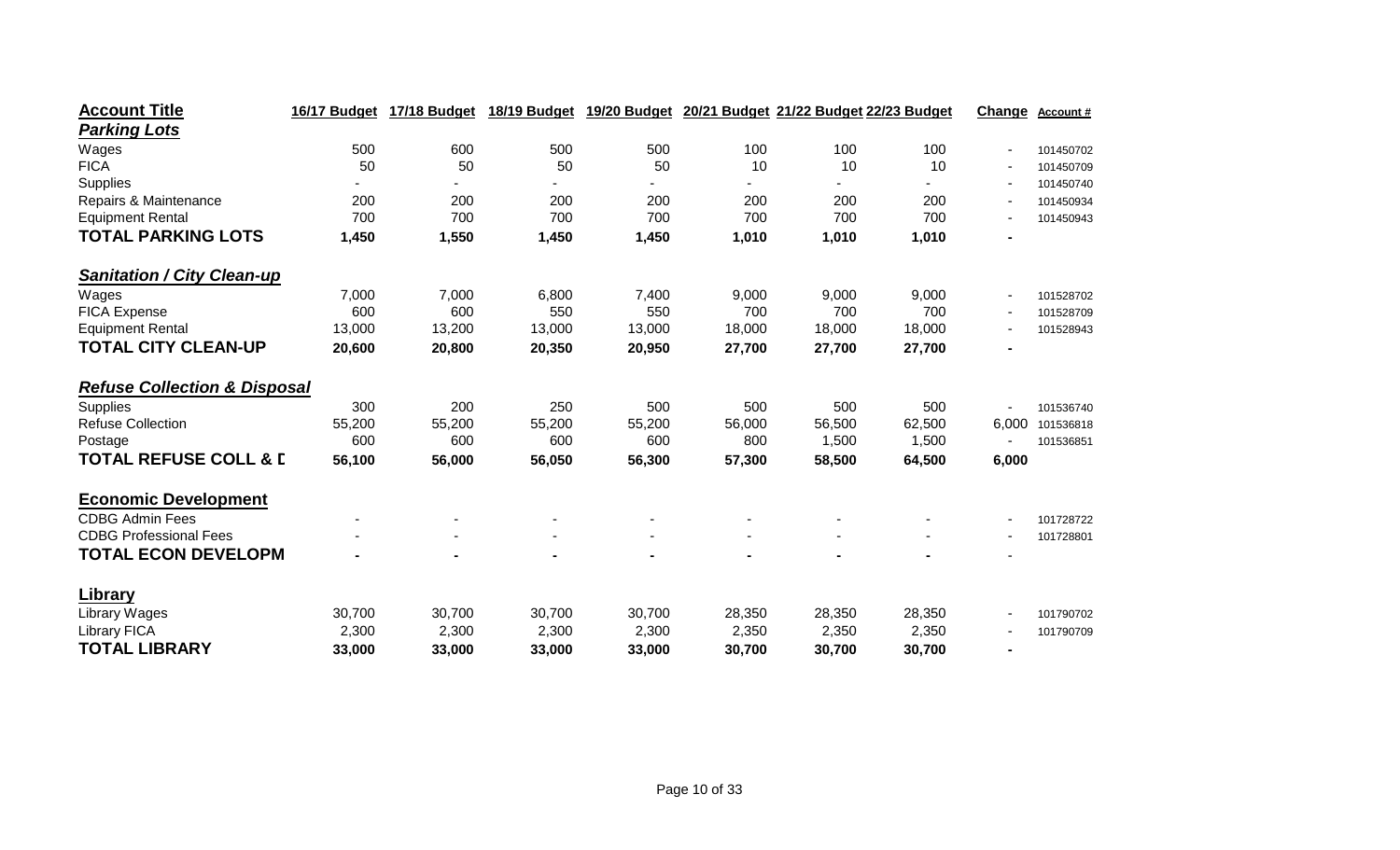| <b>Account Title</b>                    | 16/17 Budget | 17/18 Budget |        |         |                | 18/19 Budget 19/20 Budget 20/21 Budget 21/22 Budget 22/23 Budget |                | Change                   | <b>Account #</b> |
|-----------------------------------------|--------------|--------------|--------|---------|----------------|------------------------------------------------------------------|----------------|--------------------------|------------------|
| <b>Contribution</b>                     |              |              |        |         |                |                                                                  |                |                          |                  |
| <b>Brown City Library</b>               | 2,620        | 2,620        | 2,950  | 3,250   | 3,250          | $\blacksquare$                                                   |                |                          | 101945969.3      |
| <b>Street Reserve</b>                   | 31,920       | 32,100       | 33,060 | 34,750  | 37,500         | 42,200                                                           | 42,425         | 225                      | 101945969.4      |
| <b>Street Reserve/Fund Equity Xfer</b>  |              | 200,000      |        |         | $\blacksquare$ | $\sim$                                                           | $\blacksquare$ | $\sim$                   | 101945969.5      |
| Other Funds - Equipment                 | 8,000        | 8,000        | 8,000  | 8,000   | 8,000          | 8,000                                                            | 8,000          |                          | 101945994.22     |
| Othr Funds - Street Reserve             |              |              |        |         |                |                                                                  |                |                          | 101945969.5      |
| Other Funds - Major Streets             |              |              |        |         |                |                                                                  |                |                          | 101945969.11     |
| <b>Other Funds - Local Streets</b>      |              |              |        | 130,000 |                |                                                                  |                |                          | 101945969.12     |
| <b>Police Reward</b>                    | 500          | 500          | 500    | 500     | 500            | 500                                                              | 500            | $\overline{\phantom{a}}$ | 101945969.8      |
| <b>Capital Outlay</b>                   |              |              |        |         |                |                                                                  |                |                          | 101945970        |
| <b>TOTAL CONTRIBUTION</b>               | 43,040       | 243,220      | 44,510 | 176,500 | 49,250         | 50,700                                                           | 50,925         | 225                      |                  |
| <b>Insur, Bonds, FICA &amp; Fringes</b> |              |              |        |         |                |                                                                  |                |                          |                  |
| Misc FICA                               | 150          | 150          | 150    | 150     | 150            | 150                                                              | 150            | $\overline{\phantom{a}}$ | 101954709        |
| Ins/Health-Life & Disability            | 300          | 300          | 300    | 300     | 3,000          | 3,000                                                            | 3,000          |                          | 101954718        |
| Employee Ins Deduct (AFLAC)             | 250          | 400          | 800    | 800     | 800            | 800                                                              | 800            | $\overline{\phantom{a}}$ | 101954724        |
| <b>Unemployment Benefits</b>            | 100          | 100          | 100    | 100     | 100            | 100                                                              | 100            |                          | 101954725        |
| Retiree Health Insurance                | 6,900        | 6,900        | 6,900  | 6,900   | 6,900          | 8,600                                                            | 8,600          |                          | 101954840        |
| Insurance & Bonds                       | 32,000       | 28,000       | 32,000 | 32,000  | 32,000         | 22,000                                                           | 22,000         |                          | 101954840.1      |
| Health Insurance - MI Tax               | 2,000        |              |        |         |                |                                                                  |                | ٠                        | 101954910.3      |
| <b>TOTAL INS/BONDS/FICA/F</b>           | 41,700       | 35,850       | 40,250 | 40,250  | 42,950         | 34,650                                                           | 34,650         |                          |                  |
| <b>Community Promotion</b>              |              |              |        |         |                |                                                                  |                |                          |                  |
| Wages                                   | 2,200        | 1,800        | 3,000  | 3,000   | 1,800          | 2,000                                                            | 2,000          |                          | 101958702        |
| <b>FICA Expense</b>                     | 180          | 150          | 250    | 250     | 150            | 180                                                              | 180            | $\overline{a}$           | 101958709        |
| <b>XMAS Decoration</b>                  | 250          | 100          | 22,600 | 900     | 1,000          | 100                                                              | 100            | $\overline{\phantom{a}}$ | 101958739        |
| Supplies                                | 500          | 100          | 13,100 | 1,200   | 500            | 500                                                              | 500            |                          | 101958740        |
| <b>Community Promotion</b>              | 4,300        | 4,300        | 7,100  | 5,000   | 22,800         | 5,000                                                            | 5,000          |                          | 101958880        |
| <b>Festival Commission</b>              |              |              |        |         |                |                                                                  |                |                          | 101958880.2      |
| <b>Equipment Rental</b>                 | 1,400        | 1,400        | 1,400  | 1,400   | 1,400          | 1,400                                                            | 1,400          |                          | 101958943        |
| Computer Services I.T. Right            | 310          | 8,000        | 100    | 200     | 4,600          | 4,600                                                            | 4,600          |                          | 101958948.10     |
| <b>TOTAL COMMUNITY PROI</b>             | 9,140        | 15,850       | 47,550 | 11,950  | 32,250         | 13,780                                                           | 13,780         |                          |                  |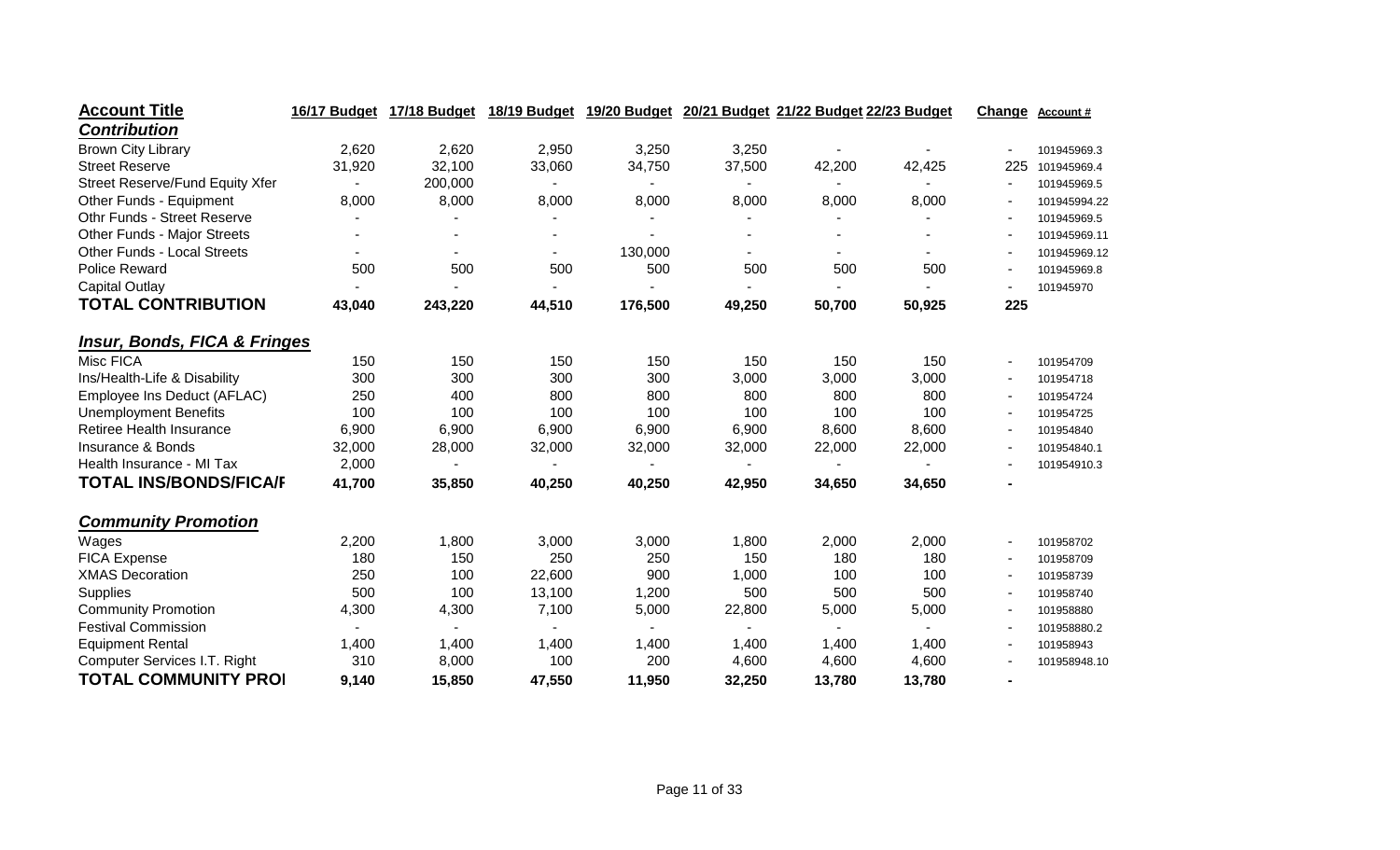| <b>Account Title</b>            | 16/17 Budget             | 17/18 Budget | 18/19 Budget | 19/20 Budget             |                          | 20/21 Budget 21/22 Budget 22/23 Budget |                          | Change Account #     |
|---------------------------------|--------------------------|--------------|--------------|--------------------------|--------------------------|----------------------------------------|--------------------------|----------------------|
| <b>General Fund Contingency</b> |                          |              |              |                          |                          |                                        |                          |                      |
| <b>General Fund Contingency</b> | 49.510                   | 22,690       | 650          | 36,980                   | 58,090                   | 55.220                                 | 54.100                   | (1,120) 101959956.11 |
| <b>TOTAL GEN FUND CONTII</b>    | 49,510                   | 22,690       | 650          | 36,980                   | 58,090                   | 55,220                                 | 54.100                   | (1, 120)             |
| <b>TOTAL EXPENSES</b>           | 808.940                  | .062.180     | 880.250      | .036.340                 | 989,790                  | 978.310                                | 972.430                  | (5,880)              |
| Revenues - Expenses             | $\overline{\phantom{0}}$ | ۰            | ۰            | $\overline{\phantom{0}}$ | $\overline{\phantom{a}}$ | $\overline{\phantom{a}}$               | $\overline{\phantom{0}}$ | -                    |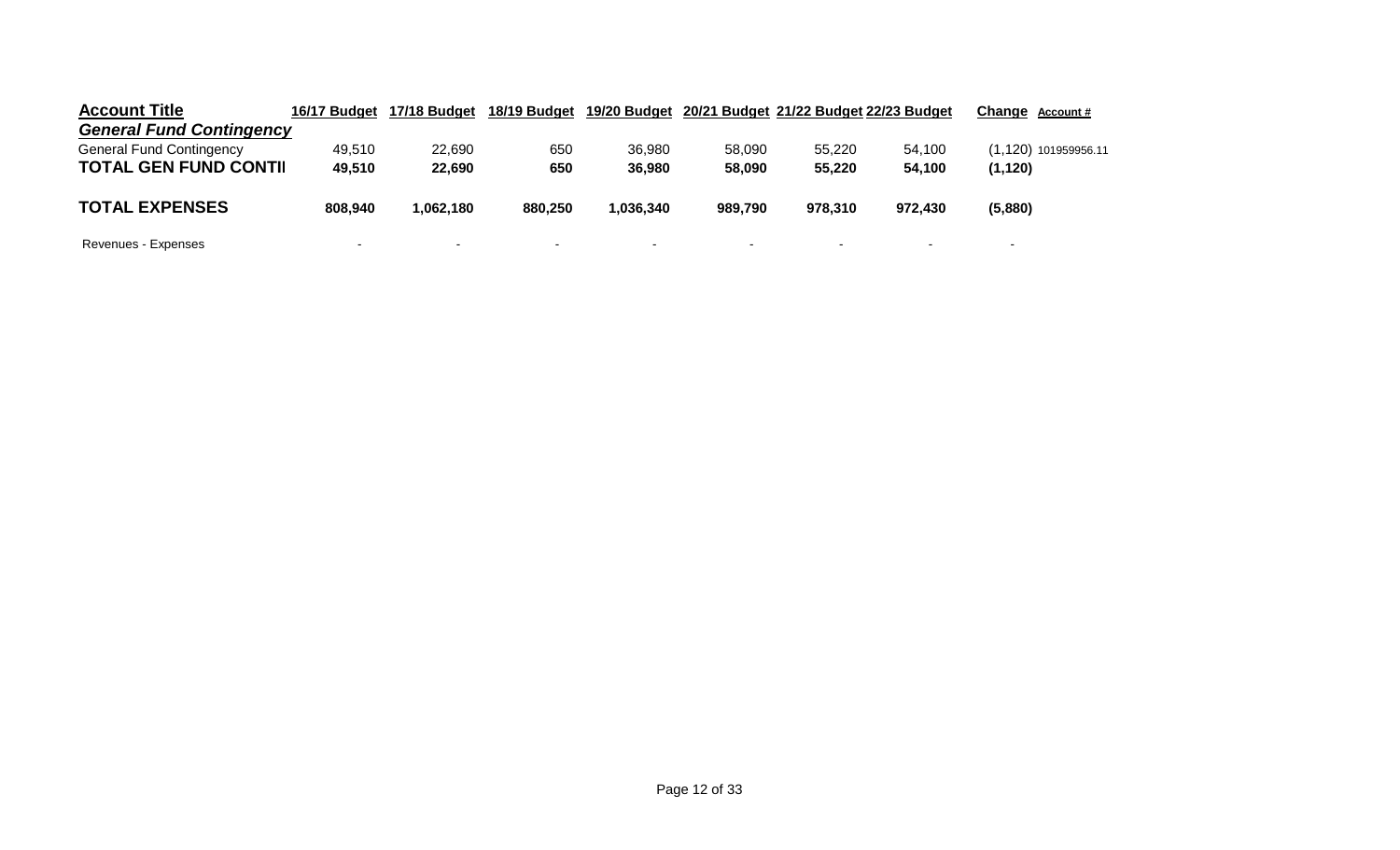### **MAJOR STREETS FUND - 2022 / 2023 DRAFT BUDGET**

| <b>REVENUES</b>             | Final        | <b>Final</b>             | <b>Final</b> | <b>Final</b> | <b>Final</b> | <b>Final</b> | <b>Proposed</b> |                          |                  |
|-----------------------------|--------------|--------------------------|--------------|--------------|--------------|--------------|-----------------|--------------------------|------------------|
| <b>Account Title</b>        | 16/17 Budget | 17/18 Budget             | 18/19 Budget | 19/20 Budget | 20/21 Budget | 21/22 Budget | 22/23 Budget    |                          | Change Account # |
| Act 51 Revenue              | 75,500       | 83,200                   | 99,500       | 121.100      | 103,000      | 135,600      | 135,600         |                          | 202000547        |
| Act 51 Revenue/Local Prog   | 5.100        | 9.900                    |              |              | 10.500       |              |                 |                          | 202000547        |
| M-90 Maint Contract         | 9,400        | 6,500                    | 11.400       | 8,500        | 6.000        | 7.800        | 7,800           |                          | 202000548        |
| State Revenue PA110         |              |                          |              |              |              |              |                 | $\overline{\phantom{0}}$ | 202000569        |
| Interest                    | 650          | 900                      | 850          | 4,200        | 1.400        | 950          | 950             | $\overline{\phantom{0}}$ | 202000665        |
| <b>Miscellaneous</b>        | 150          | $\overline{\phantom{0}}$ | 150          | 100          | 100          | 100          | 100             | $\overline{\phantom{0}}$ | 202000695        |
| Cont fm County Road Millage |              |                          |              |              |              |              |                 |                          | 202000695.15     |
| Cont fm Gen Street Reserve  |              |                          |              |              |              |              |                 |                          | 202000676.1      |
| <b>Fund Equity</b>          |              | 30,000                   |              |              |              |              |                 |                          | 202000699        |
| <b>TOTAL REVENUES</b>       | 90,800       | 130,500                  | 111.900      | 133,900      | 121,000      | 144.450      | 144.450         | $\blacksquare$           |                  |

#### **EXPENSES Route Maintenance**

| <b>Account Title</b>            | 16/17 Budget | 17/18 Budget | 18/19 Budget | 19/20 Budget | 20/21 Budget | 21/22 Budget | 22/23 Budget | Change                   | Account#     |
|---------------------------------|--------------|--------------|--------------|--------------|--------------|--------------|--------------|--------------------------|--------------|
| Wages                           | 3,000        | 2,500        | 4,000        | 4,000        | 4,000        | 4,000        | 4,000        |                          | 202463702    |
| Wages / Construction            |              |              |              |              |              |              |              |                          | 202463702.10 |
| <b>Contractual Services</b>     | 2,000        | 2,000        | 2,000        | 2,000        | 2,000        | 3,500        | 3,500        | ۰                        | 202463703.1  |
| <b>FICA Expense</b>             | 250          | 200          | 300          | 300          | 300          | 300          | 300          | $\blacksquare$           | 202463709    |
| <b>Maint Supplies</b>           | 500, ا       | 3,200        | 3,200        | 3,200        | 3,200        | 3,200        | 3,200        | $\blacksquare$           | 202463775    |
| Maint Supplies / Const          |              |              |              | 25,000       |              |              |              | ۰                        | 202463775.10 |
| <b>Professional Fees</b>        | 1,800        |              | 21,000       | 32,500       | 1,800        | 1,800        | 1,800        | $\overline{\phantom{0}}$ | 202463801    |
| Repairs & Maint                 | 2,200        | 1,500        |              |              |              |              |              | $\overline{\phantom{0}}$ | 202463934    |
| <b>Major Street Resurfacing</b> |              |              |              |              |              |              |              |                          | 202463931    |
| Manhole Maint / Const           |              |              |              |              |              |              |              | $\overline{\phantom{0}}$ | 202463932    |
| <b>Rentals</b>                  |              |              | 400          | 400          | 400          | 400          | 400          | $\overline{\phantom{a}}$ | 202463941    |
| <b>Equipment Rental</b>         | 600          | 500          | 008,         | 2,100        | 1,800        | 0.800        | 1,800        | $\overline{\phantom{0}}$ | 202463943    |
| <b>Equipment Rental / Const</b> |              |              |              |              |              |              |              | ۰                        | 202463943.1  |
| Miscellaneous                   | 50           | 50           | 50           | 50           | 50           | 50           | 50           |                          | 202463956    |
| <b>TOTAL ROUTE MAINT</b>        | 11,400       | 9,950        | 32,750       | 69,550       | 13,550       | 15,050       | 15,050       | -                        |              |
|                                 |              |              |              |              |              |              |              |                          |              |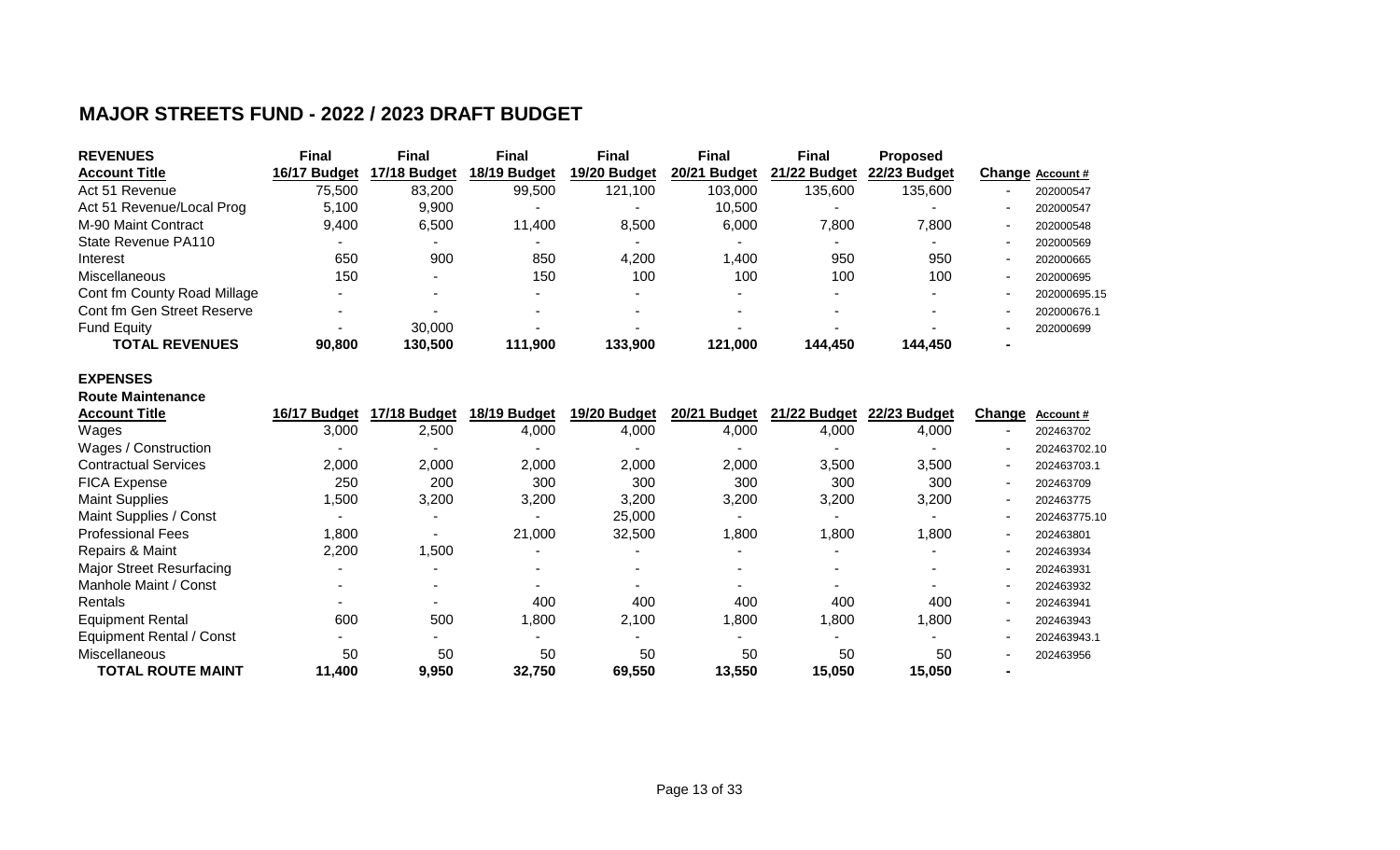| <b>Account Title</b>                    | 16/17 Budget | 17/18 Budget | 18/19 Budget | 19/20 Budget | <b>20/21 Budget</b> | 21/22 Budget | 22/23 Budget | Change                   | Account#     |
|-----------------------------------------|--------------|--------------|--------------|--------------|---------------------|--------------|--------------|--------------------------|--------------|
| <b>Tree Trimming</b>                    |              |              |              |              |                     |              |              |                          |              |
| <b>Tree Trimming</b>                    | 400          | 900          | 900          | 900          | 3,000               | 3,000        | 3,000        |                          | 202464930.15 |
| <b>TOTAL TREE TRIMMING</b>              | 400          | 900          | 900          | 900          | 3,000               | 3,000        | 3,000        | $\blacksquare$           |              |
| <b>Traffic Services</b>                 |              |              |              |              |                     |              |              |                          |              |
| <b>Maint Supplies</b>                   | 500          | 800          | 800          | 800          | 800                 | 800          | 800          |                          | 202474775    |
| <b>TOTAL TRAFFIC SERVICES</b>           | 500          | 800          | 800          | 800          | 800                 | 800          | 800          | $\blacksquare$           |              |
| <b>Winter Maint</b>                     |              |              |              |              |                     |              |              |                          |              |
| Wages                                   | 4,000        | 4,000        | 4,000        | 4,000        | 4,000               | 4,000        | 4,000        | $\overline{\phantom{a}}$ | 202478702    |
| <b>FICA</b>                             | 320          | 320          | 320          | 320          | 320                 | 320          | 320          |                          | 202478709    |
| <b>Contractual Services</b>             |              |              |              |              |                     |              |              |                          | 202478703.1  |
| <b>Maint Supplies</b>                   | 2,000        | 2,000        | 3,800        | 3,800        | 3,800               | 3,800        | 3,800        |                          | 202478775    |
| <b>Equipment Rental</b>                 | 5,600        | 5,600        | 5,600        | 5,600        | 6,200               | 6,200        | 6,200        | $\overline{\phantom{a}}$ | 202478943    |
| <b>TOTAL WINTER MAINT</b>               | 11,920       | 11,920       | 13,720       | 13,720       | 14,320              | 14,320       | 14,320       | $\blacksquare$           |              |
| <b>Admin Expenses</b>                   |              |              |              |              |                     |              |              |                          |              |
| <b>Administration Fees</b>              | 9,500        | 7,500        | 2,400        | 7,500        | 7,500               | 7,500        | 7,500        | $\overline{\phantom{a}}$ | 202482722    |
| Miscellaneous                           | 200          | 200          | 200          | 200          | 200                 | 200          | 200          | $\overline{\phantom{a}}$ | 202482956    |
| <b>TOTAL ADMIN EXPENSES</b>             | 9,700        | 7,700        | 2,600        | 7,700        | 7,700               | 7,700        | 7,700        | $\blacksquare$           |              |
| <b>Insur, Bonds, FICA &amp; Fringes</b> |              |              |              |              |                     |              |              |                          |              |
| <b>FICA Expense</b>                     | 500          | 500          | 500          | 500          | 500                 | 500          | 500          | $\sim$                   | 202482709    |
| <b>Employee's Benefits</b>              | 5,950        | 5,950        | 5,950        | 5,950        | 6,950               | 6,950        | 7,500        | 550                      | 202482721    |
| Workman's Comp                          | 940          | 940          | 940          | 940          | 940                 | 940          | 940          | $\sim$                   | 202482720    |
| Retirement                              | 980          | 980          | 980          | 980          | 980                 | 980          | 1,200        | 220                      | 202482719    |
| <b>Professional Fees</b>                | 500          | 650          | 650          | 650          | 650                 | 650          | 650          | $\overline{\phantom{a}}$ | 202482801    |
| Insurance                               | 1,450        | 1,600        | 1,600        | 1,600        | 1,600               | 1,600        | 1,600        |                          | 202482840    |
| <b>TOTAL IBF&amp;F EXPENSES</b>         | 10,320       | 10,620       | 10,620       | 10,620       | 11,620              | 11,620       | 12,390       | 770                      |              |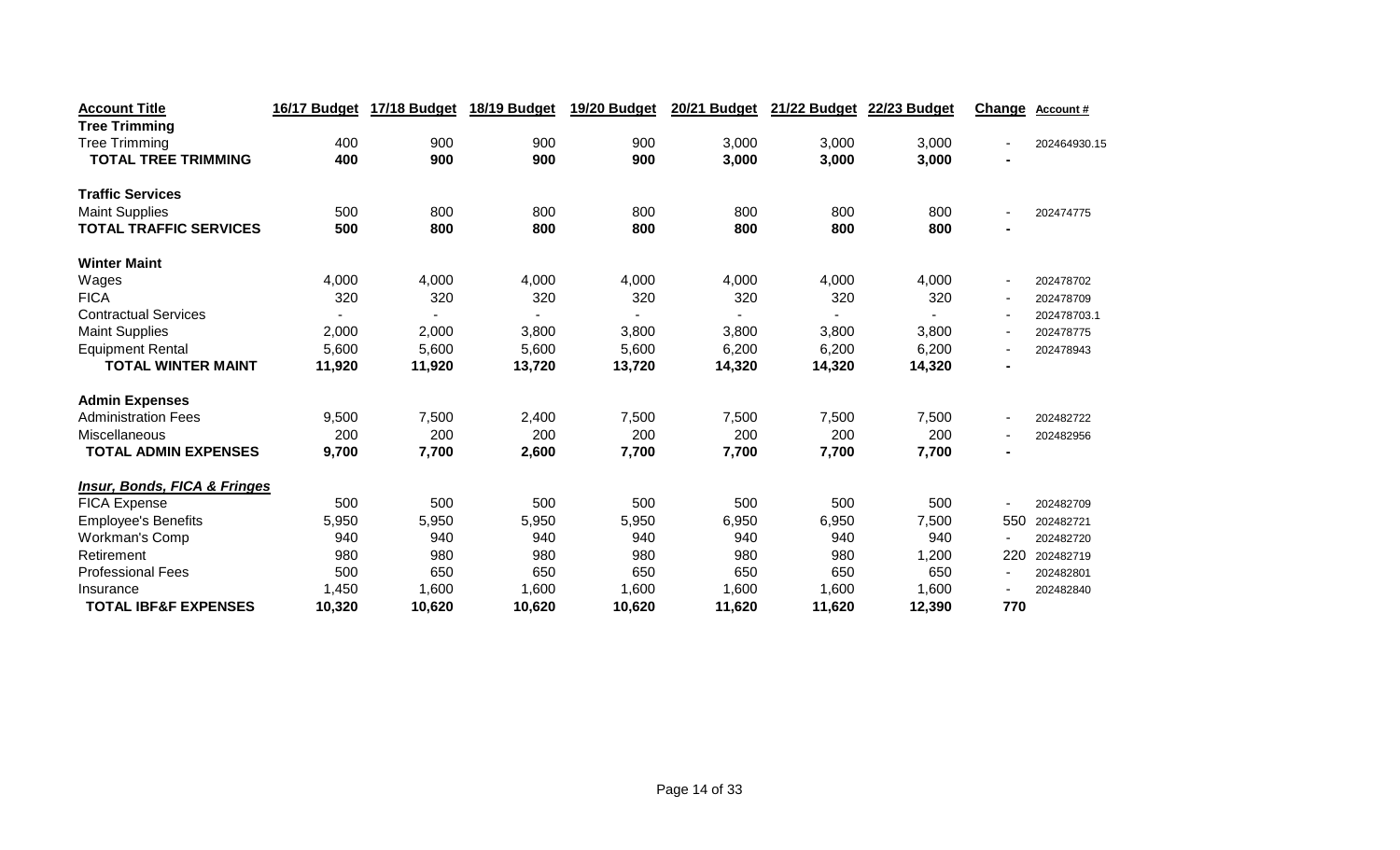| <b>Account Title</b>                 | 16/17 Budget | 17/18 Budget | 18/19 Budget | 19/20 Budget | 20/21 Budget | 21/22 Budget | 22/23 Budget | Change                   | <b>Account #</b> |
|--------------------------------------|--------------|--------------|--------------|--------------|--------------|--------------|--------------|--------------------------|------------------|
| <b>M-90 Maintenance</b>              |              |              |              |              |              |              |              |                          |                  |
| Wages / M-90                         | 6,000        | 6,000        | 6,000        | 6,000        | 6,000        | 6,000        | 6,000        | $\blacksquare$           | 202486702        |
| <b>FICA Expense</b>                  | 500          | 500          | 500          | 500          | 500          | 500          | 500          | $\blacksquare$           | 202486709        |
| <b>Contractual Services</b>          | 500          | 500          | 500          | 500          | 500          | 800          | 800          | $\overline{\phantom{a}}$ | 202486703.1      |
| <b>Maint Supplies</b>                | 2,500        | 3,800        | 3,800        | 6,500        | 3,800        | 3,800        | 3,800        | $\blacksquare$           | 202486775        |
| Repairs & Maintenance                | 500          | 500          | 500          | 500          | 500          | 500          | 500          | $\blacksquare$           | 202486934        |
| <b>Equipment Rental</b>              | 8,200        | 8,200        | 8,200        | 8,200        | 8,200        | 4,500        | 4,500        | $\blacksquare$           | 202486943        |
| <b>TOTAL M-90 MAINT</b>              | 18,200       | 19,500       | 19,500       | 22,200       | 19,500       | 16,100       | 16,100       | $\blacksquare$           |                  |
| <b>CONTRIBUTION</b>                  |              |              |              |              |              |              |              |                          |                  |
| To Local St / Act 51                 | 5,100        | 5,100        | 5,100        | 5,100        | 5,100        | 6,900        | 6,900        | $\blacksquare$           | 202945966        |
| <b>Contribution to Local Streets</b> |              | 60,000       |              |              |              |              |              |                          | 202945969.20     |
| Contingency                          | 23,260       | 4,010        | 25,910       | 3,310        | 45,410       | 68,960       | 68,190       | (770)                    | 202945995        |
| <b>TOTAL CONTRIBUTION</b>            | 28,360       | 69,110       | 31,010       | 8,410        | 50,510       | 75,860       | 75,090       | (770)                    |                  |
| <b>TOTAL EXPENSES:</b>               | 90,800       | 130,500      | 111,900      | 133,900      | 121,000      | 144,450      | 144,450      | $\blacksquare$           |                  |
| Revenues - Expenses:                 |              |              |              |              |              |              |              |                          |                  |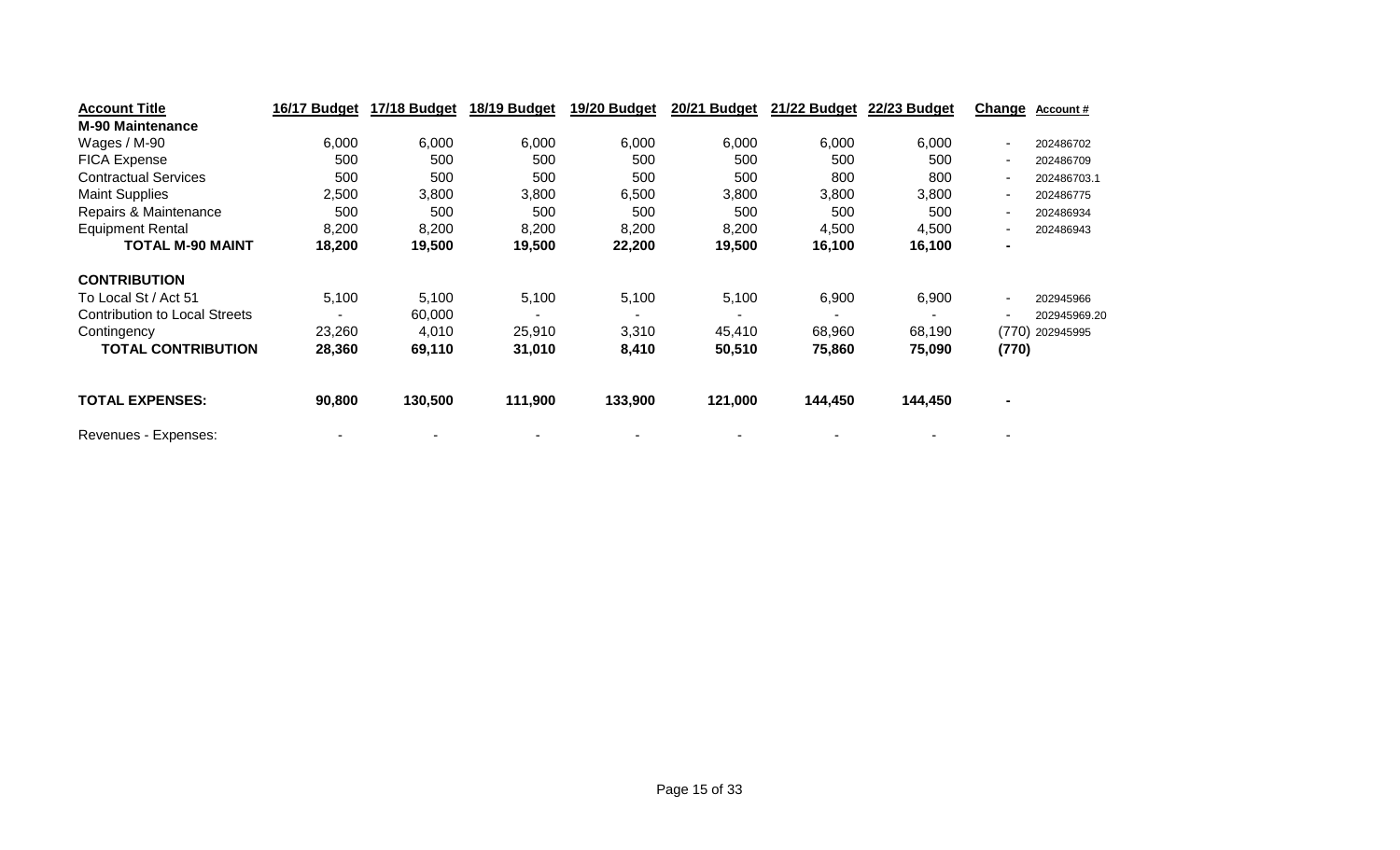### **LOCAL STREETS FUND - 2022 / 2023 DRAFT BUDGET**

| <b>REVENUES</b>             | Final        | <b>Final</b> | <b>Final</b> | <b>Final</b> | <b>Final</b> | <b>Final</b>                           | <b>Proposed</b> |           |                       |
|-----------------------------|--------------|--------------|--------------|--------------|--------------|----------------------------------------|-----------------|-----------|-----------------------|
| <b>Account Title</b>        | 16/17 Budget | 17/18 Budget | 18/19 Budget | 19/20 Budget |              | 20/21 Budget 21/22 Budget 22/23 Budget |                 |           | Change Account #      |
| Act 51 Revenue              | 38,900       | 38,800       | 43,400       | 44,200       | 34,400       | 48,000                                 | 48,000          |           | 203000547             |
| State Grants - Other        |              |              | 18.000       |              |              |                                        |                 |           | 203000569             |
| Metro Act Right-Of-Way      | 5.200        | 5.100        | 5,150        | 5.150        | 5,700        | 5,900                                  | 5,900           |           | 203000608             |
| Interest & Dividends        | 350          | 450          | 450          | 1,800        | 500          | 250                                    | 250             |           | 203000664             |
| Cont fm Other Funds         | 5,100        | 35,000       | 5,100        | 5.100        | 5,100        | 5,100                                  | 5,100           |           | 203000676.10          |
| Cont fm Street Reserve      |              | 100.000      |              | 60,000       |              | 23,000                                 |                 |           | (23,000) 203000676.1  |
| Cont fm County Road Millage |              | 100,000      |              | 70.000       | -            | 120,000                                |                 |           | (120,000) 203000676.2 |
| Miscellaneous               | 75           | 75           | 50           | 50           | 100          | 100                                    | 100             |           | 203000695             |
| <b>Fund Equity</b>          | -            | 60,000       |              | 18,000       | 40,000       | 50,000                                 |                 |           | $(50,000)$ 203000699  |
| <b>TOTAL REVENUES</b>       | 49.625       | 339,425      | 72.150       | 204,300      | 85,800       | 252,350                                | 59,350          | (193,000) |                       |

#### **EXPENSES Route Maintenance**

| <b>Account Title</b>            | 16/17 Budget | 17/18 Budget | 18/19 Budget | 19/20 Budget | 20/21 Budget | 21/22 Budget | 22/23 Budget | Change     | Account#               |
|---------------------------------|--------------|--------------|--------------|--------------|--------------|--------------|--------------|------------|------------------------|
| Wages                           | 4,000        | 4,000        | 4,000        | 4,000        | 4,000        | 3,000        | 3,000        |            | 203463702              |
| Wages / Construction            | 100          | 100          | 100          | 100          | 100          | 100          | 100          |            | 203463702.10           |
| <b>Contractual Services</b>     | 600          | 600          | 600          | 600          | 800          | 2,200        | 2,200        |            | 203463703.1            |
| <b>FICA Expense</b>             | 400          | 400          | 400          | 400          | 400          | 400          | 400          |            | 203463709              |
| <b>Maint Supplies</b>           | 3,800        | 4,400        | 4,400        | 4,400        | 4,400        | 3,000        | 3,000        |            | 203463775              |
| Maint Supplies / Const          |              |              | 5,500        | 1,000        | 000,         | 1,000        | 1,000        |            | 203463775.10           |
| <b>Professional Fees</b>        | 800          | 16,300       | 800          | 5,600        | 25,000       | 20,500       | 3,000        |            | (17,500) 203463801     |
| Repairs & Maint / Contract      | 200          | 270,000      | 14,000       | 143,000      | 8,000        | 5,000        | 1,000        |            | (4,000) 203463934      |
| RTE Maint / Pro Services        |              |              |              |              |              | 182,600      |              |            | (182,600) 203463931.10 |
| <b>Equipment Rental</b>         | 4,500        | 4,500        | 4,500        | 4,500        | 4,500        | 2,500        | 2,500        |            | 203463943              |
| <b>Equipment Rental / Const</b> |              |              |              |              |              |              |              |            | 203463943.1            |
| <b>Miscellaneous</b>            |              | 50           | 50           | 50           | 50           | 50           | 50           |            | 203463956              |
| TOTAL ROUTE MAINT               | 14,400       | 300,350      | 34,350       | 163,650      | 48,250       | 220,350      | 16,250       | (204, 100) |                        |
| <b>Tree Trimming</b>            |              |              |              |              |              |              |              |            |                        |
| <b>Tree Trimming</b>            | 650          | 1,800        | 1,800        | 4,200        | 13,500       | 1,800        | 1,800        |            | 203464934              |
| <b>TOTAL TREE TRIMMING</b>      | 650          | 1,800        | 1,800        | 4,200        | 13,500       | 1,800        | 1,800        |            |                        |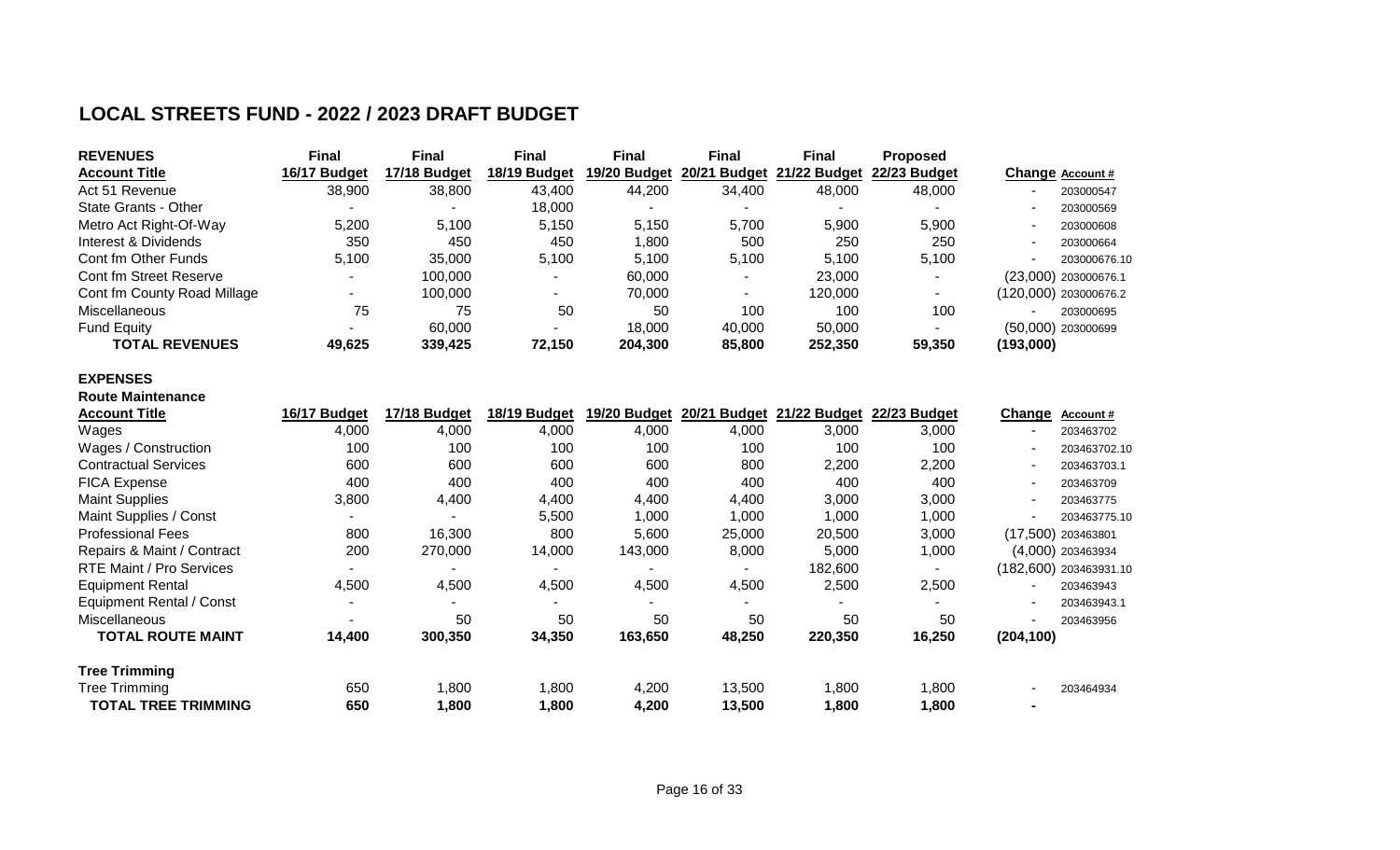| <b>Account Title</b>                    | 16/17 Budget | 17/18 Budget | 18/19 Budget | 19/20 Budget |        | 20/21 Budget 21/22 Budget | 22/23 Budget | Change                   | <b>Account#</b>   |
|-----------------------------------------|--------------|--------------|--------------|--------------|--------|---------------------------|--------------|--------------------------|-------------------|
| <b>Traffic Services</b>                 |              |              |              |              |        |                           |              |                          |                   |
| <b>Maint Supplies</b>                   | 800          | 850          | 850          | 800          | 1,200  | 850                       | 850          |                          | 203474775         |
| <b>TOTAL TRAFFIC SERVICES</b>           | 800          | 850          | 850          | 800          | 1,200  | 850                       | 850          |                          |                   |
| <b>Winter Maint</b>                     |              |              |              |              |        |                           |              |                          |                   |
| Wages                                   | 2,800        | 2,800        | 2,800        | 2,800        | 2,800  | 2,800                     | 2,800        |                          | 203478702         |
| <b>Contractual Services</b>             | 180          | 180          | 180          | 180          | 180    | 180                       | 180          |                          | 203478703.1       |
| <b>FICA</b>                             | 300          | 300          | 300          | 300          | 300    | 300                       | 300          | $\sim$                   | 203478709         |
| <b>Maint Supplies</b>                   | 3,300        | 3,300        | 5,200        | 5,200        | 5,200  | 5,200                     | 5,200        |                          | 203478775         |
| <b>Equipment Rental</b>                 | 2,500        | 3,200        | 3,800        | 3,800        | 3,800  | 3,800                     | 3,800        |                          | 203478943         |
| <b>TOTAL WINTER MAINT</b>               | 9,080        | 9,780        | 12,280       | 12,280       | 12,280 | 12,280                    | 12,280       |                          |                   |
| <b>Admin Expenses</b>                   |              |              |              |              |        |                           |              |                          |                   |
| <b>Administration Fees</b>              | 2,800        | 18,000       | 2,100        | 11,000       | 3,400  | 5,500                     | 2,100        |                          | (3,400) 203482722 |
| Miscellaneous                           |              |              |              |              |        |                           |              |                          | 203482956         |
| <b>TOTAL ADMIN EXPENSES</b>             | 2,800        | 18,000       | 2,100        | 11,000       | 3,400  | 5,500                     | 2,100        | (3,400)                  |                   |
| <b>Insur, Bonds, FICA &amp; Fringes</b> |              |              |              |              |        |                           |              |                          |                   |
| FICA Expense                            | 50           | 50           | 50           | 50           | 50     | 50                        | 50           |                          | 203482709         |
| Retirement                              | 500          | 500          | 500          | 500          | 500    | 500                       | 500          |                          | 203482721         |
| <b>Worker's Comp</b>                    | 650          | 650          | 650          | 650          | 650    | 650                       | 650          | $\overline{\phantom{a}}$ | 203482720         |
| <b>Health Insurance Premiums</b>        | 1,650        | 1,650        | 1,650        | 1,650        | 1,650  | 1,650                     | 2,650        |                          | 1,000 203482718   |
| <b>Professional Fees</b>                | 500          | 700          | 700          | 700          | 700    | 700                       | 700          |                          | 203482801         |
| Insurance                               | 2,700        | 2,900        | 2,950        | 2,950        | 2,950  | 2,950                     | 2,950        |                          | 203482840         |
| <b>TOTAL IBF&amp;F EXPENSES</b>         | 6,050        | 6,450        | 6,500        | 6,500        | 6,500  | 6,500                     | 7,500        | 1,000                    |                   |
| <b>Contribution</b>                     |              |              |              |              |        |                           |              |                          |                   |
| <b>HWY Loan Fund</b>                    |              |              |              |              |        |                           |              |                          |                   |
| Contingency                             | 15,845       | 2,195        | 14,270       | 5,870        | 670    | 5,070                     | 18,570       |                          | 13,500 203945999  |
| <b>TOTAL CONTRIBUTION</b>               | 15,845       | 2,195        | 14,270       | 5,870        | 670    | 5,070                     | 18,570       | 13,500                   |                   |
| <b>TOTAL EXPENSES:</b>                  | 49,625       | 339,425      | 72,150       | 204,300      | 85,800 | 252,350                   | 59,350       | (193,000)                |                   |
| Revenues - Expenses:                    |              |              |              |              |        |                           |              |                          |                   |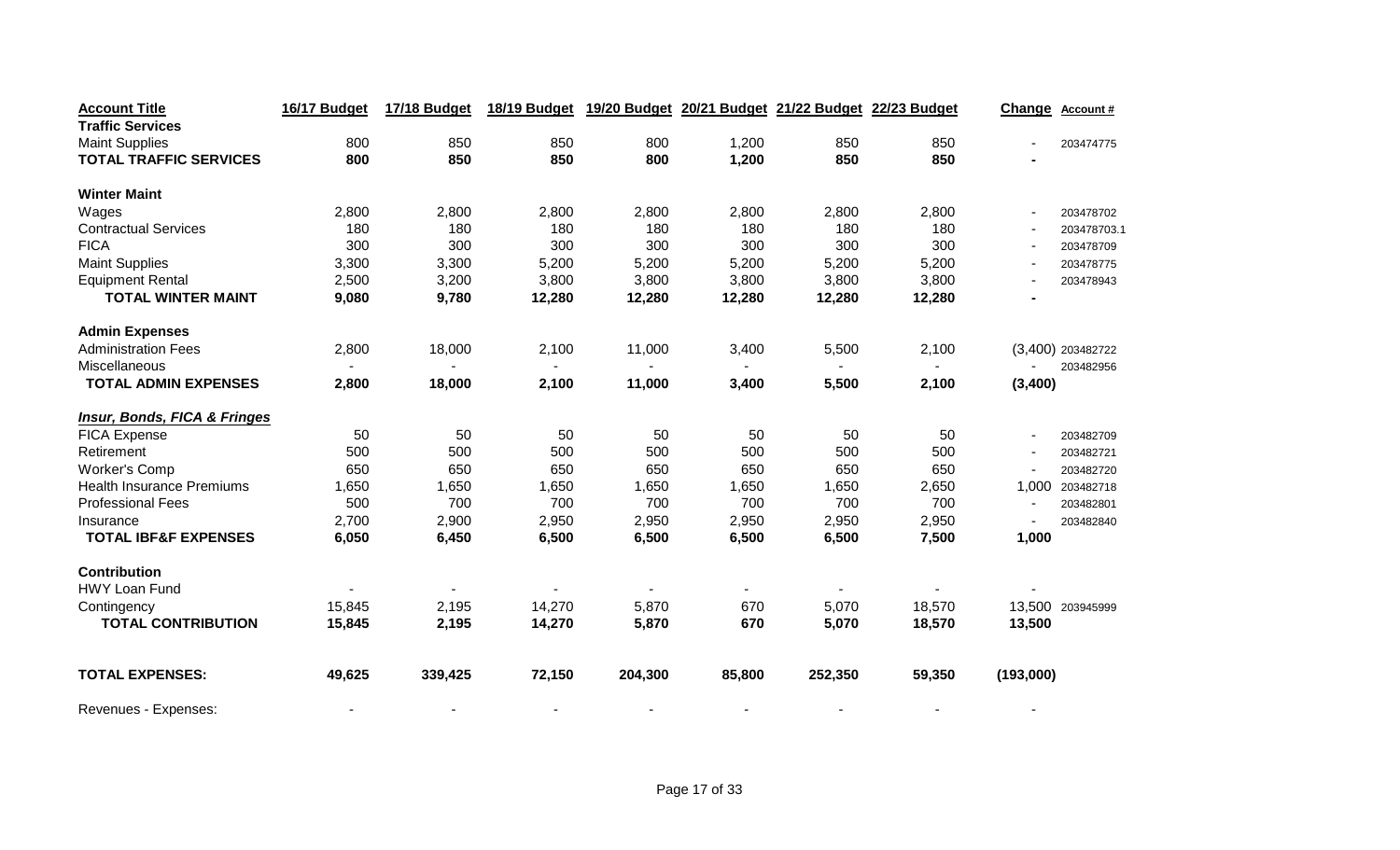# **SEWER FUND - 2022 / 2023 DRAFT BUDGET**

| <b>REVENUES:</b>         | Final                    | <b>Final</b> | <b>Final</b> | <b>Final</b> | <b>Final</b>             | Final        | <b>Proposed</b> |                         |
|--------------------------|--------------------------|--------------|--------------|--------------|--------------------------|--------------|-----------------|-------------------------|
| <b>Account Title</b>     | 16/17 Budget             | 17/18 Budget | 18/19 Budget | 19/20 Budget | 20/21 Budget             | 21/22 Budget | 22/23 Budget    | <b>Change Account #</b> |
| <b>Connection Fees</b>   | $\overline{\phantom{a}}$ | 600          | 800          |              | $\overline{\phantom{a}}$ |              |                 | 590000608.10<br>-       |
| Service Fee              | 132,000                  | 135,000      | 135,000      | 135.000      | 140.000                  | 140.000      | 145,000         | 5.000<br>590000626      |
| Interest                 | 800                      | 1.200        | ,200         | 2.200        | 800                      | 800          | 800             | 590000665               |
| Contribution/Other Funds |                          |              |              |              | $\overline{\phantom{a}}$ |              |                 | 590000676.11            |
| Miscellaneous            | 4,400                    | 1.800        | .800         | 100          | 100                      | 100          | 100             | 590000695<br>-          |
| <b>Fund Equity</b>       |                          |              | 70,000       |              |                          | 15,000       |                 | (15,000) 590000699      |
| <b>TOTAL REVENUES</b>    | 137,200                  | 138,600      | 208,800      | 137,300      | 140.900                  | 155,900      | 145,900         | (10,000)                |

### **EXPENSES: SANITARY SEWER**

| <b>Account Title</b>                 | 16/17 Budget | 17/18 Budget | 18/19 Budget | 19/20 Budget | 20/21 Budget | 21/22 Budget | 22/23 Budget | Change   | Account#     |
|--------------------------------------|--------------|--------------|--------------|--------------|--------------|--------------|--------------|----------|--------------|
| Wages                                | 24,000       | 28,000       | 24,000       | 24,000       | 25,000       | 23,000       | 23,000       |          | 590548702    |
| Wages / Construction                 |              |              |              |              |              |              |              |          | 590548702.10 |
| Contractual Wages                    | 7,800        | 6,600        | 6,400        | 6,400        | 6,400        | 6,800        | 6,800        |          | 590548703.1  |
| <b>FICA Expense</b>                  | 2,000        | 2,150        | 2,000        | 2,000        | 2,000        | 1,800        | 1,800        |          | 590548709    |
| Heath Insurance Premium              | 7,400        | 7,400        | 7,400        | 7,400        | 7,400        | 7,400        | 7,400        |          | 590548721    |
| Retirement                           | 900          | 900          | 900          | 900          | 900          | 900          | 1,900        | 1,000    | 590548719.1  |
| Workman's Comp                       | ,200         | 1,200        | 200, ا       | .200         | 1,200        | 1,200        | 1,200        |          | 590548720    |
| <b>Administration Fees</b>           | 11,350       | 11,350       | 11,350       | 11,350       | 11,350       | 11,350       | 14,500       | 3.150    | 590548722    |
| <b>Supplies</b>                      | 600          | 1,200        | 1,200        | 1,200        | 1,200        | 1,200        | 1,200        |          | 590548740    |
| <b>Maintenance Supplies</b>          | 6,000        | 5,000        | 5,000        | 5,000        | 2,500        | 2,500        | 2,500        |          | 590548775    |
| <b>Maintenance Contracts</b>         | 650          | 800          | 800          | 1,300        | 500          | 500          | 500          |          | 590548776.10 |
| <b>Professional Fees</b>             | ,500         | 600          | 8,400        | 8,400        | 5,000        | 35,600       | 25,000       | (10,600) | 590548801    |
| Analysis                             | 4,500        | 4,500        | 4,500        | 6,000        | 6,000        | 6,000        | 6,000        |          | 590548802    |
| <b>Operating Fees &amp; Licenses</b> | 500          | 500          | 500          | 500          | 500          | 500          | 500          |          | 590548804    |
| Insurance                            | 4,420        | 4,850        | 4,850        | 4,650        | 4,650        | 4,650        | 4,650        |          | 590548840    |
| Communications                       | 250          | 250          | 250          | 250          | 250          | 250          | 250          |          | 590548850    |
| Postage                              | 800          | 800          | 800          | 800          | 800          | 800          | 800          |          | 590548851    |
| <b>Utilities</b>                     | 4,200        | 4,200        | 4,200        | 4,900        | 4,900        | 4,900        | 4,900        |          | 590548920    |
| Repairs & Maintenance                | 11,000       | 9,000        | 11,000       | 9,000        | 34,000       | 27,000       | 9,000        | (18,000) | 590548934    |
| Cleaning / TV Inspection             |              |              | 67,200       |              |              |              |              |          | 590548930.13 |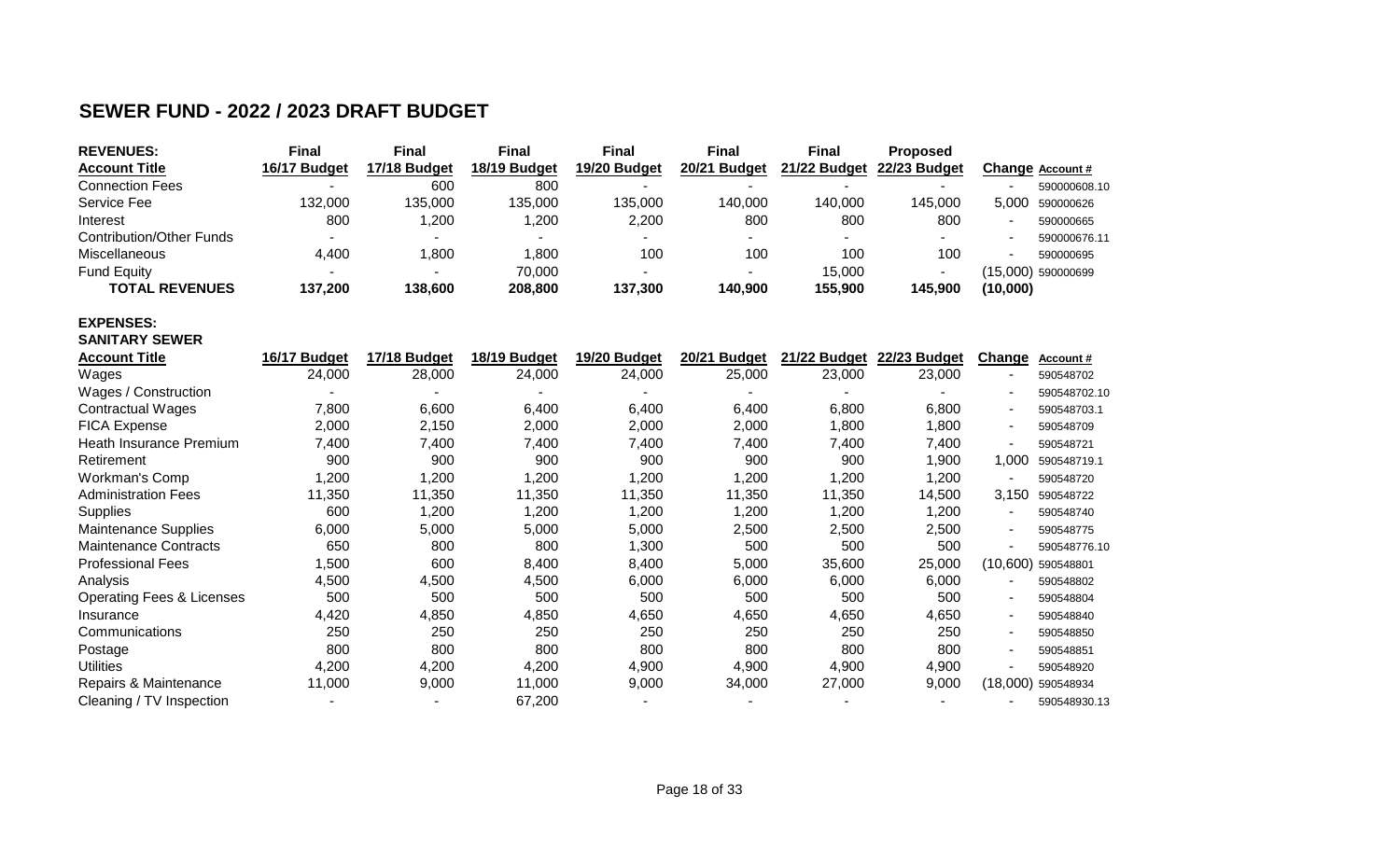| <b>Account Title</b>         | 16/17 Budget             | 17/18 Budget | 18/19 Budget | 19/20 Budget | 20/21 Budget | 21/22 Budget             | 22/23 Budget             | Change                   | Account#     |
|------------------------------|--------------------------|--------------|--------------|--------------|--------------|--------------------------|--------------------------|--------------------------|--------------|
| <b>Department Rental</b>     | 6,000                    | 6,000        | 6,000        | 6,000        | 6,000        | 6,000                    | 6,000                    | ۰                        | 590548940    |
| Land Rental                  | 700                      | 700          | 700          | 750          | 800          | 800                      | 800                      | ٠                        | 590548941.11 |
| <b>Equipment Rental</b>      | 7,200                    | 6,200        | 6,600        | 6,600        | 5,800        | 4,600                    | 4,600                    | ۰                        | 590548943    |
| <b>Miscellaneous</b>         | 300                      | 300          | 300          | 300          | 300          | 100                      | 100                      | ٠                        | 590548956    |
| Education & Training         | 810                      | 810          | 810          | 810          | 810          | 810                      | 810                      | $\overline{\phantom{a}}$ | 590548960.12 |
| Contrib to Other Funds - Equ | 5,000                    | 5,000        | 5,000        | 5,000        | 5,000        | 5,000                    | 5,000                    | $\sim$                   | 590548994.26 |
| Capital Outlay               | $\overline{\phantom{a}}$ | 2,200        | 2,200        | 1,000        | 1.800        | ,800                     | 800, ا                   | $\overline{\phantom{a}}$ | 590548970    |
| 2009 Sewer Bond - Principal  | 22,000                   | 23,000       | 24,000       |              |              | $\overline{\phantom{a}}$ | $\overline{\phantom{a}}$ | $\overline{\phantom{0}}$ | 590548991    |
| 2009 Sewer Bond - Interest   | 2,900                    | 2,000        | 550          |              |              |                          |                          | н.                       | 590548994    |
| Contribution / Rplmt Reserve |                          |              |              |              |              |                          |                          | ٠                        | 590548972    |
| Contingency                  | 3,220                    | 3,090        | 690          | 21,590       | 5.840        | 440                      | 14,890                   | 14.450                   | 590548995    |
| <b>TOTAL SANITARY SEWI</b>   | 137,200                  | 138,600      | 208,800      | 137,300      | 140,900      | 155,900                  | 145,900                  | (10,000)                 |              |

Revenues - Expenses - - - - - - - -

Page 19 of 33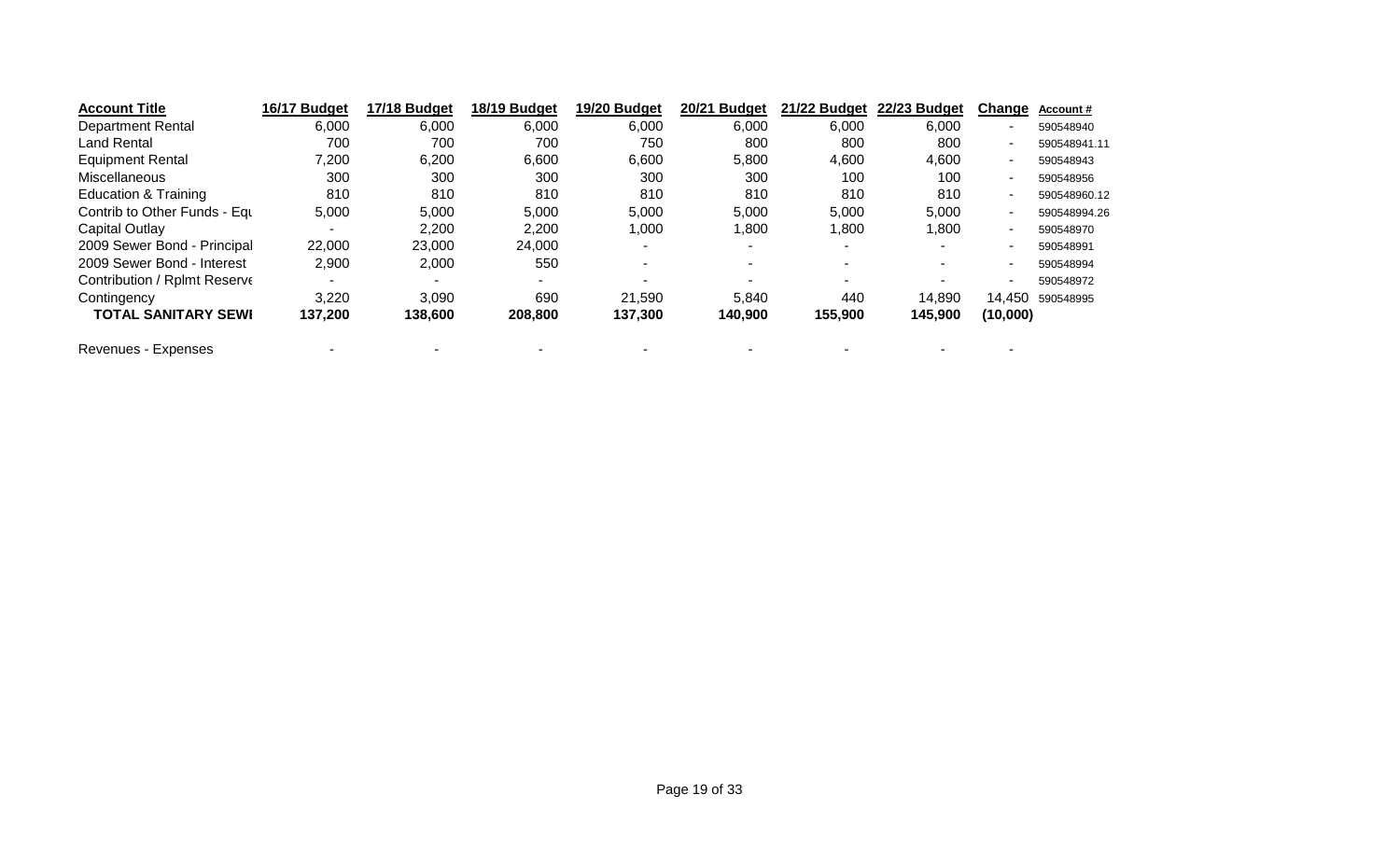# **STORM SEWER FUND - 2022 / 2023 DRAFT BUDGET**

| <b>REVENUES:</b>                | <b>Final</b> | Final                    | Final        | Final        | <b>Final</b>             | <b>Final</b> | Proposed     |                          |                  |
|---------------------------------|--------------|--------------------------|--------------|--------------|--------------------------|--------------|--------------|--------------------------|------------------|
| <b>Account Title</b>            | 16/17 Budget | 17/18 Budget             | 18/19 Budget | 19/20 Budget | 20/21 Budget             | 21/22 Budget | 22/23 Budget | Change                   | <b>Account #</b> |
| Storm Sewer Fee                 | 28,500       | 28.500                   | 28,500       | 28,500       | 28,500                   | 28,500       | 28,500       |                          | 598000626.1      |
| Interest                        | 400          | 400                      | 700          | 2.500        | 800                      | 800          | 800          |                          | 598000665        |
| <b>Contribution/Other Funds</b> |              | $\overline{\phantom{a}}$ | ۰            |              | $\overline{\phantom{a}}$ |              | $\sim$       | $\overline{\phantom{a}}$ | 598000676.101    |
| <b>Miscellaneous</b>            | 500          | .600                     | 500          | 100          | 500                      | 500          | 500          |                          | 598000695        |
| <b>Fund Equity</b>              | 40,000       |                          | ۰            |              | $\overline{\phantom{a}}$ |              | ٠            | $\overline{\phantom{a}}$ | 598000699        |
| <b>TOTAL REVENUES</b>           | 69,400       | 30,500                   | 29,700       | 31,100       | 29,800                   | 29,800       | 29,800       | $\overline{\phantom{a}}$ |                  |

### **EXPENSES: STORM SEWER**

| <b>Account Title</b>                 | 16/17 Budget | 17/18 Budget | 18/19 Budget | 19/20 Budget | 20/21 Budget | 21/22 Budget | 22/23 Budget | Change                   | Account#            |
|--------------------------------------|--------------|--------------|--------------|--------------|--------------|--------------|--------------|--------------------------|---------------------|
| Wages                                | 10,000       | 3,800        | 3,800        | 3,800        | 3,800        | 3,800        | 3,800        |                          | 598558702           |
| Wages / Construction                 |              |              |              |              |              |              |              |                          |                     |
| <b>Contractual Services</b>          | 8,500        | ,600         | 000,         | 3,200        | 5,000        | 1,000        | 1,000        | $\overline{\phantom{a}}$ | 598558703.1         |
| <b>FICA Expense</b>                  | 800          | 280          | 280          | 280          | 280          | 280          | 280          |                          | 598558709           |
| Heath Insurance Premium              |              |              |              |              |              |              | 800          | 800                      | 590558721           |
| Retirement                           |              |              |              |              |              |              | 350          | 350                      | 590558719.1         |
| Workman's Comp                       |              |              |              |              |              |              |              |                          | 590558720           |
| <b>Administration Fees</b>           |              |              |              |              |              |              | 1,500        | 1,500                    | 590558722           |
| <b>Supplies</b>                      | 350          | 350          | 350          | 350          | 550          | 550          | 550          | $\overline{\phantom{a}}$ | 598558740           |
| Maint Supplies / Const               | 11,000       | ,000         | 1,000        | 1,000        | 1,000        | 1,000        | 1,000        | $\overline{\phantom{a}}$ | 598558775.10        |
| <b>Professional Fees</b>             | 1,500        | ,500         | 1,500        | 1,500        | 1,500        | 1,500        | 1,500        | $\blacksquare$           | 598558801           |
| <b>Operating Fees &amp; Licenses</b> |              |              |              |              |              |              |              |                          |                     |
| Repairs & Maint                      | 6,000        | 3,500        | 5,000        | 5,000        | 5,000        | 5,000        | 5,000        | $\blacksquare$           | 598558934           |
| Cleaning & Inspection                |              |              |              |              |              |              |              |                          |                     |
| <b>Equipment Rental</b>              | 17,500       | 4,000        | 4,000        | 4,500        | 4,500        | 4,500        | 4,500        | $\overline{\phantom{a}}$ | 598558943           |
| <b>Equipment Rental / Const</b>      |              |              |              |              |              |              |              |                          |                     |
| <b>Miscellaneous</b>                 | 2,500        | 2,500        | 2,500        | 2,500        | 2,500        | 2,500        | 2,500        |                          | 598558956           |
| <b>Capital Outlay</b>                | 5,000        | 2,500        | 2,500        | 2,500        | 2,500        | 2,500        | 2,500        |                          | 598558970           |
| Contrib to Other Funds - Eq          | 1,000        | 1,000        | 1,000        | 1,000        | 1,000        | 1,000        | 1,000        |                          | 598558994.26        |
| Contingency                          | 5,250        | 8,470        | 6,170        | 5,470        | 2,170        | 6,170        | 3,520        |                          | $(2,650)$ 598558995 |
| <b>TOTAL STORM SEWEF</b>             | 69,400       | 30,500       | 29,700       | 31,100       | 29,800       | 29,800       | 29,800       |                          |                     |
| Revenues - Expenses                  |              |              |              |              |              |              |              |                          |                     |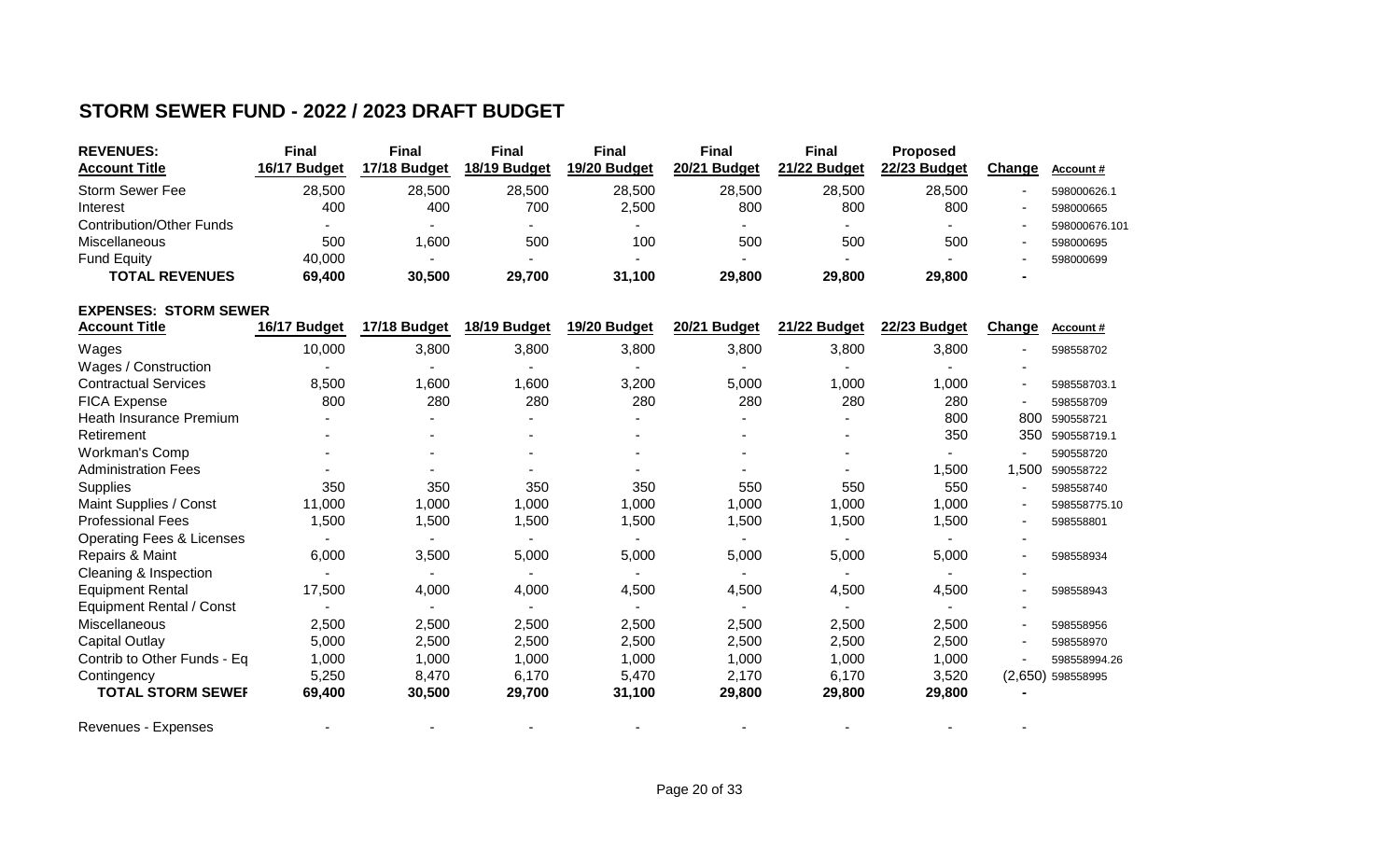# **WATER FUND - 2022 / 2023 DRAFT BUDGET**

| <b>REVENUES:</b>            | <b>Final</b> | Final        | <b>Final</b> | Final        | Final        | Final        | <b>Proposed</b> |           |                       |
|-----------------------------|--------------|--------------|--------------|--------------|--------------|--------------|-----------------|-----------|-----------------------|
| <b>Account Title</b>        | 16/17 Budget | 17/18 Budget | 18/19 Budget | 19/20 Budget | 20/21 Budget | 21/22 Budget | 22/23 Budget    | Change    | Account#              |
| State Grant - DWAM          |              |              |              |              |              | 345,000      | 185,000         |           | (160,000) 591000548.1 |
| <b>Connection Fees</b>      |              |              | 600          | 800          |              | 800          |                 |           | (800) 591000608.10    |
| <b>Service Fees</b>         | 144,000      | 146,000      | 148,000      | 148,000      | 148,000      | 148,000      | 152,000         |           | 4,000 591000627       |
| <b>Water Tower Fee</b>      | 15,200       | 15.600       | 16.600       | 16,600       | 16,600       | 16,600       | 17,600          | 1,000     | 591000628             |
| Water Maint Reserve Fee     | 22,300       | 23,100       | 23,100       | 23,100       | 23,700       | 23,700       | 24,200          | 500       | 591000629             |
| <b>Penalties</b>            | 50           | 50           | 50           | 50           | 50           | 50           | 50              |           | 591000662             |
| Interest                    | 600          | 900          | 1,400        | 4,700        | 900          | 500          | 800             | 300       | 591000665             |
| <b>Refund &amp; Rebates</b> | 50           | 50           | 50           | 50           | 50           | 50           | 50              |           | 591000687             |
| Sale of Fixed Assets        |              |              |              | $\sim$       |              |              |                 |           | 591000674             |
| <b>Miscellaneous</b>        | 500          | 1,200        | 1,200        | 700          | 27,300       |              |                 |           | 591000695             |
| <b>Fund Equity</b>          | 1,000        |              |              |              | 120,000      |              |                 |           | 591000699             |
| <b>TOTAL REVENUES</b>       | 183.700      | 186,900      | 191,000      | 194,000      | 336,600      | 534,700      | 379.700         | (155,000) |                       |

### **WATER OPERATIONS EXPENSES:**

| <b>Account Title</b>                | 16/17 Budget | 17/18 Budget | 18/19 Budget | 19/20 Budget | 20/21 Budget | 21/22 Budget | 22/23 Budget | Change                   | Account#     |
|-------------------------------------|--------------|--------------|--------------|--------------|--------------|--------------|--------------|--------------------------|--------------|
| Wages                               | 28,000       | 30,000       | 30,000       | 30,000       | 30,000       | 30,000       | 30,000       |                          | 591556702    |
| Construction / Wages                |              |              |              |              |              |              |              |                          | 591556702.10 |
| <b>Contractual Wages</b>            | 2,000        | 2,000        | 3,400        | 3,400        | 2,000        | 4,000        | 4,000        |                          | 591556703.1  |
| <b>FICA Expense</b>                 | 2,250        | 2,300        | 2,300        | 2,300        | 2,300        | 2,300        | 2,300        |                          | 591556709    |
| Retirement                          | 1,200        | 200, ا       | 200, ا       | 1,200        | 1,200        | 1,200        | 2,500        | 1.300                    | 591556719.1  |
| Workman's Comp                      | 1,200        | ,200         | 200, ا       | 1,200        | 1,200        | 1,200        | 1,200        |                          | 591556720    |
| <b>Health Insurance Premiums</b>    | 10,600       | 10,600       | 10,600       | 10,600       | 10,600       | 10,600       | 14,600       | 4,000                    | 591556718    |
| <b>Administration Fees</b>          | 14,000       | 14,000       | 14,000       | 14,000       | 14,000       | 14,000       | 23,000       | 9,000                    | 591556722    |
| <b>Water Supplies</b>               | 3,500        | 3,500        | 3,500        | 3,500        | 2,500        | 9,000        | 9,000        |                          | 591556740    |
| Supplies / Construction             |              | $\sim$       |              |              |              |              |              |                          | 591556740.10 |
| <b>Repairs &amp; Maint Supplies</b> | 500          | 500          | 500          | 500          | 900          | 900          | 900          |                          | 591556775    |
| <b>Maintenance Contracts</b>        | 650          | 650          | 650          | 950          | 400          | 1,200        | 1,200        |                          | 591556776.10 |
| <b>Professional Fees</b>            | 2,200        | 2,200        | 2,200        | 1,850        | 50,000       | 10,000       | 10,000       | $\overline{\phantom{a}}$ | 591556801    |
| Professional Fees/Constructi        | 1,000        | 1,000        | 1,000        | 1,000        |              |              |              |                          | 591556801.11 |
| Analysis / Professional Lab         | 2,600        | 2,600        | 2,600        | 2,600        | 2,900        | 2,900        | 2,900        |                          | 591556802.1  |
| Communications                      | 300          | 300          | 300          | 300          | 300          | 300          | 300          |                          | 591556850    |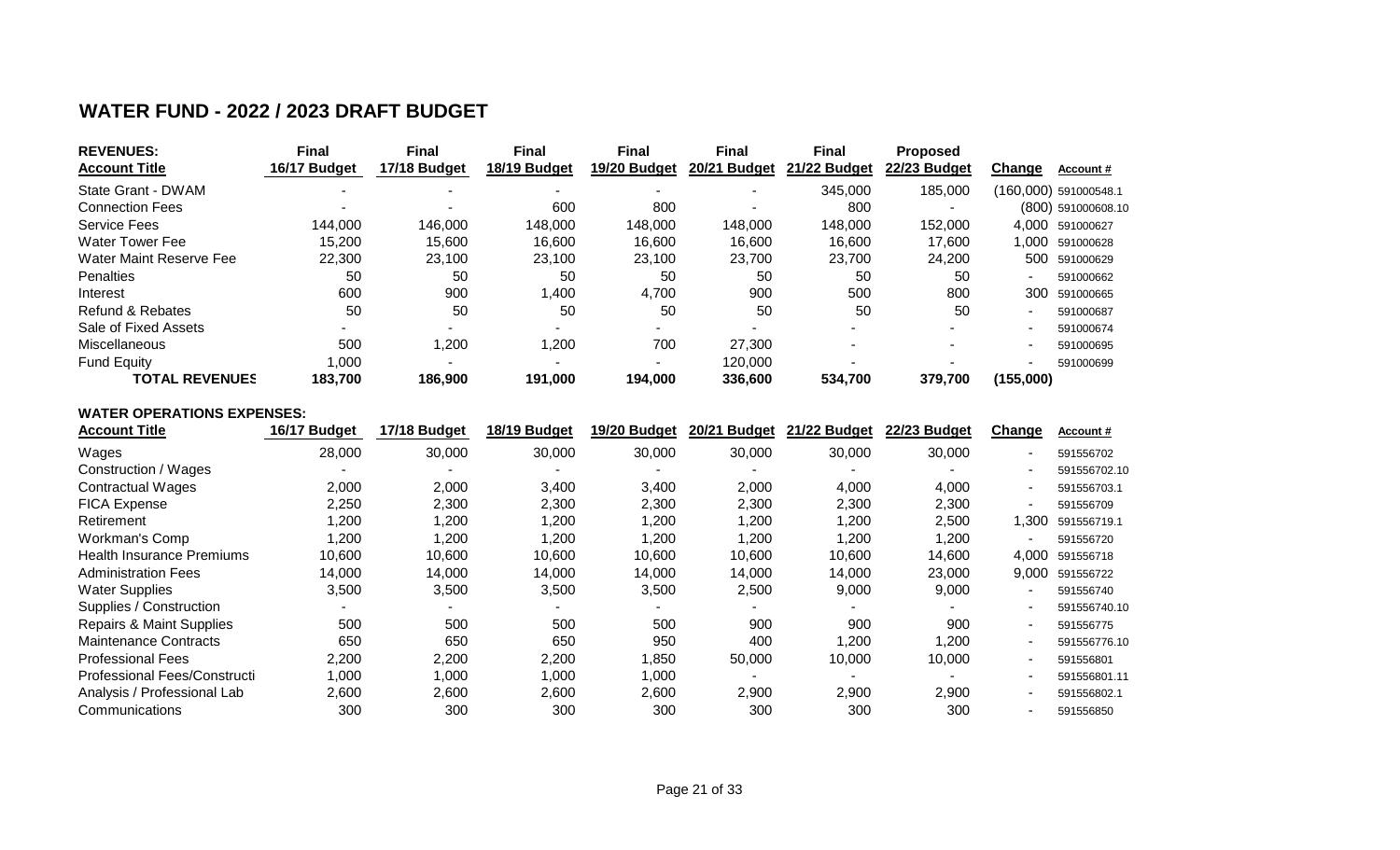| <b>Water Operations (con't)</b> |              |              |              |              |              |              |              |               |                        |
|---------------------------------|--------------|--------------|--------------|--------------|--------------|--------------|--------------|---------------|------------------------|
| <b>Account Title</b>            | 16/17 Budget | 17/18 Budget | 18/19 Budget | 19/20 Budget | 20/21 Budget | 21/22 Budget | 22/23 Budget | <b>Change</b> | <b>Account #</b>       |
| Postage                         | 1,100        | 1,100        | 1,100        | 1,100        | 1,100        | 1,100        | 1,100        |               | 591556851              |
| Water Publishing                | 800          | 800          | 800          | 800          | 800          | 800          | 800          |               | 591556900              |
| Insurance                       | 2,600        | 2,850        | 2,900        | 2,700        | 2,750        | 2,750        | 2,750        |               | 591556840              |
| <b>Utilities</b>                | 18,000       | 18,000       | 18,000       | 18,000       | 16,000       | 16,000       | 16,000       |               | 591556920              |
| Repairs & Maintenance           | 9,000        | 11,800       | 18,000       | 47,200       | 35,000       | 20,000       | 20,000       |               | 591556934              |
| <b>Department Rental</b>        | 5,150        | 5,150        | 5,150        | 5,150        | 5,150        | 5,150        | 5,150        |               | 591556940              |
| <b>Land Rental</b>              | 850          | 900          | 900          | 950          | 950          | 950          | 950          |               | 591556941.11           |
| <b>Equipment Rental</b>         | 10,000       | 11,000       | 11,000       | 12,800       | 10,000       | 10,000       | 10,000       |               | 591556943              |
| Miscellaneous                   | 1,100        | 1,100        | 1,100        | 1,000        | 1,100        | 1,100        | 1,100        |               | 591556956              |
| <b>Education &amp; Training</b> | 1,800        | 1,800        | 1,800        | 1,800        | 1,800        | 1,800        | 1,800        |               | 591556960.12           |
| <b>DWAM Grant Expense</b>       |              |              |              |              |              | 345,000      | 185,000      |               | (160,000) 591556967.12 |
| Contribution to Equipment       | 8,000        | 8,000        | 8,000        | 8,000        | 8,000        | 8,000        | 8,000        |               | 591556994.27           |
| <b>Water Tower Expenses</b>     | 100          | 100          | 100          | 100          |              |              |              |               | 591556967              |
| <b>Water Tower Contract</b>     | 47,500       | 17,000       | 17,000       | 17,000       | 18,800       | 18,800       | 18,800       |               | 591556969.26           |
| Capital Outlay                  | 4,000        | 4,000        | 4,000        | 2,000        | 115,000      | 4,000        | 4,000        |               | 591556970              |
| Contingency                     | 3,700        | 31,250       | 27,700       | 2,000        | 1,850        | 11,650       | 2,350        |               | $(9,300)$ 591556995    |
| <b>TOTAL WATER</b>              |              |              |              |              |              |              |              |               |                        |
| <b>OPERATIONS EXPENSES:</b>     | 183,700      | 186,900      | 191,000      | 194,000      | 336,600      | 534,700      | 379,700      | (155,000)     |                        |
| Revenues - Expenses             |              |              |              |              |              |              |              |               |                        |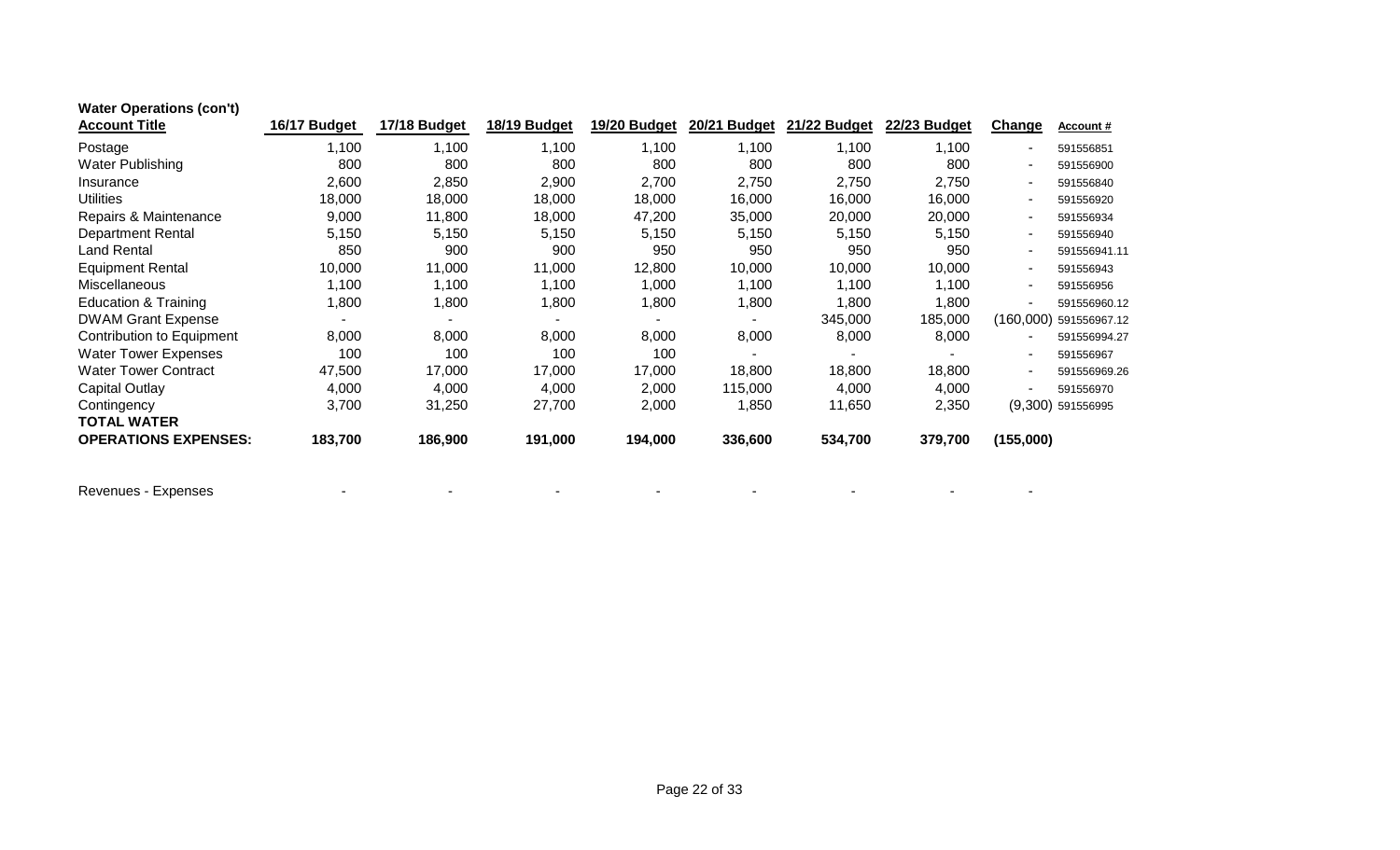# **ARSENIC ABATEMENT FUND - 2022 / 2023 DRAFT BUDGET**

| <b>REVENUES:</b>         | Final        | <b>Final</b>             | Final        | Final        | Final        | Final        | <b>Proposed</b> |   |                  |
|--------------------------|--------------|--------------------------|--------------|--------------|--------------|--------------|-----------------|---|------------------|
| <b>Account Title</b>     | 16/17 Budget | 17/18 Budget             | 18/19 Budget | 19/20 Budget | 20/21 Budget | 21/22 Budget | 22/23 Budget    |   | Change Account # |
| Arsenic Abatement Fee    | 92,500       | 95.000                   | 94.450       | 94.450       | 97.500       | 97.500       | 97.500          |   | 597000632        |
| Interest                 | 480          | 680                      | ,160         | 3,300        | 800          | 800          | 800             | - | 597000665        |
| Miscellaneous            | 50           | 50                       | 120          | 50           | 50           | 50           | 50              |   | 597000695        |
| AA Reserve Fund          |              | $\overline{\phantom{a}}$ |              | 55,000       | 14.000       |              |                 |   |                  |
| <b>TOTAL AA REVENUES</b> | 93.030       | 95,730                   | 95.730       | 152.800      | 112,350      | 98,350       | 98.350          |   |                  |

#### **ARSENIC ABATEMENT EXPENSES:**

| <b>Account Title</b>                 | 16/17 Budget | 17/18 Budget | 18/19 Budget | 19/20 Budget | 20/21 Budget | 21/22 Budget | 22/23 Budget | Change                   | Account#            |
|--------------------------------------|--------------|--------------|--------------|--------------|--------------|--------------|--------------|--------------------------|---------------------|
| Wages                                | 3,800        | 3,800        | 3,800        | 5,800        | 5,000        | 5,000        | 5,000        | $\overline{\phantom{a}}$ | 597560702           |
| <b>Contract Wages</b>                |              |              |              |              |              |              |              | $\blacksquare$           | 597560703.1         |
| <b>FICA</b>                          | 300          | 300          | 300          | 450          | 350          | 350          | 350          | $\blacksquare$           | 597560709           |
| Retirement                           | 100          | 100          | 100          | 100          | 100          | 100          | 400          | 300                      | 597560719           |
| Workman's Comp                       | 300          | 300          | 300          | 300          | 300          | 300          | 300          |                          | 597560720           |
| <b>Health Insurance Premiums</b>     | 1,000        | 1,000        | 1,000        | 1,000        | 1,000        | 1,000        | 1,200        | 200                      | 597560718           |
| <b>Administration Fees</b>           | 1,300        | 1,300        | 1,300        | 1,300        | 1,300        | 1,300        | 4,800        | 3,500                    | 597560722           |
| <b>Office Supplies</b>               | 900          | 500          | 500          | 100          | 500          | 500          | 500          |                          | 597560727           |
| <b>Maintenance Supplies</b>          | 800          | 800          | 800          | 800          | 800          | 800          | 800          | -                        | 597560775           |
| <b>Maintenance Contract</b>          |              |              |              | 950          | 950          | 950          | 950          | $\overline{a}$           | 597560776           |
| Professional Fees/Constructi         |              |              |              | 74,000       | 1,000        | 1,000        | 1,000        | $\blacksquare$           | 597560801.11        |
| <b>Professional Fees</b>             | 200          | 200          | 200          | 200          | 200          | 200          | 200          | $\overline{\phantom{a}}$ | 597560801           |
| <b>Water Analysis/Testing</b>        | 850          | 850          | 1,100        | 1,800        | 1,800        | 1,800        | 1,800        | $\overline{\phantom{a}}$ | 597560802.12        |
| <b>Operating Fees &amp; Licenses</b> | 250          | 250          | 250          | 250          | 250          | 250          | 250          | $\overline{\phantom{a}}$ | 597560804           |
| Insurance                            | 520          | 520          | 520          | 540          | 540          | 540          | 540          | $\overline{a}$           | 597560840           |
| Postage                              | 200          | 400          | 400          | 400          | 400          | 400          | 400          | $\blacksquare$           | 597560851           |
| Repairs & Maintenance                |              | 200          | 200          | 3,000        | 2,000        | 2,000        | 2,000        | $\overline{a}$           | 597560934           |
| <b>Equipment Rental</b>              | 1,400        | 1,400        | 1,400        | 1,900        | 1,000        | 1,000        | 1,000        | $\overline{\phantom{a}}$ | 597560943           |
| <b>Miscellaneous</b>                 | 1,000        | 1,000        | 1,000        | 500          | 500          | 500          | 500          | $\blacksquare$           | 597560956           |
| <b>Education &amp; Training</b>      | 100          | 100          | 100          | 100          | 100          | 100          | 100          | $\blacksquare$           | 597560960.12        |
| Contribution to Equipment            | 4,000        | 4,000        | 4,000        | 4,000        | 4,000        | 4,000        | 4,000        | $\blacksquare$           | 597560965.12        |
| <b>Capital Outlay</b>                | 500          | 500          | 500          | 500          | 30,000       | 12,000       | 12,000       |                          | 597560970           |
| Contingency                          | 23,510       | 22,960       | 24,210       | 2,510        | 4,510        | 10,260       | 6,260        |                          | $(4,000)$ 597560995 |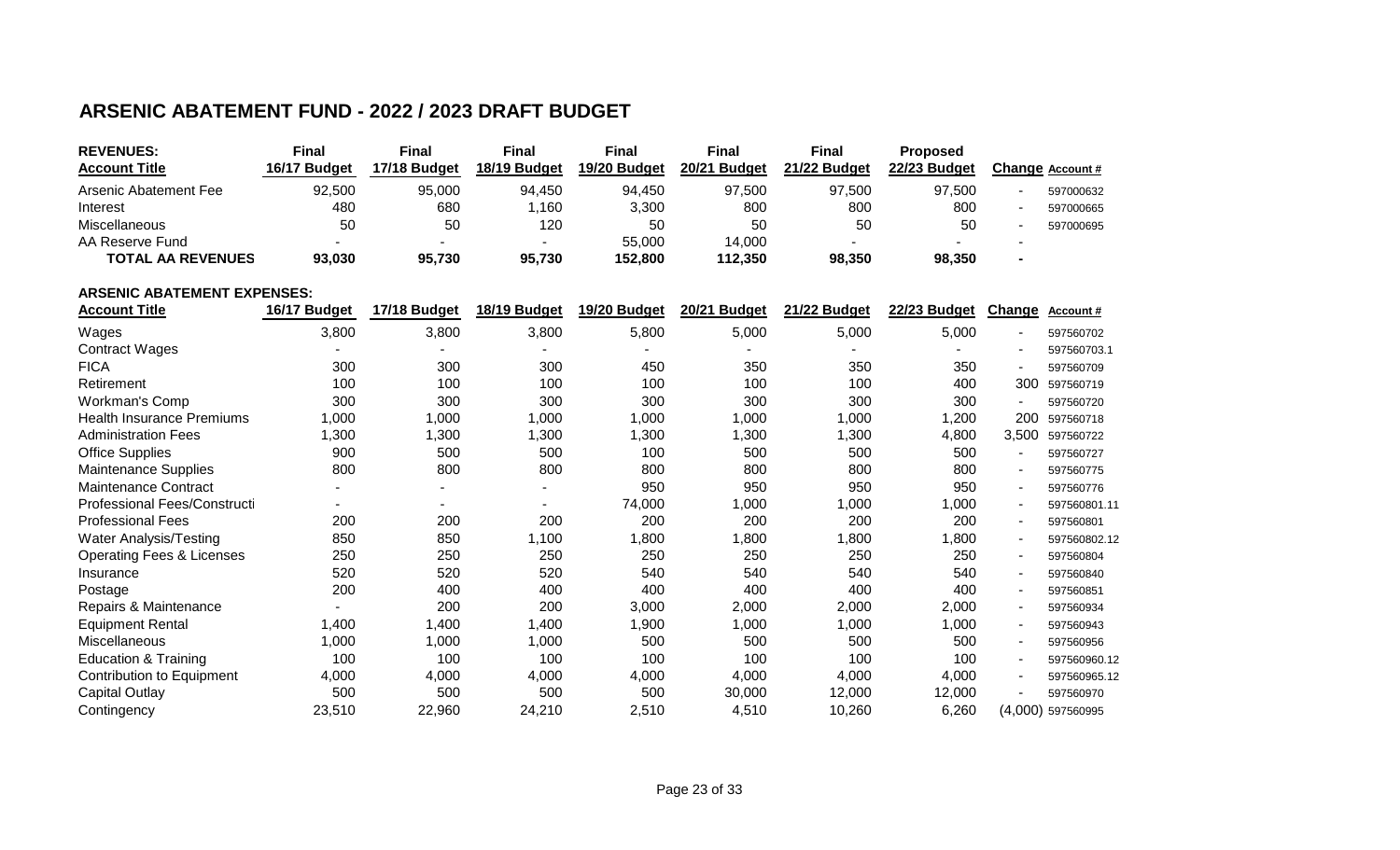| <b>ARSENIC ABATEMENT EXPENSES: (con't)</b> |                          |              |              |              |              |              |              |  |                 |  |  |  |  |
|--------------------------------------------|--------------------------|--------------|--------------|--------------|--------------|--------------|--------------|--|-----------------|--|--|--|--|
| <b>Account Title</b>                       | 16/17 Budget             | 17/18 Budget | 18/19 Budget | 19/20 Budget | 20/21 Budget | 21/22 Budget | 22/23 Budget |  | Change Account# |  |  |  |  |
| <b>Bond Debt Principal</b>                 | 30,000                   | 35,000       | 35,000       | 35,000       | 40.000       | 40.000       | 40.000       |  | 597560991.25    |  |  |  |  |
| <b>Bond Debt Interest</b>                  | 22,000                   | 20,250       | 18.750       | 17.300       | 15,750       | 14.000       | 14.000       |  | 597560993       |  |  |  |  |
| <b>TOTAL OPS EXPENSES:</b>                 | 93,030                   | 95,730       | 95,730       | 152.800      | 112,350      | 98,350       | 98,350       |  |                 |  |  |  |  |
| Revenues - Expenses                        | $\overline{\phantom{a}}$ | $\sim$       | $\sim$       |              |              |              |              |  |                 |  |  |  |  |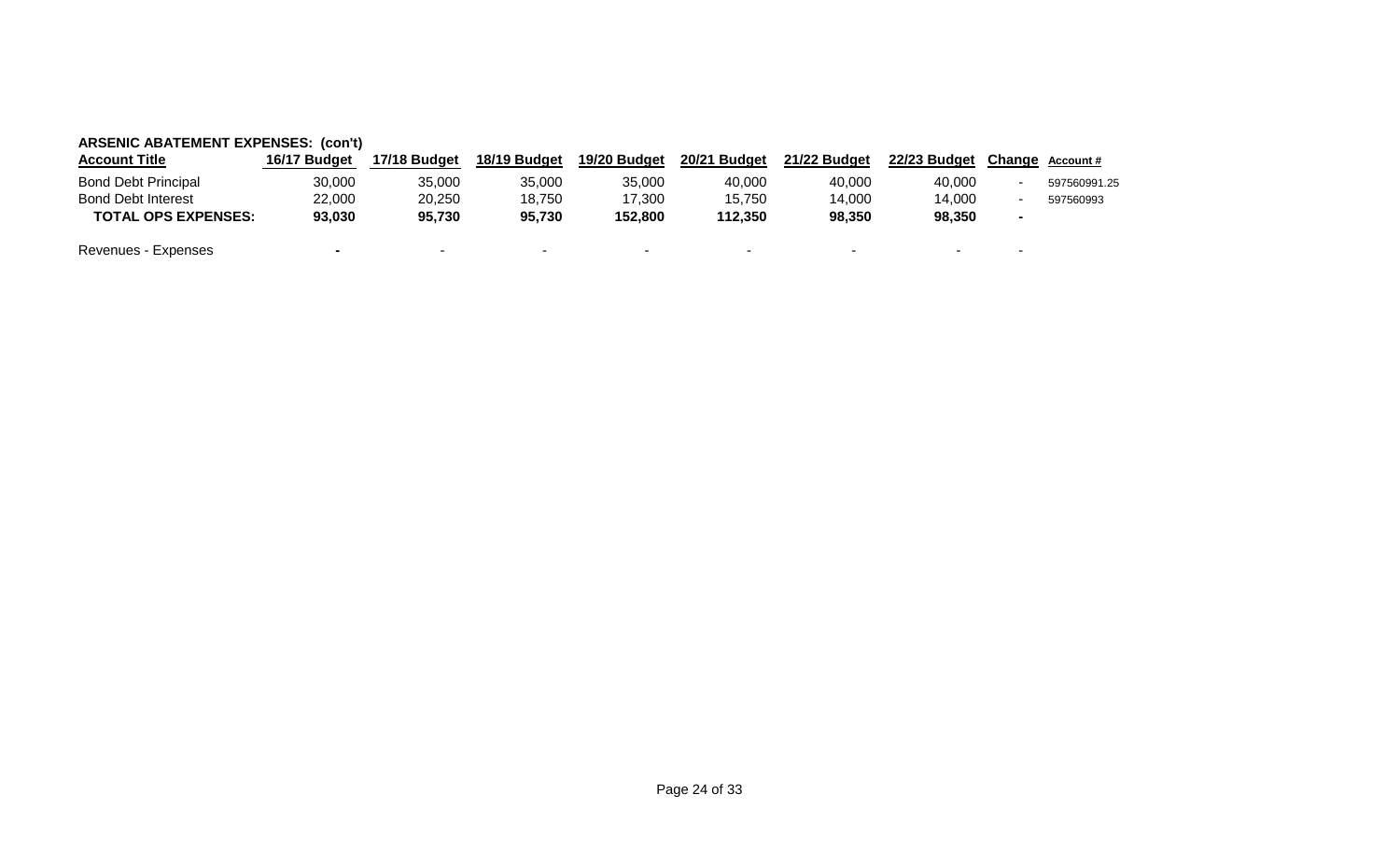# **LEAD & COPPER RULE FUND - 2022 / 2023 DRAFT BUDGET**

| <b>REVENUES:</b>            | <b>Final</b> | Final        | <b>Final</b>             | Final        | Final                    | Final        | <b>Proposed</b> |                  |
|-----------------------------|--------------|--------------|--------------------------|--------------|--------------------------|--------------|-----------------|------------------|
| <b>Account Title</b>        | 16/17 Budget | 17/18 Budget | 18/19 Budget             | 19/20 Budget | 20/21 Budget             | 21/22 Budget | 22/23 Budget    | Change Account # |
| <b>ARPA Grant</b>           |              |              |                          |              |                          | 65,700       | 65,700          | 599000505.3      |
| <b>Service Fees</b>         |              |              |                          |              | 74.200                   | 73,800       | 73,800          | 599000627        |
| Interest                    |              |              |                          |              | 100                      | 300          | 300             | 599000665        |
| <b>Refund &amp; Rebates</b> |              |              |                          |              | $\overline{\phantom{a}}$ |              |                 | 599000687        |
| Miscellaneous               |              |              |                          |              | 100                      | 100          | 100             | 599000695        |
| <b>From Fund Equity</b>     |              |              |                          |              | $\overline{\phantom{a}}$ |              |                 | 599000699        |
| <b>TOTAL REVENUI</b>        |              |              | $\overline{\phantom{a}}$ |              | 74,400                   | 139,900.00   | 139,900.00      |                  |

#### **LCR OPERATIONS EXPENSES:**

| <b>Account Title</b>                | 16/17 Budget | 17/18 Budget | 18/19 Budget | 19/20 Budget | 20/21 Budget | 21/22 Budget | 22/23 Budget             | <b>Change</b>            | <b>Account #</b> |
|-------------------------------------|--------------|--------------|--------------|--------------|--------------|--------------|--------------------------|--------------------------|------------------|
| Wages                               |              |              |              |              |              |              |                          | ۰                        | 599556702        |
| Construction / Wages                |              |              |              |              |              |              | $\overline{\phantom{a}}$ |                          | 599556702.10     |
| <b>FICA Expense</b>                 |              |              |              |              |              |              |                          |                          | 599556709        |
| <b>Health Insurance Premiums</b>    |              |              |              |              |              |              | 1,200                    | ,200                     | 597556718        |
| Retirement                          |              |              |              |              |              |              | 400                      | 400                      | 597556719        |
| Workman's Comp                      |              |              |              |              |              |              |                          |                          | 597556720        |
| <b>Administration Fees</b>          |              |              |              |              |              |              | 3,000                    | 3,000                    | 599556722        |
| Postage                             |              |              |              |              |              |              |                          | $\overline{\phantom{a}}$ | 599556851        |
| <b>Repairs &amp; Maint Supplies</b> |              |              |              |              |              |              |                          | $\qquad \qquad$          | 599556775        |
| <b>Professional Fees</b>            |              |              |              |              | 48,000       |              | $\sim$                   |                          | 599556801        |
| Analysis / Professional Lab         |              |              |              |              |              |              | $\overline{\phantom{a}}$ | ۰                        | 599556802.1      |
| Communications                      |              |              |              |              |              |              |                          | ۰                        |                  |
| Publishing                          |              |              |              |              |              |              |                          |                          | 599556900        |
| Repairs & Maintenance               |              |              |              |              | 250          | 2,000        | 130,000                  | 128,000                  | 599556934        |
| <b>Equipment Rental</b>             |              |              |              |              |              |              |                          | $\qquad \qquad$          | 599556943        |
| LCR Const - equip rental            |              |              |              |              |              |              |                          | $\overline{\phantom{a}}$ | 599556943.13     |
| Miscellaneous                       |              |              |              |              | 100          | 100          | 100                      | $\overline{\phantom{a}}$ | 599556956        |
| Education & Training                |              |              |              |              |              |              | $\sim$                   | ۰                        | 599556960.12     |
| Capital Outlay                      |              |              |              |              | 22,000       |              | $\overline{\phantom{a}}$ | $\overline{\phantom{a}}$ | 599556970        |
| <b>Bond Debt Principal</b>          |              |              |              |              |              |              | $\overline{\phantom{a}}$ | ٠                        | 599556991        |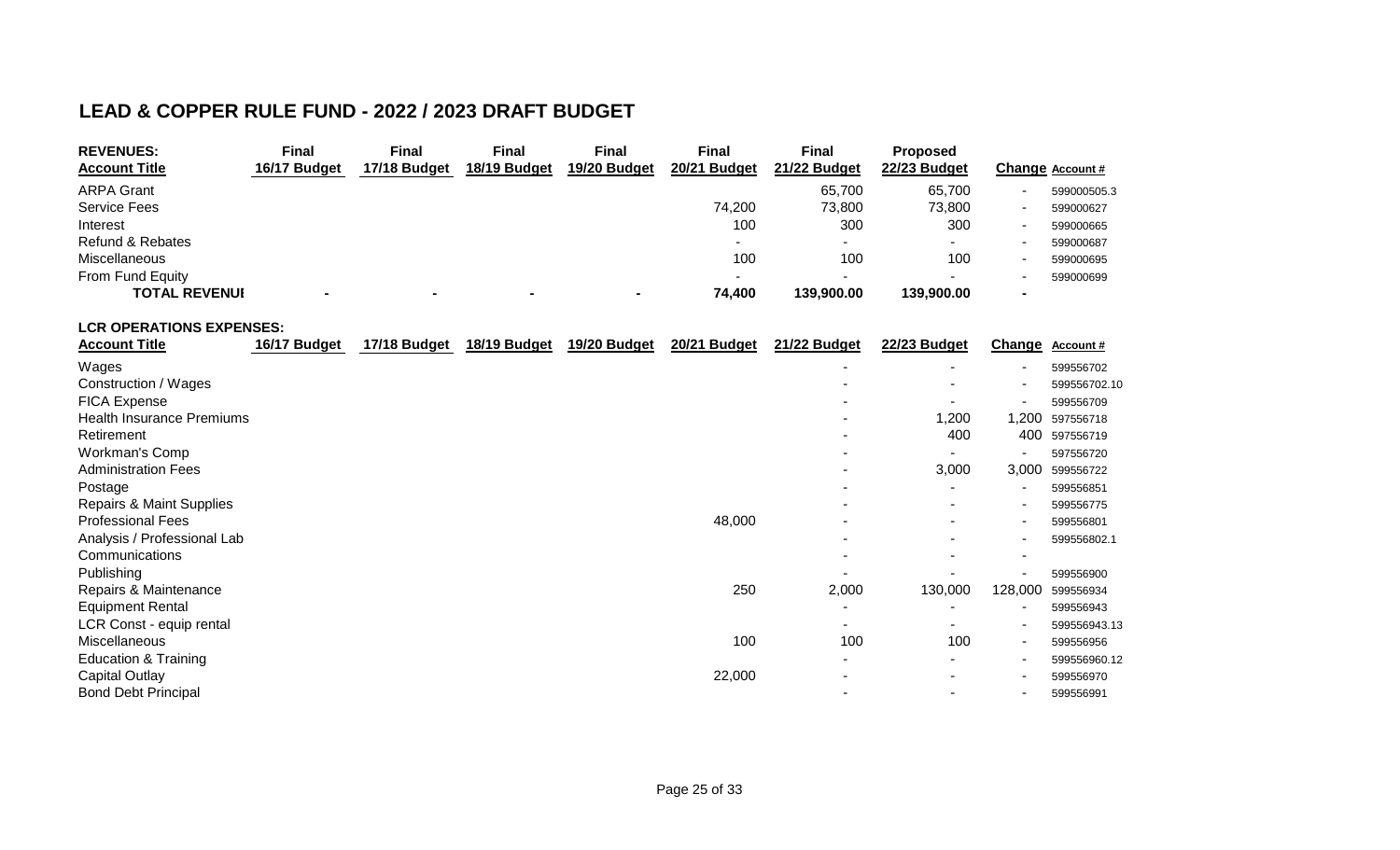| <b>Account Title</b>        | 16/17 Budget | 17/18 Budget | 18/19 Budget | 19/20 Budget | 20/21 Budget | 21/22 Budget             | 22/23 Budget | Change Account#          |
|-----------------------------|--------------|--------------|--------------|--------------|--------------|--------------------------|--------------|--------------------------|
| <b>Bond Debt Interest</b>   |              |              |              |              |              | $\overline{\phantom{0}}$ |              | 599556994                |
| Contingency                 |              |              |              |              | 4.050        | 137.800                  | 5.200        | $(132,600)$ 599556995    |
| <b>TOTAL LCR</b>            |              |              |              |              |              |                          |              |                          |
| <b>OPERATIONS EXPENSES:</b> |              |              |              |              | 74.400       | 139,900                  | 139,900      | $\sim$                   |
| Revenues - Expenses         |              |              |              |              |              | $\overline{\phantom{0}}$ |              | $\overline{\phantom{0}}$ |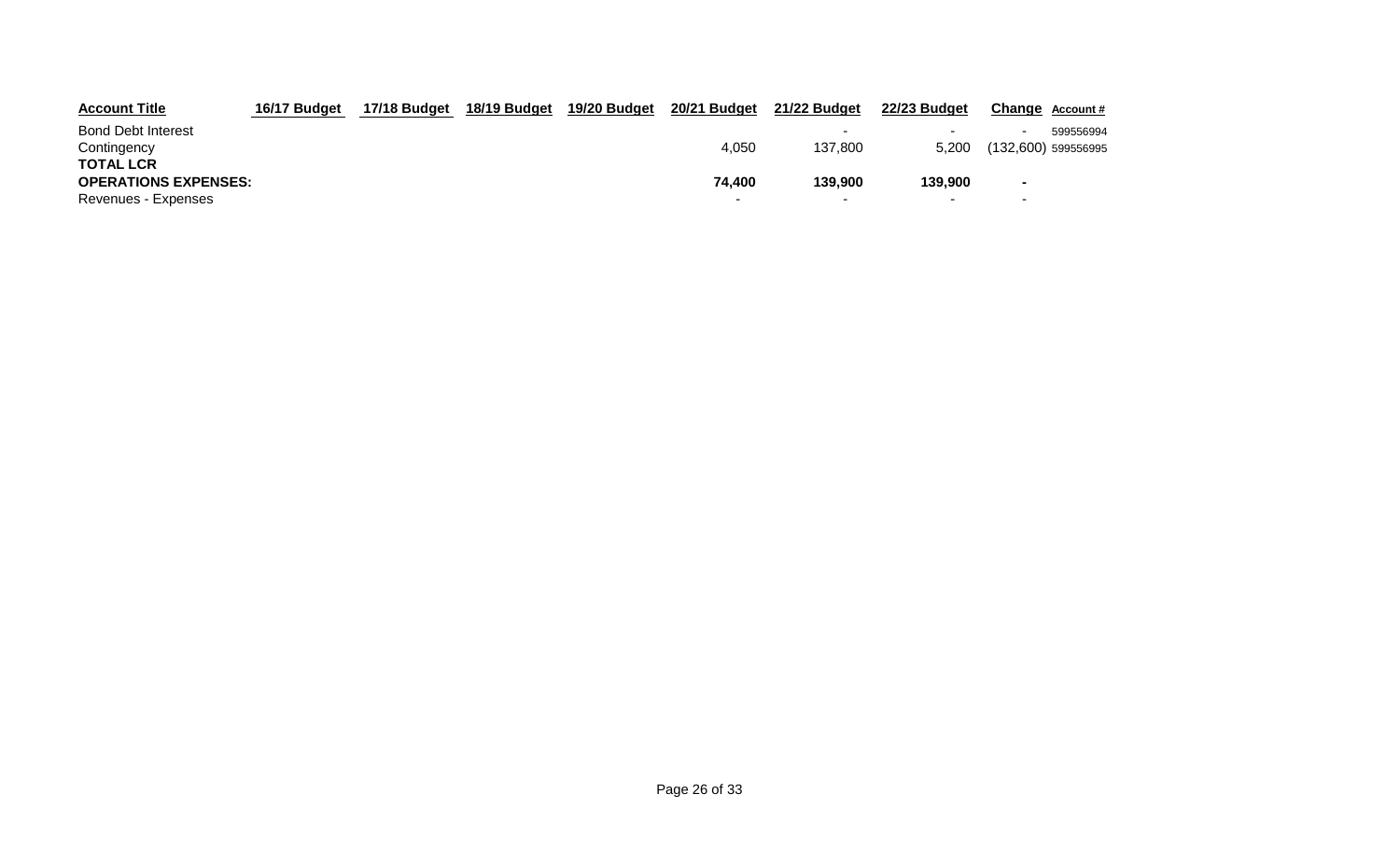### **EQUIPMENT FUND - 2022 / 2023 DRAFT BUDGET**

**EXPENSES**

| <b>REVENUES</b>               | <b>Final</b> | <b>Final</b> | <b>Final</b>             | <b>Final</b>             | Final        | <b>Final</b> | <b>Proposed</b> |                                           |
|-------------------------------|--------------|--------------|--------------------------|--------------------------|--------------|--------------|-----------------|-------------------------------------------|
| <b>Account Title</b>          | 16/17 Budget | 17/18 Budget | 18/19 Budget             | 19/20 Budget             | 20/21 Budget | 21/22 Budget | 22/23 Budget    | Change Account #                          |
| Interest                      | 200          | 1,400        | 350                      | 1,100                    | 400          | 400          | 400             | 661000665<br>$\overline{\phantom{a}}$     |
| <b>Equipment Rental</b>       | 79.400       | 71,700       | 71,700                   | 76.400                   | 50,000       | 61,300       | 61,300          | 661000668<br>$\overline{\phantom{a}}$     |
| <b>Equipment Loan Revenue</b> | 110.100      |              |                          |                          |              |              |                 | 661000670.10<br>$\overline{\phantom{a}}$  |
| Sale of Equipment             | 2.000        |              | $\overline{\phantom{a}}$ | $\overline{\phantom{0}}$ | -            | 300          |                 | (300) 661000674.10                        |
| <b>Refund &amp; Rebates</b>   | 250          | 250          | 250                      | 100                      | 100          | 100          | 100             | 661000687<br>$\overline{\phantom{a}}$     |
| <b>Miscellaneous</b>          | 100          | 100          | 100                      | 100                      | 100          | 100          | 100             | 661000695<br>$\overline{\phantom{a}}$     |
| Contribution/Other Funds      | 18,000       | 18,000       | 18,000                   | 18,000                   | 18,000       | 18,000       | 18,000          | 661000676.11<br>$\overline{\phantom{a}}$  |
| Cont fm General Fund          | 8.000        | 8,000        | 8,000                    | 8,000                    | 8,000        | 8.000        | 8,000           | 661000676.101<br>$\overline{\phantom{0}}$ |
| <b>Fund Equity</b>            |              |              |                          |                          |              |              |                 | 661000699<br>$\overline{\phantom{a}}$     |
| <b>TOTAL REVENUES</b>         | 218,050      | 99,450       | 98,400                   | 103,700                  | 76,600       | 88,200       | 87,900          | (300)                                     |

| <b>Account Title</b>            | 16/17 Budget | 17/18 Budget | 18/19 Budget | 19/20 Budget | 20/21 Budget | 21/22 Budget | 22/23 Budget | <b>Change</b>            | <u>Account #</u>  |
|---------------------------------|--------------|--------------|--------------|--------------|--------------|--------------|--------------|--------------------------|-------------------|
| Salaries & Wages                | 8,000        | 9,000        | 11,000       | 10,000       | 9,000        | 12,000       | 12,000       | $\overline{\phantom{a}}$ | 661932702         |
| <b>FICA</b>                     | 800          | 800          | 850          | 800          | 800          | 950          | 950          |                          | 661932709         |
| Retirement                      | 600          | 600          | 600          | 600          | 600          | 600          | 1,050        | 450                      | 661932717         |
| Workman's Comp                  | 540          | 540          | 540          | 540          | 540          | 540          | 540          |                          | 661932720         |
| <b>Heath Insurance Premiums</b> | 3,900        | 3,900        | 3,900        | 3,900        | 3,900        | 3,900        | 5,200        | 1,300                    | 661932718         |
| <b>Administration Fees</b>      | 1,400        | 1,400        | 1,400        | 1,400        | 1,400        | 1,400        | 6,000        | 4,600                    | 661932722         |
| <b>Equipment - Supplies</b>     | 4,500        | 4,500        | 4,500        | 3,500        | 800          | 3,500        | 3,500        |                          | 661932740         |
| Gas & Oil                       | 8,000        | 8,000        | 8,000        | 6,000        | 6,000        | 6,000        | 6,000        |                          | 661932759         |
| <b>Maintenance Supplies</b>     |              |              |              |              | 2,000        | 4,000        | 4,000        |                          | 661932775         |
| <b>Professional Fees</b>        | 500          | 500          | 500          | 500          | 500          | 500          | 500          |                          | 661932801         |
| Insurance                       | 16,800       | 16,000       | 16,150       | 15,550       | 15,550       | 10,300       | 10,300       |                          | 661932840         |
| Repairs & Maintenance           | 8,000        | 8,000        | 8,000        | 8,000        | 4,500        | 4,500        | 4,500        |                          | 661932934         |
| <b>Department Rental</b>        | 1,200        | 1,200        | 1,200        | 1,200        | 1,200        | 1,200        | 1,200        |                          | 661932940         |
| Miscellaneous                   | 400          | 600          | 600          | 600          | 600          | 600          | 600          |                          | 661932956         |
| Capital Outlay                  | 124,800      | 1,000        | 1,000        | 26,500       | 1,500        | 1,500        | 1,500        |                          | 6619329702.2      |
| <b>Bond Debt Principal</b>      | 23,200       | 18,700       | 18,550       | 18,550       | 19,400       | 20,000       | 20,000       |                          | 661932970.13      |
| <b>Bond Debt Interest</b>       | 700          | 4,300        | 4,300        | 3,850        | 3,000        | 2,500        | 2,500        |                          | 661932993         |
| Contingency                     | 14,710       | 20,410       | 17,310       | 2,210        | 5,310        | 14,210       | 7,560        |                          | (6,650) 661932995 |
| <b>TOTAL EXPENSES</b>           | 218,050      | 99,450       | 98,400       | 103,700      | 76,600       | 88,200       | 87,900       | (300)                    |                   |
| Revenues - Expenses             |              |              |              |              |              |              |              |                          |                   |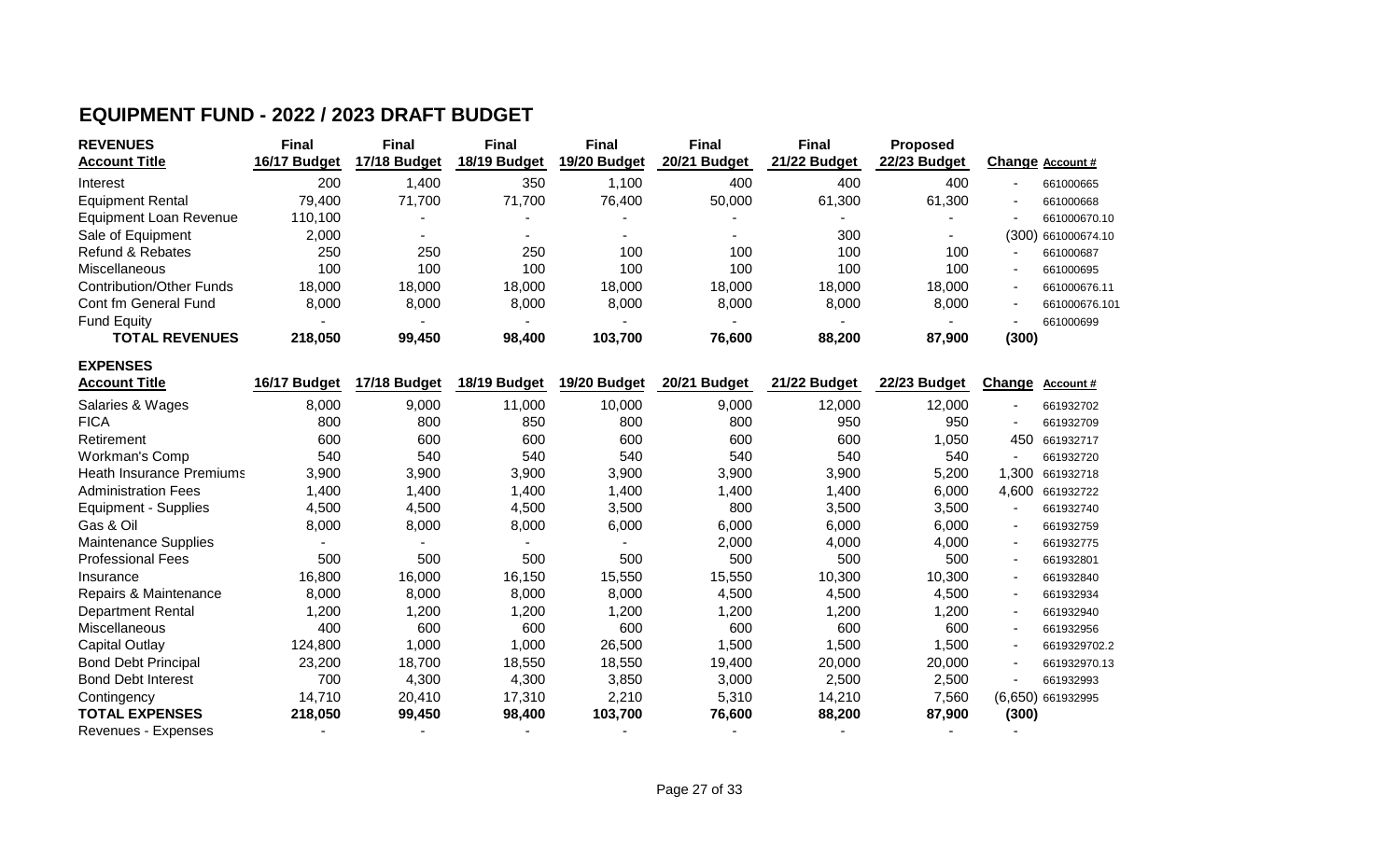### **PARK & RECREATION FUND - 2022 / 2023 DRAFT BUDGET**

| <b>REVENUES</b>              | <b>Final</b>   | <b>Final</b> | <b>Final</b>   | <b>Final</b> | <b>Final</b> | <b>Final</b>   | <b>Proposed</b> |                       |
|------------------------------|----------------|--------------|----------------|--------------|--------------|----------------|-----------------|-----------------------|
| <b>Account Title</b>         | 16/17 Budget   | 17/18 Budget | 18/19 Budget   | 19/20 Budget | 20/21 Budget | 21/22 Budget   | 22/23 Budget    | Change Account #      |
| Taxes                        | 21,500.00      | 21,500.00    | 21,700.00      | 23,900.00    | 27,100.00    | 26,800.00      | 27,722.52       | 922.52 508000401      |
| <b>Delinquent Taxes</b>      | 1,800.00       | 2,000.00     | 8,150.00       | 2,750.00     |              | 2,900.00       | 2,483.25        | (416.75) 508000401.3  |
| <b>Revenue State Grant</b>   |                |              |                |              |              |                |                 | 508000566             |
| Interest                     | 80.00          | 180.00       | 130.00         | 450.00       | 450.00       | 100.00         | 104.23          | 4.23<br>508000665     |
| Loan / Playground Equip      |                |              |                |              |              |                |                 | 508000693.10          |
| Sale of Real Property        |                |              |                |              |              |                |                 | 508000674             |
| <b>Donations</b>             | 3,900.00       | 5,200.00     | 3,550.00       | 5,250.00     | 3,400.00     | 4,200.00       |                 | (4,200.00) 508000675  |
| Insurance Reimbursement      |                | 3,950.00     |                |              |              |                |                 | 508000676.16          |
| Loan from City               |                |              |                |              |              |                |                 | 508000693.10          |
| <b>Pavilion Rental</b>       | 1,750.00       | 550.00       | 150.00         | 400.00       | 800.00       | 1,100.00       | 550.00          | (550.00) 508000694.10 |
| Miscellaneous                |                |              | 25.00          | 900.00       | 50.00        | 900.00         | 100.00          | (800.00) 508000695    |
| <b>RRGP Grant</b>            | 2,400.00       |              |                |              |              |                |                 |                       |
| <b>Fund Raising Projects</b> |                |              |                |              |              | 3,200.00       |                 | (3,200.00) 508000696  |
| Fund Equity                  |                |              |                | 2,000.00     |              |                |                 | 508000699             |
| <b>TOTAL REVENUES</b>        | 31,430.00<br>S | 33,380.00    | 33,705.00<br>S | 35,650.00    | 31,800,00    | 39,200.00<br>S | 30,960.00       | (8,240.00)            |

| <b>EXPENSES</b>             | <b>Final</b> | <b>Final</b> | Final        | <b>Final</b> | <b>Final</b> | <b>Final</b> | <b>Proposed</b> |    |                  |
|-----------------------------|--------------|--------------|--------------|--------------|--------------|--------------|-----------------|----|------------------|
| <b>Account Title</b>        | 16/17 Budget | 17/18 Budget | 18/19 Budget | 19/20 Budget | 20/21 Budget | 21/22 Budget | 22/23 Budget    |    | Change Account # |
| Wages                       | 400.00       | 600.00       | 50.00        | 100.00       | 100.00       | 1,000.00     | 1,000.00        |    | 508770702        |
| <b>Contractual Services</b> | 16,800.00    | 18,200.00    | 16,800.00    | 17,400.00    | 17,500.00    | 18.200.00    | 18,200.00       |    | 508770703.1      |
| <b>FICA</b>                 | 40.00        | 45.00        | 5.00         | 13.00        | 10.00        | 80.00        | 80.00           |    | 508770709        |
| Supplies                    |              |              |              |              |              |              |                 |    | 508770740        |
| Gas & Oil                   | 40.00        | 40.00        | 40.00        | 10.00        |              |              |                 | ۰  | 508770751        |
| <b>Maintenance Supplies</b> | ,900.00      | 00.000,1     | 2,200.00     | 2,700.00     | 500.00       | 500.00       | 500.00          | -  | 508770775        |
| <b>Professional Fees</b>    | 50.00        | 100.00       | 100.00       | 100.00       | 100.00       | 100.00       | 100.00          | ٠. | 508770801        |
| <b>Refuse Collection</b>    | 300.00       | 450.00       | 450.00       | 500.00       | 500.00       | 500.00       | 500.00          |    | 508770818        |
| Lease/Port-O-Let            | ,800.00      | 0.000.00     | ,850.00      | 2,250.00     | 2,250.00     | ,850.00      | 1,850.00        |    | 508770819        |
| Insurance                   | ,300.00      | 1,450.00     | 1,450.00     | 1,350.00     | 1,400.00     | 950.00       | 950.00          | ۰  | 508770840        |
| Publishing                  |              |              |              |              |              |              |                 |    | 508770900        |
| <b>Utilities</b>            | .400.00      | 1,400.00     | .600.00      | 2,800.00     | 3,000.00     | 3,000.00     | 3,000.00        |    | 508770920        |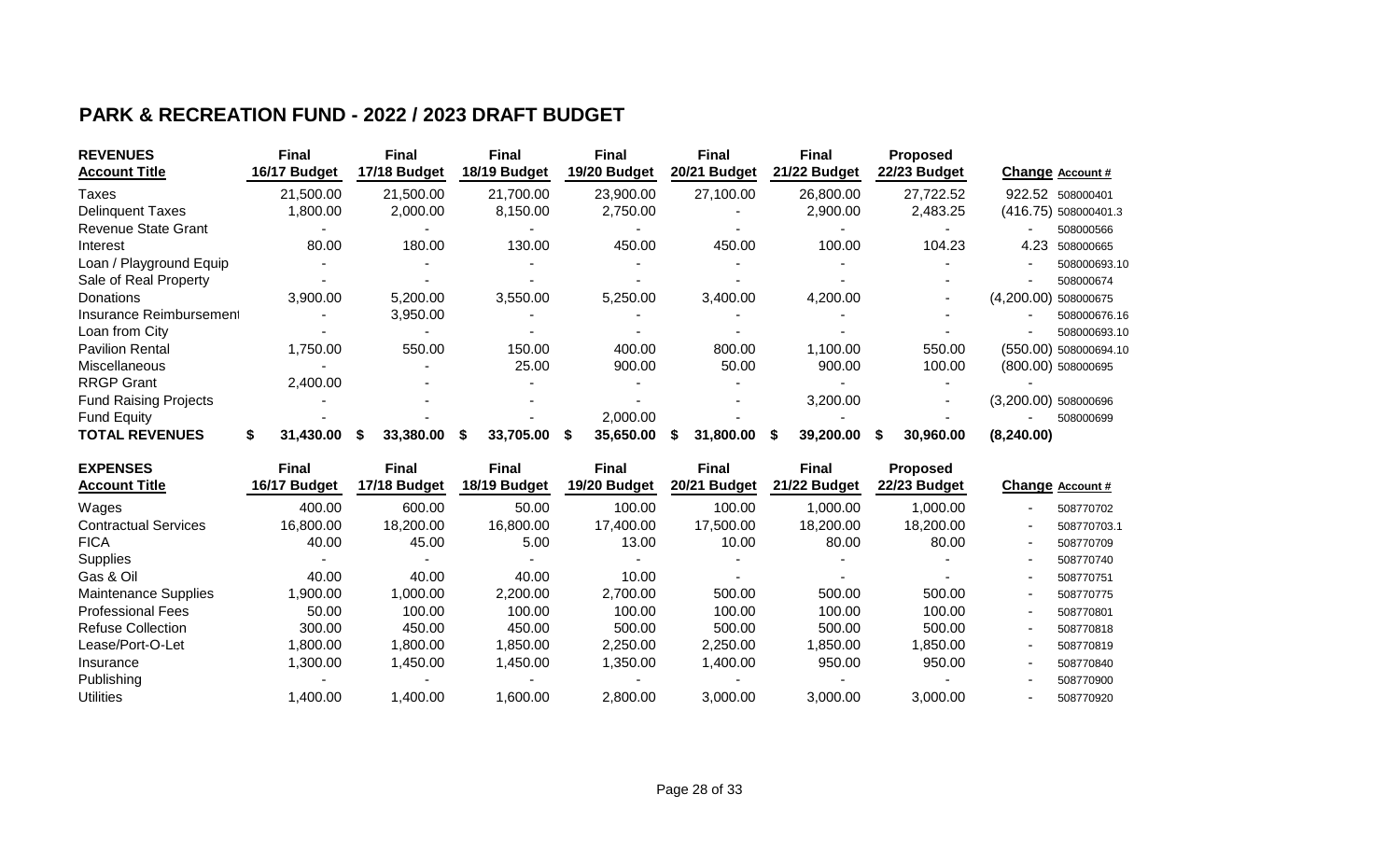| <b>EXPENSES con't</b>      | <b>Final</b> | <b>Final</b> | <b>Final</b> | <b>Final</b> | <b>Final</b> | <b>Final</b> | <b>Proposed</b> |            |                      |
|----------------------------|--------------|--------------|--------------|--------------|--------------|--------------|-----------------|------------|----------------------|
| <b>Account Title</b>       | 16/17 Budget | 17/18 Budget | 18/19 Budget | 19/20 Budget | 20/21 Budget | 21/22 Budget | 22/23 Budget    |            | Change Account #     |
| Repairs & Maintenance      | 800.00       | 5,200.00     | 6,600.00     | 3,910.00     | 00.00,1      | 2,500.00     | 2,500.00        |            | 508770934            |
| <b>Equipment Rental</b>    | 500.00       | 800.00       | 100.00       | 300.00       | 300.00       | 650.00       | 650.00          | ۰          | 508770943            |
| Miscellaneous              | 100.00       | 100.00       | 50.00        | 100.00       | 800.00       | 400.00       | 400.00          | ۰          | 508770956            |
| Capital Outlay             | 3,400.00     | 2,000.00     | 50.00        | 4,100.00     | 700.00       | 700.00       | 700.00          | ۰          | 508770970            |
| Contingency                | 2.600.00     | 195.00       | 2.360.00     | 17.00        | 2.840.00     | 8.770.00     | 530.00          |            | (8,240.00) 508770995 |
| <b>TOTAL EXPENSES</b>      | 31,430.00    | 33,380.00    | 33,705.00    | 35,650.00    | 31,800.00    | 39,200.00    | 30,960.00       | (8,240.00) |                      |
| <b>Revenues - Expenses</b> |              |              |              |              |              |              |                 |            |                      |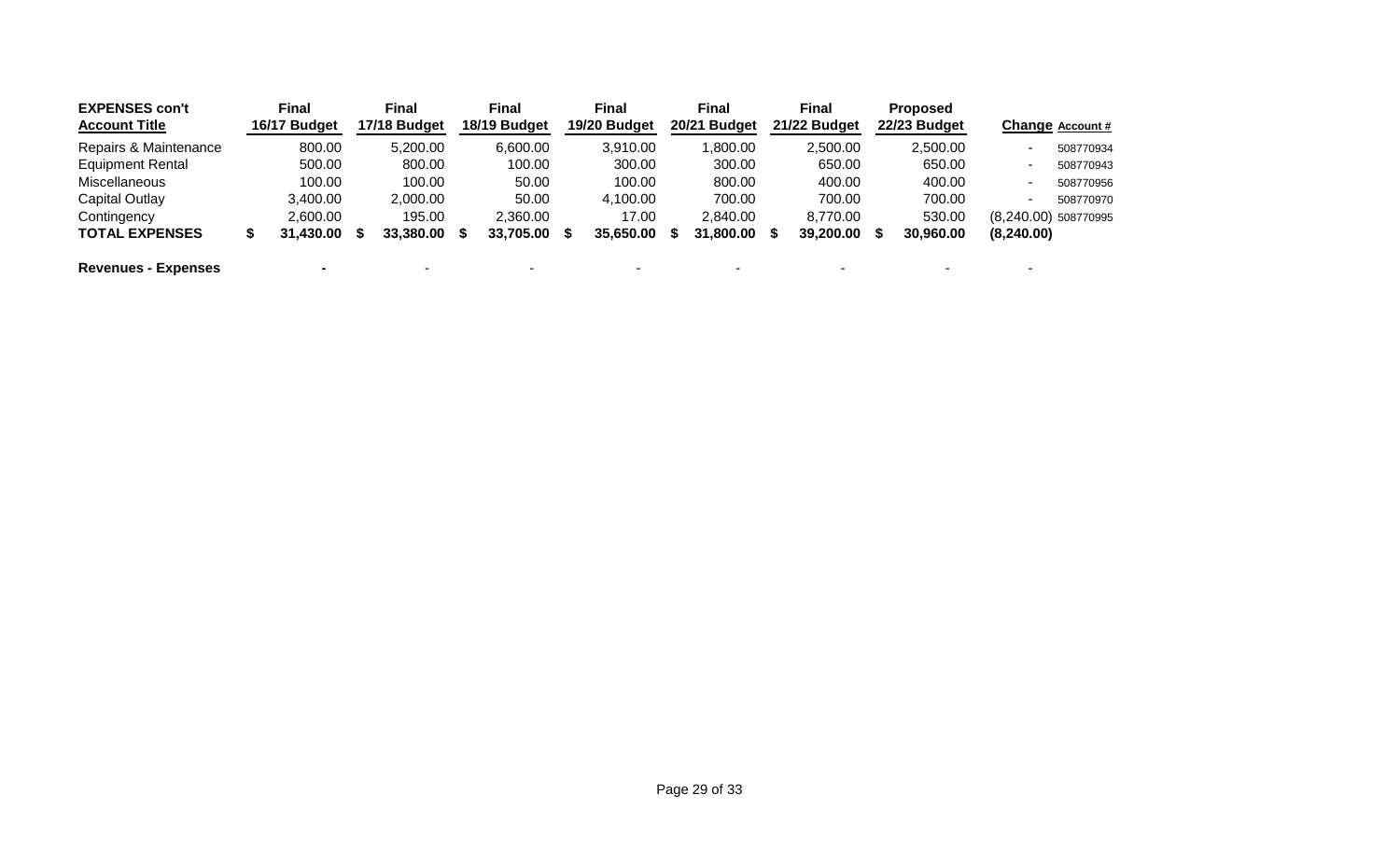### **CEMETERY FUND - 2022 / 2023 DRAFT BUDGET**

**EXPENSES**

| <b>REVENUES</b>            | Final        | <b>Final</b> | Final        | <b>Final</b>             | <b>Final</b> | <b>Final</b>             | <b>Proposed</b> |                     |
|----------------------------|--------------|--------------|--------------|--------------------------|--------------|--------------------------|-----------------|---------------------|
| <b>Account Title</b>       | 16/17 Budget | 17/18 Budget | 18/19 Budget | 19/20 Budget             | 20/21 Budget | 21/22 Budget             | 22/23 Budget    | Change Account #    |
| Lot Sales                  | 6,000        | 4,000        | 4,200        | 2,500                    | 8,000        | 14,000                   | 8,000           | $(6,000)$ 209000642 |
| <b>Grave Openings</b>      | 8,250        | 8,250        | 8,050        | 8,500                    | 7,500        | 14,000                   | 7,500           | $(6,500)$ 209000643 |
| Interest                   | 1,800        | 500          | 550          | 3,200                    | 800          | 650                      | 250             | (400) 209000665     |
| <b>Equipment Rental</b>    |              |              |              |                          |              |                          |                 | 209000668<br>$\sim$ |
| Interest - Perpetual Care  | 3,850        | 1,900        | ,850         | ,570                     | 1,250        | ,250                     | ,250            | 209000691<br>۰.     |
| <b>Road Name Donations</b> |              | $\sim$       |              | $\overline{\phantom{a}}$ | $\sim$       | $\overline{\phantom{a}}$ |                 | 209000694           |
| <b>Miscellaneous</b>       | 50           | 50           | 50           | 50                       | 50           | 200                      | 100             | (100) 209000695     |
| <b>Fund Equity</b>         |              | 7,500        | 3,000        | 2,000                    |              |                          | 1,000           | 1.000<br>209000699  |
| <b>TOTAL REVENUES</b>      | 19,950       | 22,200       | 17,700       | 17,820                   | 17,600       | 30,100                   | 18,100          | (12,000)            |

| <b>Account Title</b>         | 16/17 Budget | 17/18 Budget | 18/19 Budget | 19/20 Budget             | 20/21<br><b>Budget</b> | 21/22 Budget | 22/23 Budget | <b>Change</b> | Account#          |
|------------------------------|--------------|--------------|--------------|--------------------------|------------------------|--------------|--------------|---------------|-------------------|
| <b>Contractual Services</b>  | 6,000        | 6,000        | 6,000        | 6,000                    | 4,000                  | 8,000        | 8,000        |               | 209567703         |
| <b>Administration Fees</b>   | 750          | 750          | 750          | 750                      | 750                    | 750          | 750          |               | 209567722         |
| <b>Supplies</b>              | 150          | 150          | 150          | 150                      | 150                    | 150          | 150          |               | 209567740         |
| Gas & Oil                    | 600          | 600          | 600          | 600                      | 600                    | 600          | ۰            |               | (600) 209567751   |
| <b>Maintenance Supplies</b>  | ,600         | 600          | 600          | 500                      | 600                    | 600          | 100          |               | (500) 209567775   |
| <b>Grave Opening Expense</b> | 4,600        | 5,800        | 7,000        | 8,200                    | 7,000                  | 14,000       | 7,000        |               | (7,000) 209567800 |
| <b>Professional Fees</b>     | 50           | 150          | 150          | 100                      | 150                    | 150          | 150          |               | 209567801         |
| Insurance                    | 190          | 190          | 190          | 190                      | 190                    | 190          | 190          |               | 209567840         |
| Publishing                   | 250          | 250          | 250          |                          | 900                    | 900          | 900          |               | 209567900         |
| Repairs & Maintenance        | 2,500        | 6,000        | 1,000        | 1,000                    | 1,000                  | 1,000        | 500          |               | (500) 209567934   |
| <b>Equipment Rental</b>      | 500          | 500          | 500          |                          | 500                    | 500          |              |               | (500) 209567943   |
| Repurchase of Lots           | ,500         |              | 100          | $\overline{\phantom{a}}$ | 100                    | 100          | 100          |               | 209567955         |
| Miscellaneous                | 450          | 100          | 100          | $\overline{\phantom{a}}$ | 100                    | 100          |              |               | (100) 209567956   |
| Lot Sale Commission          | -            | 80           | 80           | $\overline{\phantom{a}}$ | 80                     | 80           |              |               | (80) 209567956.16 |
| <b>Equipment Reserve</b>     |              |              |              | $\overline{\phantom{a}}$ |                        |              |              |               |                   |
| Capital outlay               |              |              |              |                          |                        |              |              |               | 209567970         |
| Contingency                  | 810          | 1,030        | 230          | 330                      | 1,480                  | 2,980        | 260          |               | (2,720) 209567995 |
| <b>TOTAL EXPENSES</b>        | 19,950       | 22,200       | 17,700       | 17,820                   | 17,600                 | 30,100       | 18,100       | (12,000)      |                   |
| <b>Revenues - Expenses</b>   |              |              |              |                          |                        |              |              |               |                   |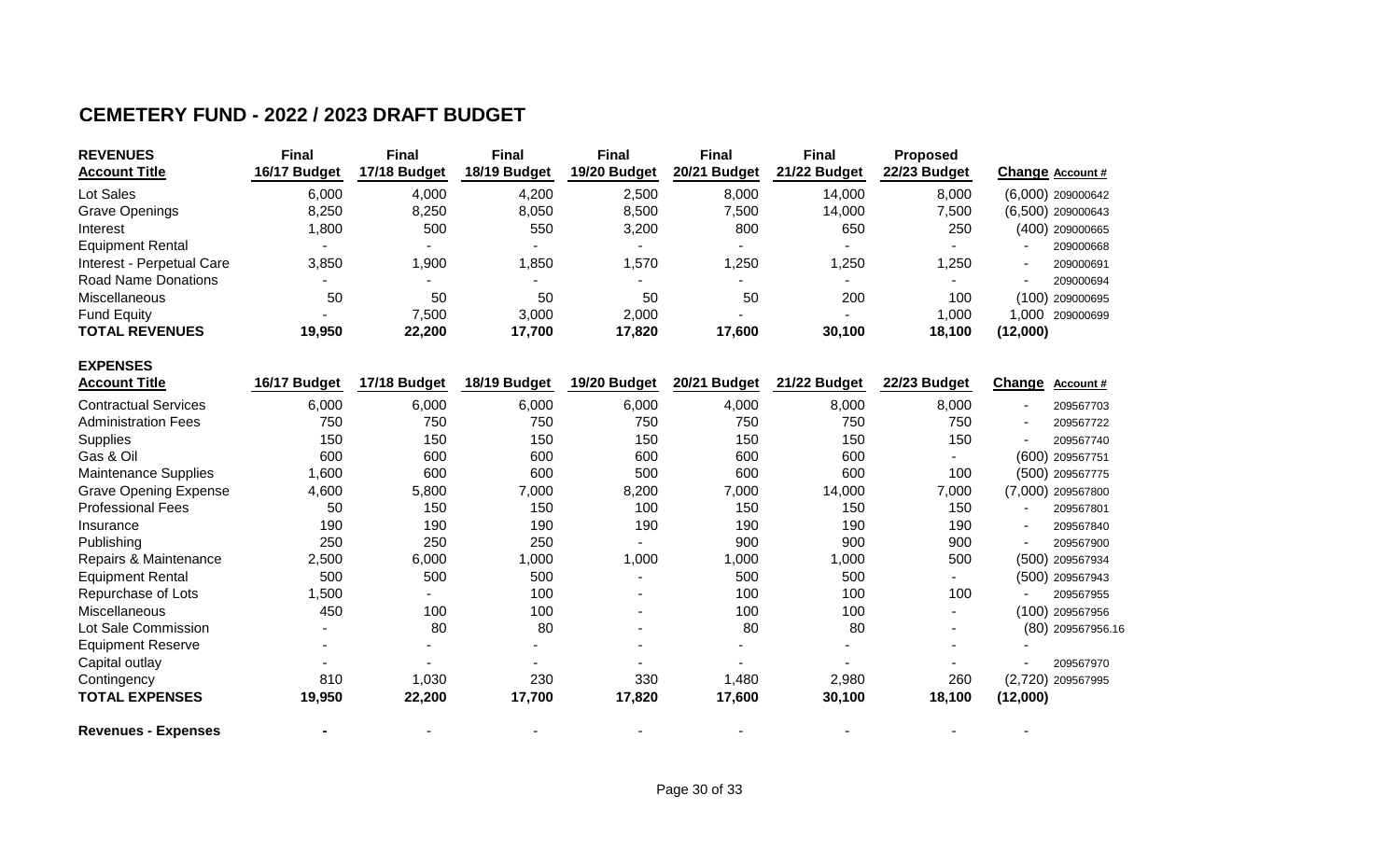### **CEMETERY PERPETUAL CARE FUND - 2022 / 2023 DRAFT BUDGET**

| <b>REVENUES</b><br><b>Account Title</b> | <b>Final</b><br>16/17 Budget | <b>Final</b><br>17/18 Budget | <b>Final</b><br>18/19 Budget | <b>Final</b><br>19/20 Budget | <b>Final</b><br>20/21 Budget | <b>Final</b><br>21/22 Budget | <b>Proposed</b><br>22/23 Budget | <b>Change</b><br>Account #     |
|-----------------------------------------|------------------------------|------------------------------|------------------------------|------------------------------|------------------------------|------------------------------|---------------------------------|--------------------------------|
| Lot Sales                               | 5,000                        | 4,000                        | 4,200                        | 2,500                        | 8,000                        | 14,000                       | 8,000                           | $(6,000)$ 151000642            |
| Perp Care / Pair Arrears                | 700                          |                              |                              |                              |                              |                              |                                 | 151000644                      |
| Interest                                | 3,850                        | 1,100                        | 1,300                        | 1,570                        | 1,500                        | 500                          | 500                             | 151000665<br>۰                 |
| C D Interest                            | 850                          | $\overline{\phantom{a}}$     |                              | $\overline{\phantom{a}}$     |                              | 950                          | 950                             | 151000664.15<br>$\blacksquare$ |
| <b>Fund Equity</b>                      |                              |                              |                              |                              |                              |                              |                                 |                                |
| <b>TOTAL REVENUES</b>                   | 10,400                       | 5,100                        | 5,500                        | 4,070                        | 9,500                        | 15,450                       | 9,450                           | (6,000)                        |
| <b>EXPENSES</b><br><b>Account Title</b> | 16/17 Budget                 | 17/18 Budget                 | 18/19 Budget                 | 19/20 Budget                 | 20/21 Budget                 | 21/22 Budget                 | 22/23 Budget                    | Change<br><b>Account #</b>     |
| <b>CONT To Other Fund</b>               | 3,850                        | 1,100                        | 3,850                        | 1,570                        | 1,850                        | ,250                         | 1,250                           | 151567965.13<br>۰              |
| Contingency                             | 6,550                        | 4,000                        | 1,650                        | 2,500                        | 7,650                        | 14,200                       | 8,200                           | (6,000) 151567995              |
| <b>TOTAL EXPENSES</b>                   | 10,400                       | 5,100                        | 5,500                        | 4,070                        | 9,500                        | 15,450                       | 9,450                           | (6,000)                        |
| <b>Revenues - Expenses</b>              |                              |                              |                              |                              |                              |                              |                                 |                                |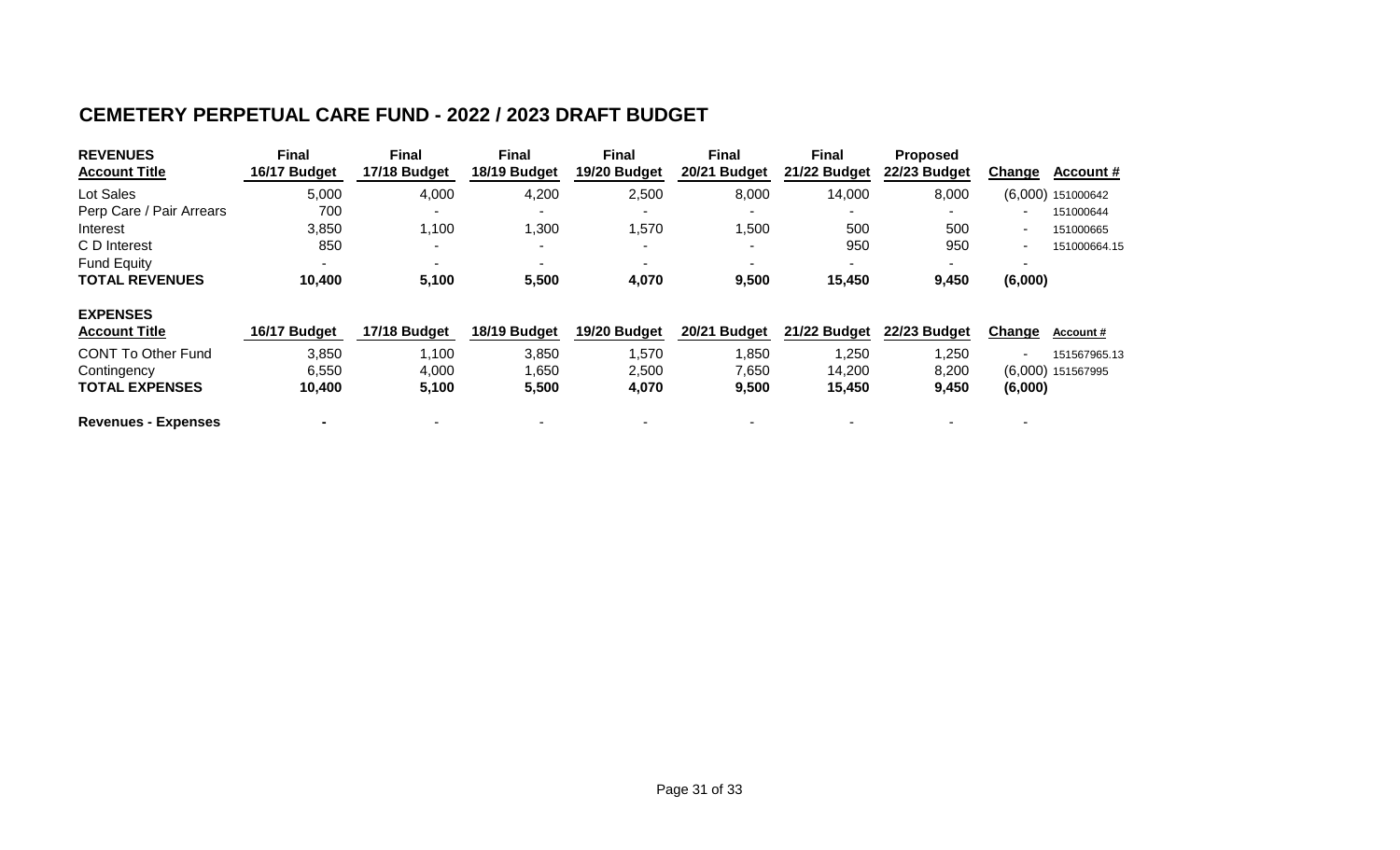### **VETERANS MEMORIAL FUND - 2022 / 2023 DRAFT BUDGET**

| <b>REVENUES</b><br><b>Account Title</b> | <b>Final</b><br>16/17 Budget | <b>Final</b><br>17/18 Budget | <b>Final</b><br>18/19 Budget | <b>Final</b><br>19/20 Budget | <b>Final</b><br>20/21 Budget | <b>Final</b><br>21/22 Budget | <b>Proposed</b><br>22/23 Budget | Change        | Account#         |
|-----------------------------------------|------------------------------|------------------------------|------------------------------|------------------------------|------------------------------|------------------------------|---------------------------------|---------------|------------------|
| Interest                                | $\overline{\phantom{a}}$     | 10                           | 10                           | 50                           | 10                           | 10                           | 10                              |               | 294000665        |
| Donations                               |                              | 100                          | 100                          |                              |                              |                              |                                 |               | 294000675        |
| Miscellaneous                           |                              |                              |                              |                              |                              |                              |                                 |               |                  |
| Grants                                  |                              | $\overline{\phantom{0}}$     |                              |                              |                              |                              |                                 |               |                  |
| <b>Fund Equity</b>                      |                              |                              | 500                          | 4,000                        |                              |                              | 7,800                           | 7,800         | 294000699        |
| <b>TOTAL REVENUES</b>                   | $\blacksquare$               | 110                          | 610                          | 4,050                        | 10                           | 10                           | 7,810                           | 7,800         |                  |
| <b>EXPENSES</b>                         |                              |                              |                              |                              |                              |                              |                                 |               |                  |
| <b>Account Title</b>                    | 16/17 Budget                 |                              | 17/18 Budget 18/19 Budget    | 19/20 Budget                 | 20/21 Budget                 | 21/22 Budget                 | 22/23 Budget                    | <b>Change</b> | <b>Account #</b> |
| Wages                                   |                              |                              |                              |                              |                              | ٠                            | 6,000.00                        | 6,000         | 294747702        |
| <b>FICA</b>                             |                              |                              |                              |                              |                              |                              | 500.00                          | 500           | 294747709        |
| Repairs & Maintenance                   |                              |                              | 500.00                       | 4,000                        |                              | ۰                            | 1,000                           | 1,000         | 294747934        |
| <b>Equipment Rental</b>                 |                              | ۰                            |                              |                              |                              | ۰                            |                                 |               | 294747943        |
| <b>CONT To Other Fund</b>               |                              | $\blacksquare$               |                              |                              |                              |                              |                                 |               | 294747965        |
| Contingency                             |                              | 110                          | 110                          | 50                           | 10                           | 10                           | 310                             | 300           | 294747995        |
| <b>TOTAL EXPENSES</b>                   |                              | 110                          | 610                          | 4,050                        | 10                           | 10                           | 7,810                           | 7,800         |                  |
| <b>Revenues - Expenses</b>              |                              |                              |                              |                              |                              |                              |                                 |               |                  |